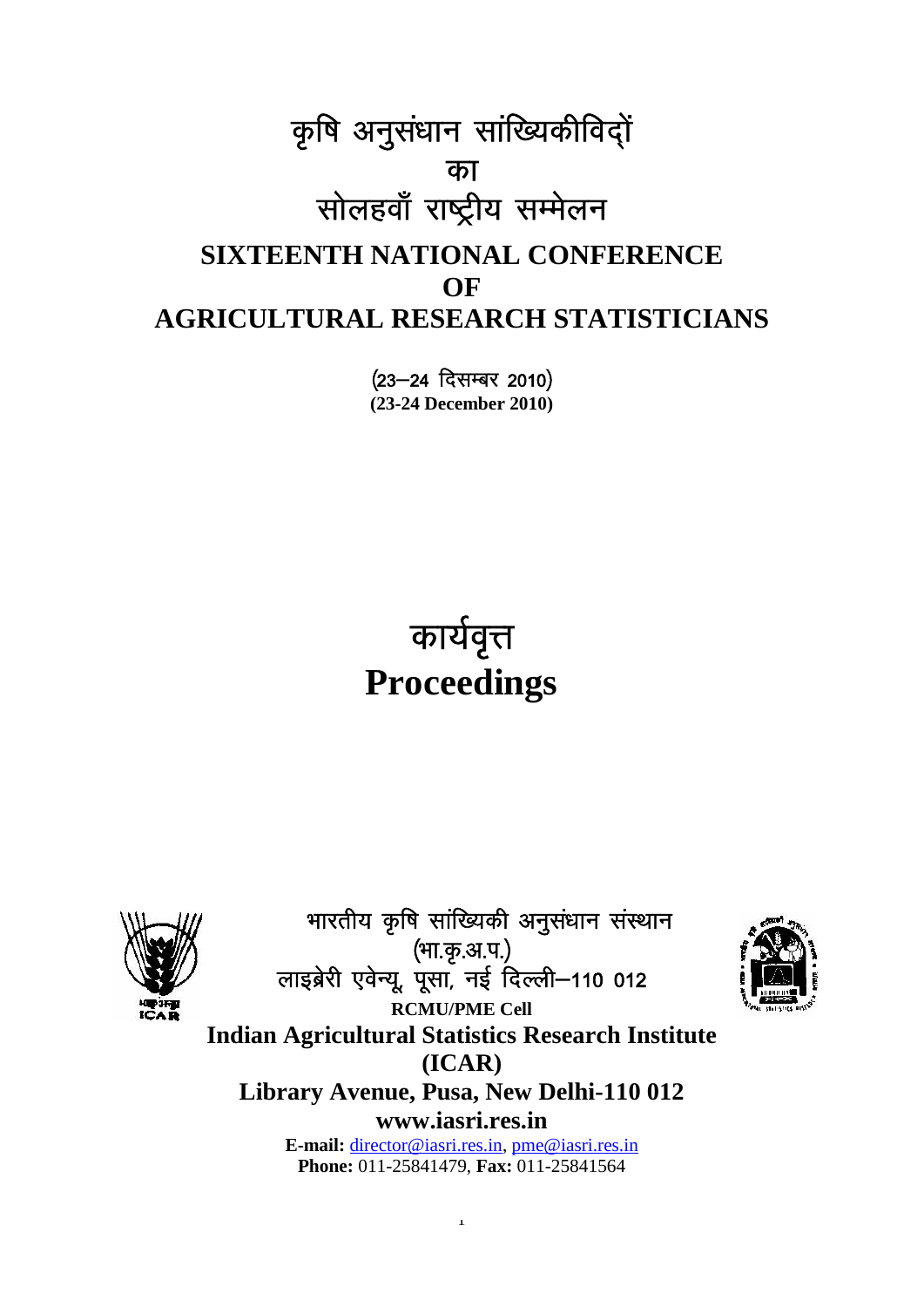**आमुख<br>कृ**षि अनुसंधान सांख्यिकीविदों के सोलहवें राष्ट्रीय सम्मेलन का परिचर्चा—शोधपत्र एवं कार्यवृत्त प्रस्तुत<br>करते हुए मुझे हार्दिक प्रसन्नता का अनुभव हो रहा है । यह सम्मेलन भारतीय कृषि अनुसंधान परिषद्<br>(भाक्र अन् प्र ) के कृषि अनुसंधान सांख्यिकीविदों के सोलहवें राष्ट्रीय सम्मेलन का परिचर्चा—शोधपत्र एवं कार्यवृत्त प्रस्तुत<br>करते हुए मुझे हार्दिक प्रसन्नता का अनुभव हो रहा है । यह सम्मेलन भारतीय कृषि अनुसंधान परिषद्<br>(भा.कृ.अनु.प.) के संस्थान ै कृषि अनुसंधान सांख्यिकीविदों के सोलहवें राष्ट्रीय सम्मेलन का परिचर्चा—शोधपत्र एवं कार्यवृत्त प्रस्तुत<br>करते हुए मुझे हार्दिक प्रसन्नता का अनुभव हो रहा है । यह सम्मेलन भारतीय कृषि अनुसंधान परिषद्<br>(भा.कृ.अनु.प.) के संस्थ कृषि अनुसंधान सांख्यिकीविदों के सोलहवें राष्ट्रीय सम्मेलन का परिचर्चा—शोधपत्र एवं कार्यवृत्त प्रस्तुत<br>करते हुए मुझे हार्दिक प्रसन्नता का अनुभव हो रहा है । यह सम्मेलन भारतीय कृषि अनुसंधान परिषद्<br>(भा.कृ.अनु.प.) के संस्थान कृषि अनुसंधान सांख्यिकीविदों के सोलहवें राष्ट्रीय सम्मेलन का परिचर्चा—शोधपत्र एवं कार्यवृत्त प्रस्तुत<br>करते हुए मुझे हार्दिक प्रसन्नता का अनुभव हो रहा है । यह सम्मेलन भारतीय कृषि अनुसंधान परिषद्<br>(भा.कृ.अनु.प.) के संस्थान कृषि अनुसंधान सांख्यिकीविदों के सोलहवें राष्ट्रीय सम्मेलन का परिचर्चा—शोधपत्र एवं कार्यवृत्त प्रस्तुत<br>करते हुए मुझे हार्दिक प्रसन्नता का अनुभव हो रहा है । यह सम्मेलन भारतीय कृषि अनुसंधान परिषद्<br>(भा.कृ.अनु.प.) के संस्थान विभिन्न सत्रों में चर्चा आयोजित की गई । सम्मेलन में किये गये विचार–विमर्श से, वैज्ञानिकों को ं … इ. उ. जिल्ला का सार कर लिये का सिदेशालयों, कृषि विश्वविद्यालयों एवं केन्द्र / राज्य कृषि<br>(भा.कृ.अनु.प.) के संस्थानों, परियोजना निदेशालयों, कृषि विश्वविद्यालयों एवं केन्द्र / राज्य कृषि<br>पशुपालन / मत्स्य विभागों के सांख eq>s vk'kk gS fd ;g dk;Zo`Rr oSKkfudksa d s fy, vfr mi;ksxh gksxk vkSj Hkfo"; esa Ñf"k lkaf[;dh दिल्ली में आयोजित किया गया था । इस सम्मेलन का विषय "कृषि सांख्यिकी एवं सूचना विज्ञान में राएट्रीय प्राथमिकताएँ" था । उद्घाटन सत्र एवं समापन समारोह के अतिरिक्त इस सम्मेलन में चार<br>विभिन्न सत्रों में चर्चा आयोजित की गई । सम् eS a] Hkkjrh; Ñf"k vuqla/kku ifj"kn ~ ds egkfun s'kd ,oa Ñf"k vu qla/kku ,oa f'k{kk foHkkx ¼M s;j½ ds

ंग संस्थान के लिए प्राथमिक क्षेत्रों की पहचान करके उन पर अनुसंधान करने के लिए प्रोत्साहन मिला ।<br>अनुसंधान के लिए प्राथमिक क्षेत्रों की पहचान करके उन पर अनुसंधान करने के लिए प्रोत्साहन मिला ।<br>मुझे आशा है कि यह कार्यवृत्त वै न्मुः मान का साल का साल के लिए अति उपयोगी होगा और भविष्य में कृषि सांख्यिकी मुझे आशा है कि यह कार्यवृत्त वैज्ञानिकों के लिए अति उपयोगी होगा और भविष्य में कृषि सांख्यिकी एवं संगणक अनुप्रयोग के विभिन्न क्षेत्रों में उपयुक्त र्स गाला है अपना का गर साथ का साथ करने का साथ करने के साथ करने में मददगार सिद्ध होगा ।<br>एवं संगणक अनुप्रयोग के विभिन्न क्षेत्रों में उपयुक्त अनुसंधान अध्ययन करने में मददगार सिद्ध होगा ।<br>सै भारतीय कृषि अनुसंधान परिषद् के मह र स्वराय का स्वराय का स्वराय का स्वराय के पहले से स्वराय का स्वराय का स्वराय का स्वराय का अपने स्वराय करने के<br>मैं, भारतीय कृषि अनुसंधान परिषद् के महानिदेशक एवं कृषि अनुसंधान एवं शिक्षा विभाग (डेयर) के<br>सचिव, डॉ. एस. अय्यप् मैं, भारतीय कृषि अनुसंधान परिषद् के महानिदेशक एवं कृषि अनुसंधान एवं शिक्षा विभाग (डेयर) के<br>सचिव, डॉ. एस. अय्यप्पन, का इस सम्मेलन से सम्बन्धित सभी आवश्यक सुविधाएँ उपलब्ध कराने के<br>लिए, विशेष आभार व्यक्त करता हूँ । मैं, कृषि ं सचिव, डॉ. एस. अय्यप्पन, का इस सम्मेलन से सम्बन्धित सभी आवश्यक सुविधाएँ उपलब्ध कराने के<br>सचिव, डॉ. एस. अय्यप्पन, का इस सम्मेलन से सम्बन्धित सभी आवश्यक सुविधाएँ उपलब्ध कराने के<br>लिए, विशेष आभार व्यक्त करता हूँ । मैं, कृषि व ं लेए, विशेष आभार व्यक्त करता हूँ । मैं, कृषि वैज्ञानिक चयन मंडल के अध्यक्ष, डॉ. सी. डी. मायी का<br>सी बहुत आभारी हूँ जिन्होंने इस सम्मेलन का उद्घाटन करने के लिए अपनी सहमति दी और इसके<br>सी बहुत आभारी हूँ जिन्होंने इस सम्मेलन क rFkk bl lEesyu dh vu q'kalkvksa dks vafre :i n su s esa gekjh enn dh A fofHkUu l= v/;{kksa] l a;kstdksa] izkjfEHkd fopkj oDrkvksa dk Hkh /kU;okn djrk gw¡ ftUgksau s bl lEesyu ds fofHkUu तकनीकी सत्रों का आयोजन किया और विभिन्न संगठनों द्वारा उनके स्टाफ को इस सम्मेलन में ाउन मार्गदर्शन प्रचार क्राम्प्ट माला दून जाला मुख<br>बहुत आभारी हूँ जिन्होंने समापन समारोह में मुख्य द<br>तथा इस सम्मेलन की अनुशंसाओं को अंतिम रूप<br>संयोजकों, प्रारम्भिक विचार वक्ताओं का भी धन्यव<br>तकनीकी सत्रों का आयोजन किया और वि बहुत आभारी हूँ जिन्होंने समापन समारोह में मुख्य अतिथि बनने के हमारे अनुरोध को स्वीकार किया<br>तथा इस सम्मेलन की अनुशंसाओं को अंतिम रूप देने में हमारी मदद की । विभिन्न सत्र अध्यक्षों,<br>संयोजकों, प्रारम्भिक विचार वक्ताओं का भी

संयोजकों, प्रारम्भिक विचार वक्ताओं का भी धन्यवाद करता हूँ जिन्होंने इस सम्मेलन के विभिन्न<br>तकनीकी सत्रों का आयोजन किया और विभिन्न संगठनों द्वारा उनके स्टाफ को इस सम्मेलन में<br>प्रतिनियुक्त करने के लिए धन्यवाद देता हूँ ।<br>मैं, <u>निकाला तथा इस सम्मेलन के कार्यों में अपना पूर्ण सहयोग दिया । मैं, डॉ. राजेन्द्र प्रसाद, प्रभागाध्यक्ष,</u> ंग मान सम्मा का भारता का मान का साथ के साथ मान के साथ का रहनके मार से सम्माल करने के लिए धन्यवाद देता हूँ ।<br>प्रतिनियुक्त करने के लिए धन्यवाद देता हूँ ।<br>उद्घाटन सत्र, ओपन हाउस एवं समापन समारोह में प्रतिभागिता करने के लिए अ ग्रस्तानपुरस कर सार स्वास्थ स्वास्थ स्वास्थ स्वास्थ को बहुत आभारी हूँ जिन्होंने इस सम्मेलन के<br>मैं, भा.कृ.अनु.प. के राष्ट्रीय आचार्य, डॉ. वी.के. गुप्ता का बहुत आभारी हूँ जिन्होंने इस सम्मेलन के<br>उद्घाटन सत्र, ओपन हाउस एवं स मैं, भा.कृ.अनु.प. के राष्ट्रीय आचार्य, डॉ. वी.के. गुप्ता का बहुत आभारी हूँ जिन्होंने इस सम्मेलन के<br>उद्घाटन सत्र, ओपन हाउस एवं समापन समारोह में प्रतिभागिता करने के लिए अपना बहुमूल्य समय<br>निकाला तथा इस सम्मेलन के कार्यों में ik= gS a ftuds Jelk/; iz;klksa ls ;g lEesyu lQyrkiwoZd vk;ksftr gks ldk A

धिकारा भा धन्यवाद क<br>ज्ञ ।<br>(विजय कुमार भाटिया)<br>निदेशक कुमार भाटिया)<br>निदेशक<br>निदेशक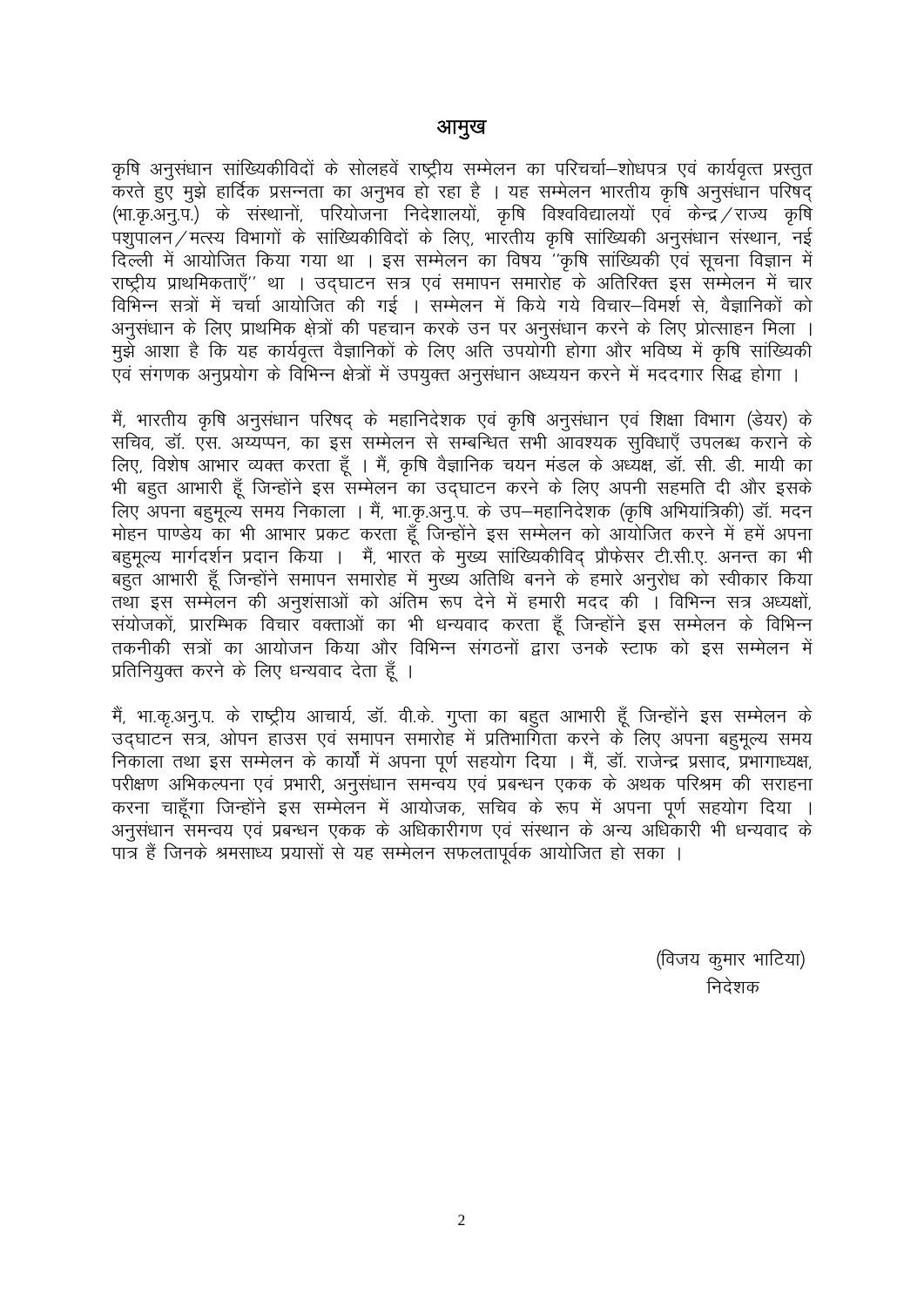### **Preface**

It is a matter of great pleasure for me in presenting the Discussion Papers & Proceedings of the XVI National Conference of Agricultural Research Statisticians of the I.C.A.R. Institutes, Project Directorates, Agricultural Universities and Central/State Departments of Agriculture/Animal Husbandry/Fisheries held at Indian Agricultural Statistics Research Institute, New Delhi. The theme of the Conference was 'National Priorities in Agricultural Statistics and Informatics'. Besides Inaugural Session and Plenary Session, the discussion in the Conference was held in four different sessions. The deliberations in the Conference, *inter alia,* have helped in identifying priority areas of research requiring concerted efforts on the part of the Scientists. I hope the proceedings will be well received by the scientific fraternity and help in the formulation of the appropriate research studies in different component areas of Agricultural Statistics and Computer Application in the near future.

I am grateful to Dr. S. Ayyappan, Director General, Indian Council of Agricultural Research (ICAR) and Secretary, Department of Agricultural Research and Education (DARE), Government of India for providing necessary facilities. I am very much grateful to Professor C.D. Mayee, Chairman, Agricultural Scientists' Recruitment Board who had kindly consented and spared his precious time to inaugurate this Conference. I am thankful to Dr. M.M. Pandey, Deputy Director General (Engg.), ICAR for providing encouragement and support for organizing the conference. I am thankful to Professor TCA Anant, Chief Statistician of India for accepting invitation to be the Chief Guest at the plenary session and for his valuable guidance, advice and support in finalising the recommendations of the conference. I am also thankful to the Sessional Chairpersons, Conveners, and the discussant openers who have taken pains to conduct the technical sessions and various organizations, who have deputed their Staff and also to the delegates who have made it convenient to attend the conference and took active participation in deliberations of the conference.

I am also thankful to the Dr. V.K. Gupta, ICAR National Professor who had spared his precious time for participating in Inaugural Session, Open House and Plenary Session and in coordinating the work of the Conference. I would like to express my appreciation of the hard work put in by Dr. Rajender Parsad, Head, Division of Design of Experiments and Incharge, Research Co-ordination and Management Unit/PME Cell, in coordinating the work of the Conference as Organizing Secretary. Thanks are also due to the staff members of the Research Co-ordination and Management Unit/ PME Cell and other officers of the Institute for their painstaking efforts for organizing the Conference.

> **V.K. BHATIA DIRECTOR**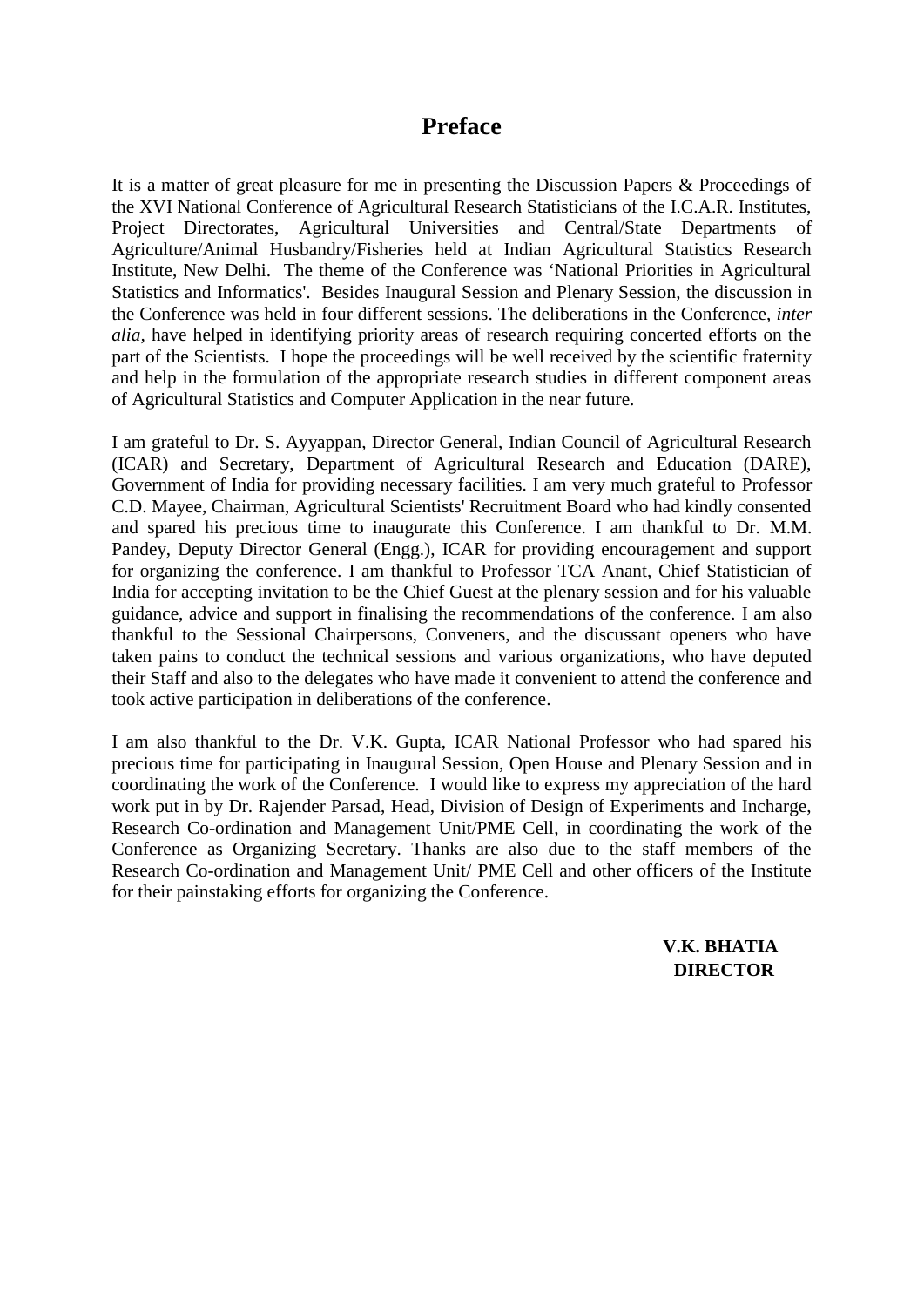## **Contents**

|                                                                                                   | Page |
|---------------------------------------------------------------------------------------------------|------|
| <b>Programme Schedule</b>                                                                         | 5    |
| <b>Inauguration Session</b>                                                                       | 7    |
| <b>Technical Session-I</b>                                                                        | 8    |
| Action taken on the Recommendations Made during the XV National Conference                        |      |
| <b>Technical Session-II</b>                                                                       | 25   |
| Priorities for Research in Agricultural Statistics: Current Status and Future Challenges          |      |
| Presentation on Strengthening Statistical Computing for NARS                                      |      |
| <b>Technical Session-III</b>                                                                      | 27   |
| Priorities for ICT in Agriculture                                                                 |      |
| <b>Technical Session-IV</b>                                                                       | 28   |
| Priorities for Human Resource Development in Agricultural Statistics and Computer<br>Applications |      |
| <b>Open House</b>                                                                                 | 29   |
| <b>Plenary Session</b>                                                                            | 30   |
| <b>Recommendations</b>                                                                            | 31   |
| <b>List of Participants</b>                                                                       | 33   |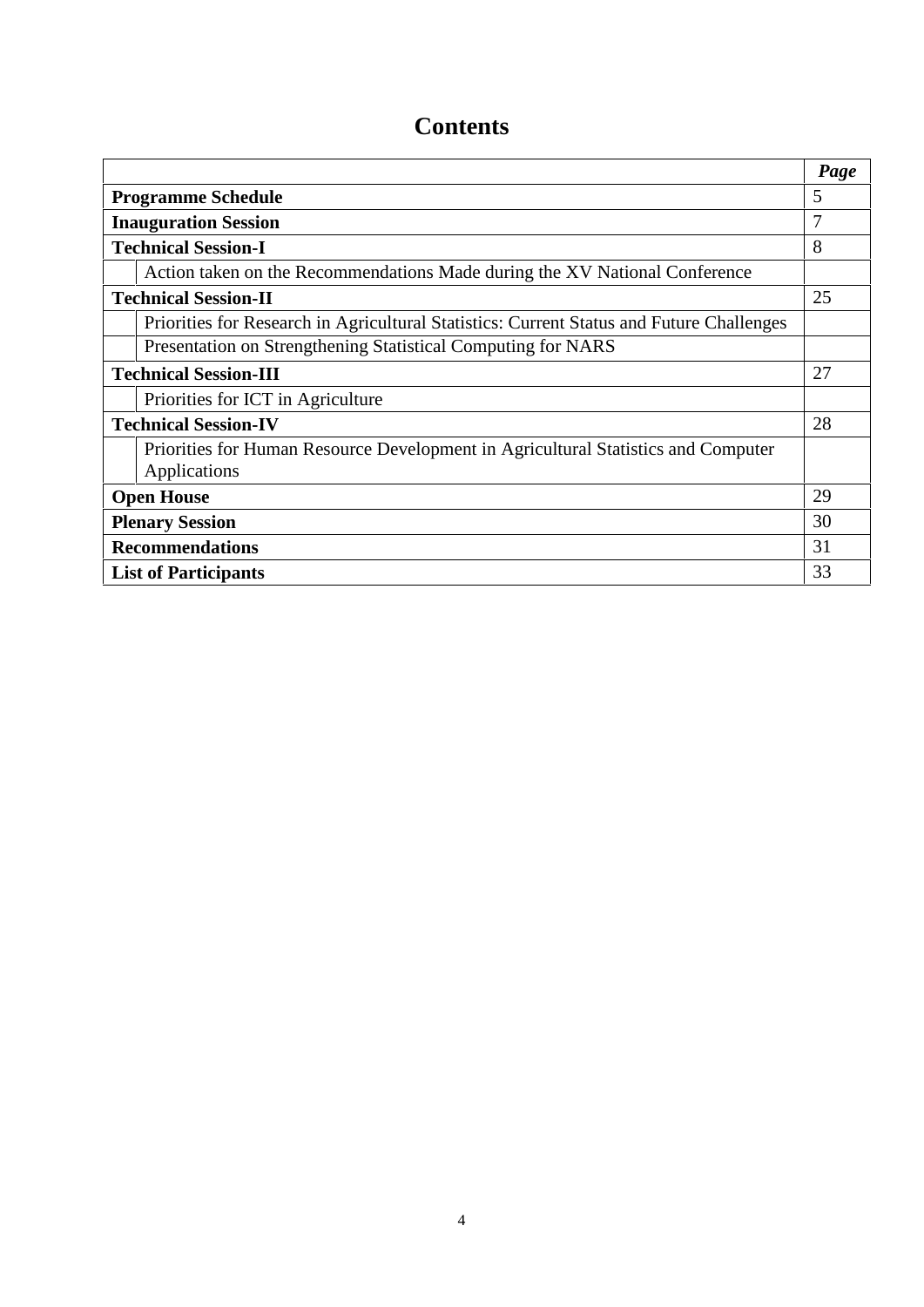## **XVI NATIONAL CONFERENCE OF AGRICULTURAL RESEARCH STATISTICIANS (December 23-24, 2010)**

## **Venue: Auditorium, Computer Centre Building, IASRI, New Delhi**

| December 23, 2010 (Thursday) |                                                              |                                                                                  |
|------------------------------|--------------------------------------------------------------|----------------------------------------------------------------------------------|
| $0930 - 1000$                |                                                              | <b>Registration</b>                                                              |
| <b>Inauguration</b>          |                                                              |                                                                                  |
| $1000 - 1015$                | <b>Welcome Address</b>                                       | Dr. VK Bhatia, Director, IASRI                                                   |
| $1015 - 1020$                | Lighting of Lamp                                             | Dignitaries                                                                      |
| $1020 - 1050$                | Keynote Address:                                             | Dr. VK Gupta, ICAR National Professor                                            |
|                              | Some Random Thoughts on                                      |                                                                                  |
|                              | <b>Agricultural Research Statisticians</b>                   |                                                                                  |
| $1050 - 1120$                | <b>Inaugural Address</b>                                     | Dr. CD Mayee, Chairman, ASRB                                                     |
| 1120 - 1125                  | Vote of Thanks                                               | Dr. Rajender Parsad, Organizing Secretary                                        |
| $1125 - 1200$                | <b>Tea Break</b>                                             |                                                                                  |
| 1200 - 1330                  |                                                              | Technical Session I: Action taken on the Recommendations Made during the         |
|                              | <b>XV National Conference</b>                                |                                                                                  |
|                              | Chairman: Dr. VK Bhatia; Convener: Dr. Rajender Parsad       |                                                                                  |
| 1330 - 1415                  | <b>Lunch Break</b>                                           |                                                                                  |
| $1415 - 1630$                |                                                              | <b>Technical Session II: Priorities for Research in Agricultural Statistics:</b> |
|                              |                                                              | <b>Current Status and Future Challenges</b>                                      |
|                              |                                                              | Chairman: Dr. Aloke Dey; Conveners: Dr. UC Sud and Dr. A Dhandapani              |
|                              |                                                              |                                                                                  |
|                              | <b>Speakers:</b>                                             |                                                                                  |
|                              | 1. Dr. Prajneshu, IASRI, New Delhi                           |                                                                                  |
|                              | 2.                                                           | Dr. Pranesh Kumar, University of Northern Columbia, Canada                       |
|                              | 3.<br>Sh. AK Srivastava, FOD, Faridabad                      |                                                                                  |
|                              | Dr. TR Sharma, NRC PB, New Delhi<br>4.                       |                                                                                  |
|                              | Dr. Tauqueer Ahmad, IASRI, New Delhi<br>5.                   |                                                                                  |
|                              | 6. Dr. J Jayasankar, CMFRI, Cochin                           |                                                                                  |
|                              | 7. Dr. K Muralidharan, CPCRI, Kasargod                       |                                                                                  |
|                              |                                                              |                                                                                  |
|                              | Discussant:                                                  |                                                                                  |
|                              | 1.<br>Dr. KP Suresh, NIANP, Bangalore                        |                                                                                  |
| $1630 - 1645$                | <b>Tea Break</b>                                             |                                                                                  |
| $1645 - 1715$                | Presentation on Strengthening Statistical Computing for NARS |                                                                                  |
|                              | Chairman: Dr. VK Bhatia; Speaker: Dr. Rajender Parsad        |                                                                                  |
|                              |                                                              | Dr. A Dhandapani                                                                 |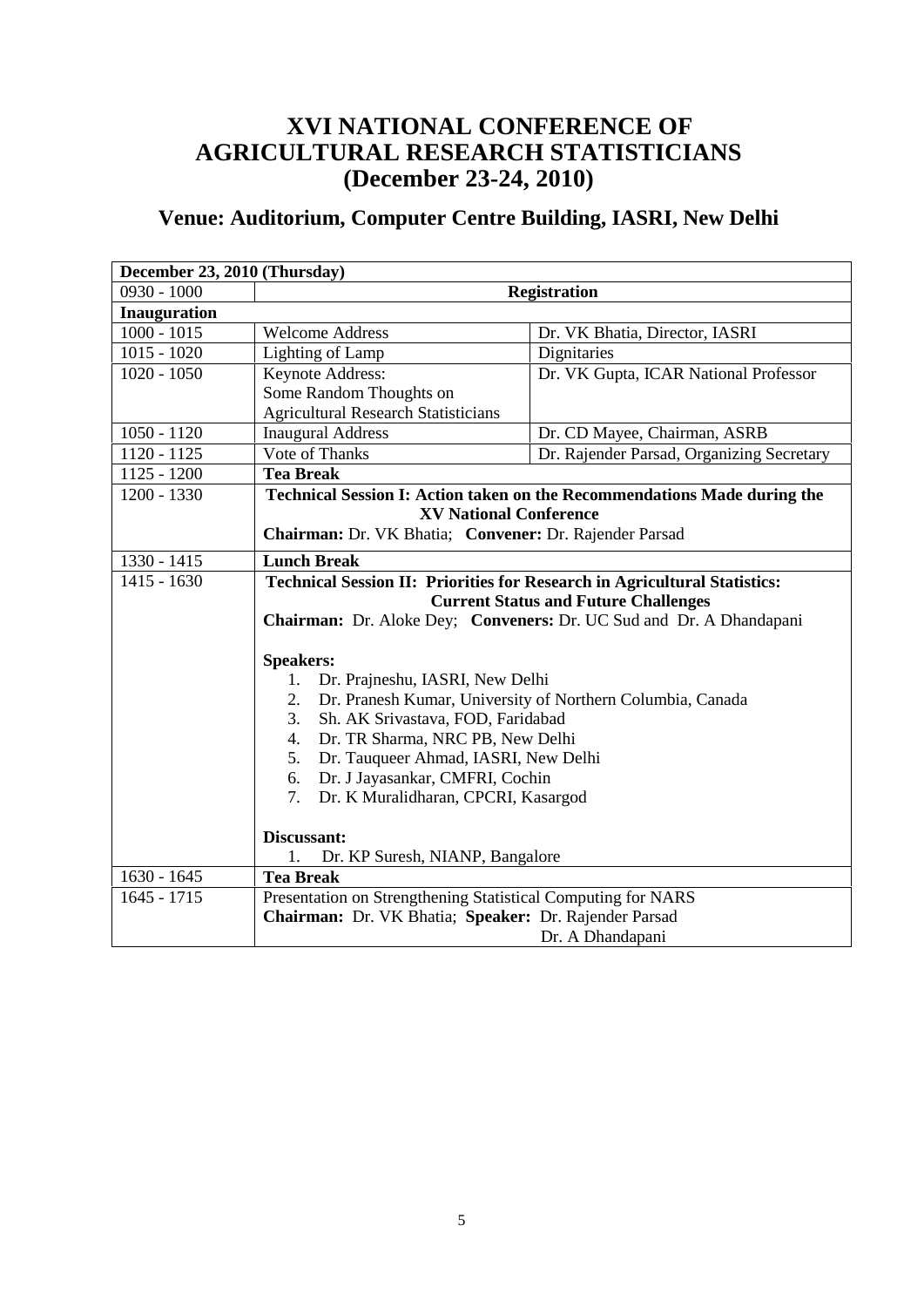| December 24, 2010 (Friday) |                                                                     |                                                                                        |  |
|----------------------------|---------------------------------------------------------------------|----------------------------------------------------------------------------------------|--|
| $0930 - 1115$              | <b>Technical Session III: Priorities for ICT in Agriculture</b>     |                                                                                        |  |
|                            | Chairman: Dr. SK Raheja; Conveners: Dr. RC Goyal and Dr. RC Agrawal |                                                                                        |  |
|                            |                                                                     |                                                                                        |  |
|                            | <b>Speakers:</b>                                                    |                                                                                        |  |
|                            | 1. Dr. Rajni Jain, NCAP, New Delhi                                  |                                                                                        |  |
|                            | 2. Sh. Himanshu, KAB-II, ICAR, New Delhi                            |                                                                                        |  |
|                            | 3. Dr TS Anurag, Media Lab Asia, New Delhi                          |                                                                                        |  |
|                            | 4. Dr. Avnish K. Bhatia, NBAGR, Karnal                              |                                                                                        |  |
|                            | Discussants:                                                        |                                                                                        |  |
|                            | 1. Dr. Sudeep, IASRI, New Delhi                                     |                                                                                        |  |
|                            | 2. Dr. PS Pandey, IARI, New Delhi                                   |                                                                                        |  |
|                            | 3. Dr. Anil Rai, IASRI, New Delhi                                   |                                                                                        |  |
| $1115 - 1130$              | <b>Tea Break</b>                                                    |                                                                                        |  |
| 1130 - 1315                |                                                                     | <b>Technical Session IV: Priorities for Human Resource Development in Agricultural</b> |  |
|                            |                                                                     | <b>Statistics and Computer Applications</b>                                            |  |
|                            |                                                                     | Chairman: Dr. Bal BPS Goel; Conveners: Dr. Krishan Lal and Dr. B Singh                 |  |
|                            |                                                                     |                                                                                        |  |
|                            | <b>Speakers:</b>                                                    |                                                                                        |  |
|                            | 1. Dr. Vijayaraghava Kumar, KAU, Thiruvananthapuram                 |                                                                                        |  |
|                            | 2. Dr. Seema Jaggi, IASRI, New Delhi                                |                                                                                        |  |
|                            | 3. Dr. Alka Arora, IASRI, New Delhi                                 |                                                                                        |  |
|                            | Discussants:                                                        |                                                                                        |  |
|                            | 1. Dr. Med Ram Verma, IVRI, Izatnagar                               |                                                                                        |  |
|                            | 2. Dr. Showkat Maqbool, SKUA&T, Srinagar                            |                                                                                        |  |
|                            | 3. Dr. Shashi Dahiya, IASRI, New Delhi                              |                                                                                        |  |
|                            |                                                                     |                                                                                        |  |
| $1315 - 1415$              | <b>Lunch Break</b>                                                  |                                                                                        |  |
| $1415 - 1515$              |                                                                     | Open House Discussion on How to Attract students in Post Graduate Programme in         |  |
|                            | Agricultural Statistics/ Biostatistics/ Computer Applications?      |                                                                                        |  |
|                            | Chairman: Dr. VK Gupta; Convener: Dr. Rajender Parsad               |                                                                                        |  |
| <b>Plenary Session</b>     |                                                                     |                                                                                        |  |
| 1515-1520                  | Welcome                                                             | Dr. VK Bhatia, Director, IASRI                                                         |  |
| 1520-1545                  | Presentation of reports by                                          | <b>Conveners of Respective Sessions</b>                                                |  |
|                            | Conveners and summary of                                            |                                                                                        |  |
|                            | recommendations                                                     |                                                                                        |  |
| 1545-1550                  | Remarks                                                             | Dr. VK Gupta, ICAR National Professor                                                  |  |
| 1550-1605                  | Valedictory Address                                                 | Prof. TCA Anant, Chief Statistician,                                                   |  |
|                            |                                                                     | Government of India                                                                    |  |
| 1605-1610                  | Vote of Thanks                                                      | Dr. Rajender Parsad, Organizing Secretary                                              |  |
| 1610-1630                  | <b>Tea Break</b>                                                    |                                                                                        |  |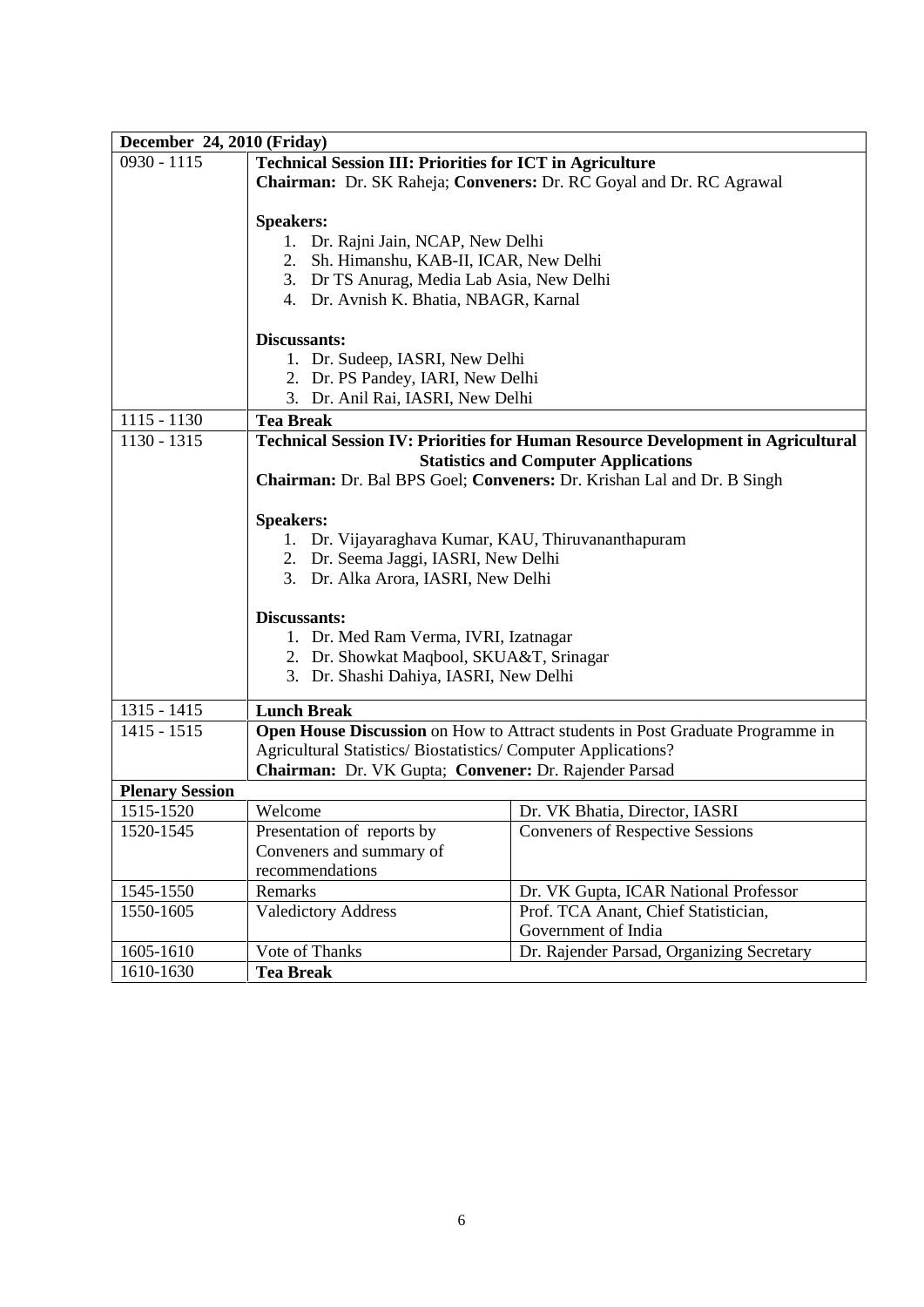## **INAUGURAL SESSION**

#### **December 23, 2010 (Thursday)**

#### **(10.00 A.M. to 11.30 A.M.)**

| <b>Welcome Address</b>   | $\ddot{\cdot}$ | Dr. VK Bhatia,                   |
|--------------------------|----------------|----------------------------------|
|                          |                | Director                         |
|                          |                | IASRI, New Delhi                 |
| <b>Lighting of Lamp</b>  | ∶              | Dignitaries                      |
| <b>Keynote Address</b>   | $\cdot$        | Dr. VK Gupta,                    |
|                          |                | <b>ICAR National Professor</b>   |
|                          |                | New Delhi                        |
| <b>Inaugural Address</b> | $\cdot$        | Dr. CD Mayee,                    |
|                          |                | Chairman                         |
|                          |                | ASRB, New Delhi                  |
| <b>Vote of Thanks</b>    | $\cdot$        | Dr. Rajender Parsad,             |
|                          |                | HD (DE) and Organizing Secretary |
|                          |                | <b>IASRI, New Delhi</b>          |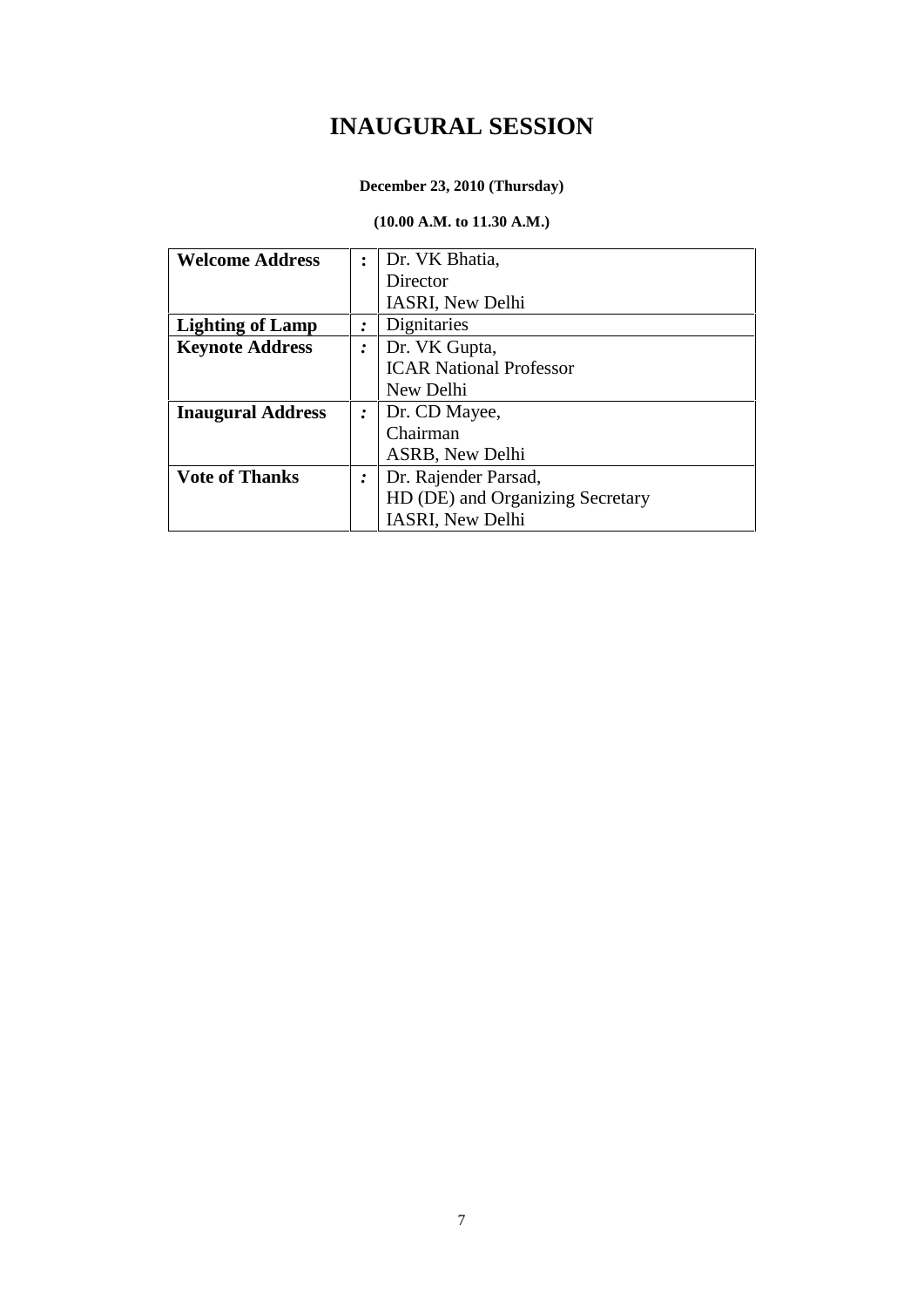## **TECHNICAL SESSION - I**

## **Action taken on the Recommendations Made during the XV National Conference**

| Chairman           | Dr. NP Sirohi           |
|--------------------|-------------------------|
|                    | ADG (Engineering),      |
|                    | ICAR, KAB-II, New Delhi |
| <b>Convener</b>    | Dr. Rajender Prasad,    |
|                    | HD (DE) and             |
|                    | Organizing Secretary,   |
|                    | IASRI, New Delhi        |
| <b>Discussions</b> | All Participants        |

**December 23, 2010 (Thursday) ( 12.00 Noon to 01.30 P.M. )**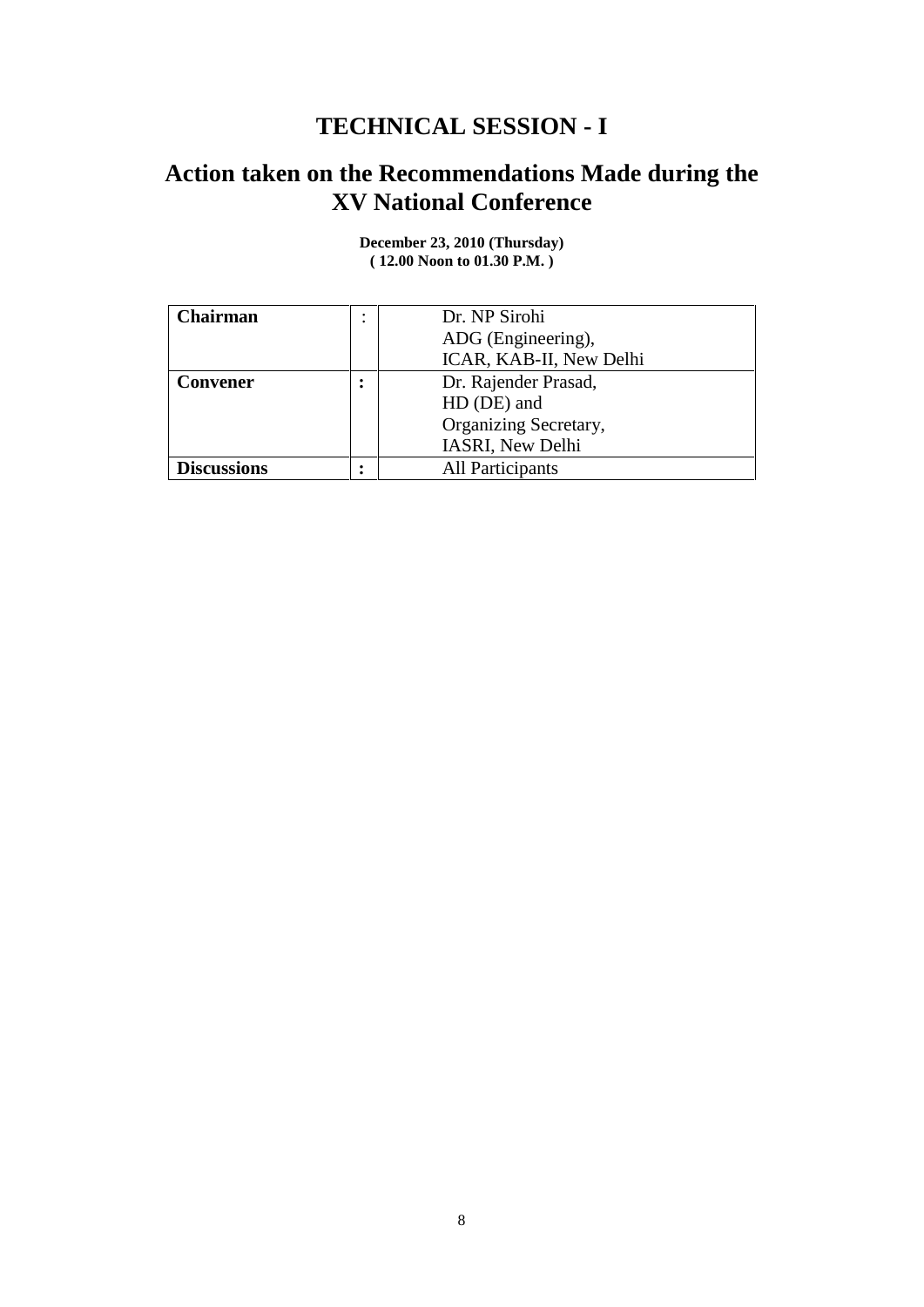## **Action Taken Report on the Recommendations made during the XV National Conference of Agricultural Research Statisticians held at Birsa Agricultural University (BAU), Ranchi, Jharkhand during December 03-04, 2007**

The recommendations finalized in the conference were sent to all the Agricultural Universities, ICAR Institutes, Bureaus, National Research Centres and the Project Directorates. A total of 10 recommendations were made during the last conference. The recommendations were made in the context of small area estimation, development of indigenous web enabled software packages, initiation of research programmes in bioinformatics, uniformity in admission criteria, strengthening of human resource development, creating a network of statisticians, etc. The proposed action on the various recommendations was to be taken by IASRI, ICAR Institutes, State Agricultural Universities, All India Co-ordinated Research Projects and Deemed Universities. The action taken report has been received from various NARS organizations. It is encouraging to know that on all the recommendations, timely action has been taken by various NARS organizations.

A detailed statement showing the action taken report on the recommendations by various Institutes/Universities is given in the sequel:

#### **1. Action Suggested**

**A network of agricultural scientists and agricultural statisticians in NARS and statisticians in other research organizations/universities may be created for providing e advisory, e-consultancy and e-training to improve the quality of agricultural research. An online virtual library may be created in various areas of research in statistics.**

**(Action: IASRI/SAUs)**

| <b>ACTION TAKEN</b> |
|---------------------|
|---------------------|

| S.No. | Name of the Institute<br>University                                       | Action taken                                                                                                                                                                                                                                                                                                                                                                                                                                                                                                                                                                                                                                                                                                                                                                                                                                                                                                                                                                                                        |
|-------|---------------------------------------------------------------------------|---------------------------------------------------------------------------------------------------------------------------------------------------------------------------------------------------------------------------------------------------------------------------------------------------------------------------------------------------------------------------------------------------------------------------------------------------------------------------------------------------------------------------------------------------------------------------------------------------------------------------------------------------------------------------------------------------------------------------------------------------------------------------------------------------------------------------------------------------------------------------------------------------------------------------------------------------------------------------------------------------------------------|
| 1.    | Indian Agricultural<br><b>Statistics Research</b><br>Institute, New Delhi | For e-advisory, e-consultancy, e-training, e-learning<br>$\bullet$<br>and teaching to improve the quality of research in<br><b>Statistics</b><br>Strengthened<br>Design Resources<br>Server<br>(www.iasri.res.in/design) with an objective to<br>disseminate research in Design of Experiments<br>among peers over the globe. The server is of great<br>help for the experimenters in agricultural sciences,<br>biological sciences, social sciences and industry in<br>planning and designing their experiments. One<br>important feature of the server is the Discussion<br>Forum that aims at providing online advisory and<br>consultancy to the experimenters and creating a<br>network of agricultural scientists and statisticians.<br>The ultimate objective of this server is to provide e-<br>advisory services. Presently, this is being achieved<br>through the link "Ask a Question".<br>Efforts have been made in developing e-learning<br>$\sim$<br>contents (text material, tables and<br>graphics, |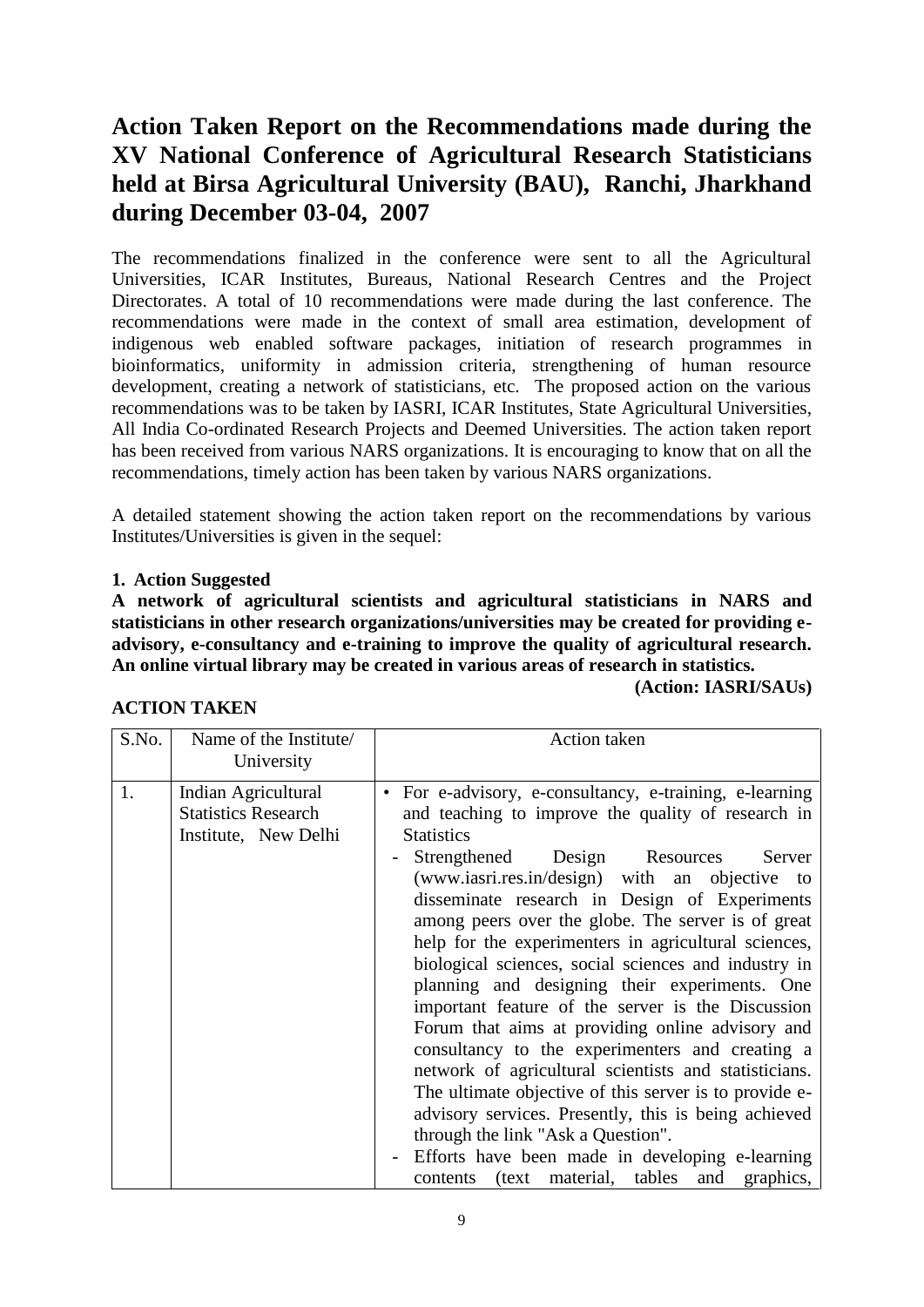|    |                      | questions, exercises, self-test objective<br>type<br>questions, assignments, power point presentations<br>and audio scripts) on Agricultural Statistics under a<br>project "An e-Learning solution for Agricultural<br>Education".<br>E-books on Design and Analysis of Agricultural<br>$\blacksquare$<br>Experiments, Advances<br>in<br>Data<br>Analytical<br>Techniques and Statistical Methods for Agricultural<br>Research have been developed and uploaded at<br>IASRI website for the benefit of all agricultural<br>research workers.<br>The write ups of the seminars delivered by the<br>students during the different academic sessions as<br>part of their course curriculum on different aspects<br>of Statistics have been compiled, edited and brought<br>in the web as e-learning material for easy<br>accessibility of the readers<br>(www.iasri.res.in/seminar/AS299/new1.html).<br>Online virtual libraries<br>$\bullet$<br>IASRI has developed an excellent e-library resource<br>base in the field of Agricultural Statistics, Computer<br>Applications and allied fields to support teaching,<br>research and consultancy in the relevant areas.<br>Catalogue of its resources have been Bar-Coded &<br>Computerized.<br>Library is<br>also<br>providing<br>Computerized<br>Circulation<br>with<br>Bar-Coded<br>Electronic Membership Cards. It has developed its<br>OPAC (On-line Public Access Catalogue) for use in<br>the IASRI premises to search for bibliographical<br>details of documents and its availability as well as<br>on-line reservation of document(s). |
|----|----------------------|------------------------------------------------------------------------------------------------------------------------------------------------------------------------------------------------------------------------------------------------------------------------------------------------------------------------------------------------------------------------------------------------------------------------------------------------------------------------------------------------------------------------------------------------------------------------------------------------------------------------------------------------------------------------------------------------------------------------------------------------------------------------------------------------------------------------------------------------------------------------------------------------------------------------------------------------------------------------------------------------------------------------------------------------------------------------------------------------------------------------------------------------------------------------------------------------------------------------------------------------------------------------------------------------------------------------------------------------------------------------------------------------------------------------------------------------------------------------------------------------------------------------------------------------------------------------------------------------|
| 2. | Punjab Agricultural  | The information from large number of agricultural                                                                                                                                                                                                                                                                                                                                                                                                                                                                                                                                                                                                                                                                                                                                                                                                                                                                                                                                                                                                                                                                                                                                                                                                                                                                                                                                                                                                                                                                                                                                              |
|    | University, Ludhiana | produce markets relating to the major crops through the                                                                                                                                                                                                                                                                                                                                                                                                                                                                                                                                                                                                                                                                                                                                                                                                                                                                                                                                                                                                                                                                                                                                                                                                                                                                                                                                                                                                                                                                                                                                        |
|    |                      | Marketing Intelligence Centre set up has been collected                                                                                                                                                                                                                                                                                                                                                                                                                                                                                                                                                                                                                                                                                                                                                                                                                                                                                                                                                                                                                                                                                                                                                                                                                                                                                                                                                                                                                                                                                                                                        |
|    |                      | in 2009. The forecasting of prices of various agricultural                                                                                                                                                                                                                                                                                                                                                                                                                                                                                                                                                                                                                                                                                                                                                                                                                                                                                                                                                                                                                                                                                                                                                                                                                                                                                                                                                                                                                                                                                                                                     |
|    |                      | commodities is also done by the centre. This is helpful                                                                                                                                                                                                                                                                                                                                                                                                                                                                                                                                                                                                                                                                                                                                                                                                                                                                                                                                                                                                                                                                                                                                                                                                                                                                                                                                                                                                                                                                                                                                        |
|    |                      | for the farmers as well as the policy makers at the state                                                                                                                                                                                                                                                                                                                                                                                                                                                                                                                                                                                                                                                                                                                                                                                                                                                                                                                                                                                                                                                                                                                                                                                                                                                                                                                                                                                                                                                                                                                                      |
|    |                      | and national level. The work on the research project                                                                                                                                                                                                                                                                                                                                                                                                                                                                                                                                                                                                                                                                                                                                                                                                                                                                                                                                                                                                                                                                                                                                                                                                                                                                                                                                                                                                                                                                                                                                           |
|    |                      | entitled, "Cost of cultivation of principal crops in                                                                                                                                                                                                                                                                                                                                                                                                                                                                                                                                                                                                                                                                                                                                                                                                                                                                                                                                                                                                                                                                                                                                                                                                                                                                                                                                                                                                                                                                                                                                           |
|    |                      | Punjab" which provides data for fixing of the MSP of                                                                                                                                                                                                                                                                                                                                                                                                                                                                                                                                                                                                                                                                                                                                                                                                                                                                                                                                                                                                                                                                                                                                                                                                                                                                                                                                                                                                                                                                                                                                           |
|    |                      | different crops in the country is in progress.                                                                                                                                                                                                                                                                                                                                                                                                                                                                                                                                                                                                                                                                                                                                                                                                                                                                                                                                                                                                                                                                                                                                                                                                                                                                                                                                                                                                                                                                                                                                                 |

*A network of agricultural scientists and agricultural statisticians in NARS and statisticians in other research organizations/universities is being created through Discussion Forum on Design Resources Server (www.iasri.res.in/design). E-advisory and E-consultancy services are being provided through "Ask a Question" facility at Design Resources Server. For elearning three e-books on Design and Analysis of Agricultural Experiments, Advances in Data Analytical Techniques, Statistical Methods for Agricultural Research are made available at IASRI Web page and Design Resources Server. Efforts have been made in developing the forum of development online courses through e-Learning solution for Agricultural Education (elearnagri.iasri.res.in/home/). Further efforts on creating online*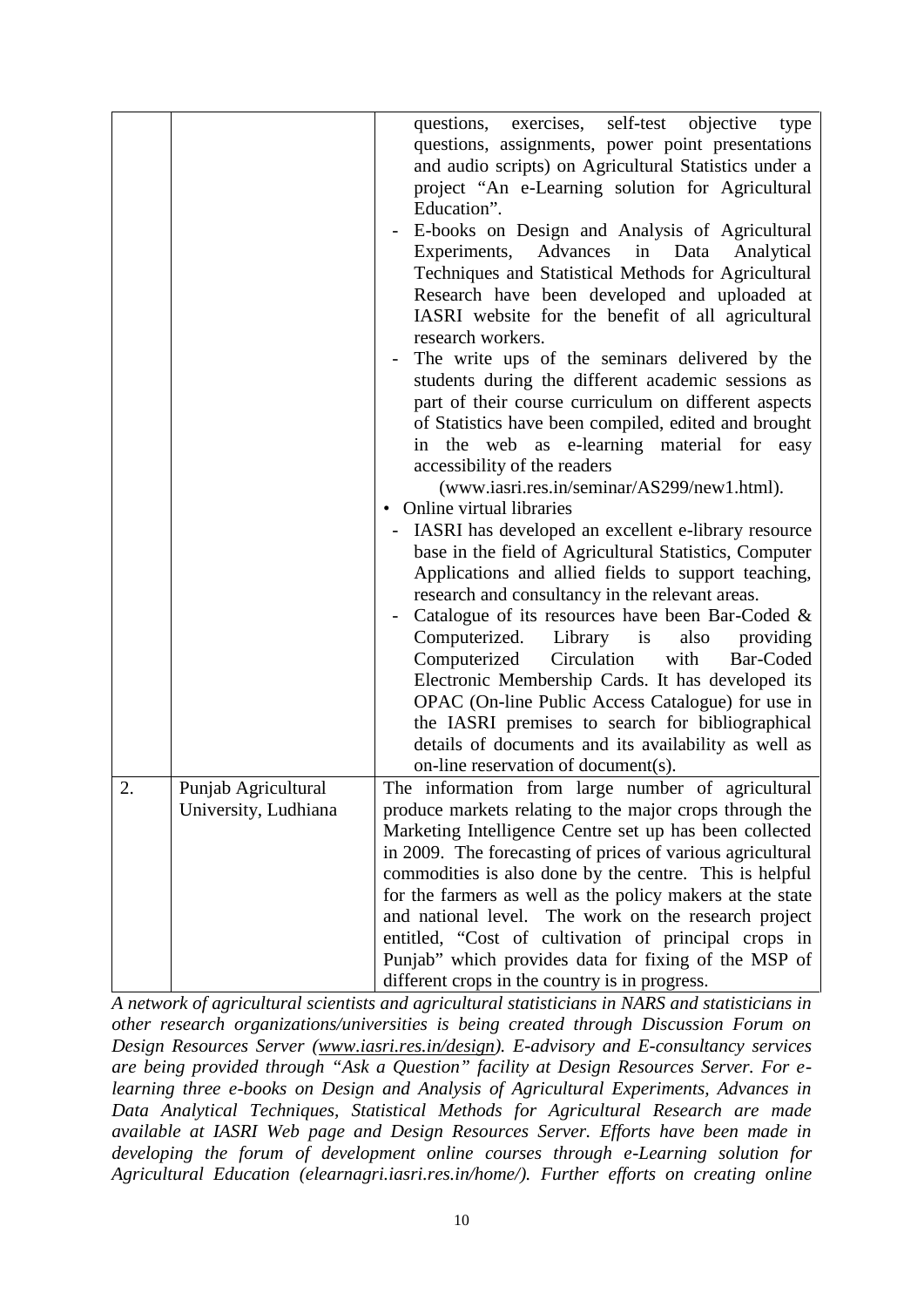*virtual library resource in several other areas of Statistics such as Sample Size Determination, etc. are being created.*

#### **2. Action Suggested**

#### **Application of small area estimation methods needs to be explored in the areas of crop, fishery and livestock improvement programmes.**

#### **ACTION TAKEN**

#### **(Action: ICAR Institutes/SAUs)**

| S.No.    | Name of the Institute/<br>University                                                             | Action taken                                                                                                                                                                                                                                                                                                                                                                                                                                                                                                                                                                                                                                                                                                                                                                                                                                                                                                                                                                                                                                                                                                                                                                                                                                                                                                                                                                                                                                                                                                                                                                                                                                                                                                                                                                                                                                                                                                                                               |
|----------|--------------------------------------------------------------------------------------------------|------------------------------------------------------------------------------------------------------------------------------------------------------------------------------------------------------------------------------------------------------------------------------------------------------------------------------------------------------------------------------------------------------------------------------------------------------------------------------------------------------------------------------------------------------------------------------------------------------------------------------------------------------------------------------------------------------------------------------------------------------------------------------------------------------------------------------------------------------------------------------------------------------------------------------------------------------------------------------------------------------------------------------------------------------------------------------------------------------------------------------------------------------------------------------------------------------------------------------------------------------------------------------------------------------------------------------------------------------------------------------------------------------------------------------------------------------------------------------------------------------------------------------------------------------------------------------------------------------------------------------------------------------------------------------------------------------------------------------------------------------------------------------------------------------------------------------------------------------------------------------------------------------------------------------------------------------------|
| 1.<br>2. | Indian Agricultural<br><b>Statistics Research</b><br>Institute, New Delhi<br>Indian Institute of | Research efforts in small area estimation are:<br>A project on Small area estimation for zero<br>inflated data has been completed at IASRI. In this<br>project Small Area Estimation (SAE) that accounts<br>for presence of excess zeros in the data has been<br>developed using the mixture model (a combination<br>of linear mixed model and generalized linear<br>mixed model). The proposed approach works in<br>three steps. Firstly, a linear mixed model is fitted<br>for positive values of the variable and then at the<br>second step, a generalized linear mixed model is<br>fitted for probability of positive values. Finally, the<br>two models are combined at estimation stage. The<br>performance of the proposed method is illustrated<br>through the survey data of 59 <sup>th</sup> round of the<br>National Sample Survey Office (NSSO) on Debt-<br>investment Survey 2002-03 for rural areas of Uttar<br>Pradesh. The variable of interest is amount of loan<br>outstanding per household with an aim to predict<br>the district level average value of amount of loan<br>outstanding per household.<br>A project entitled District level poverty incidence<br>estimation from NSSO data using small area<br>estimation technique has been undertaken which is<br>sponsored by CSO, Ministry of Statistics and<br>Programme Implementation, Government of India.<br>Research<br>entitled<br>Disaggregate-level<br>papers<br>$\overline{\phantom{a}}$<br>estimates of indebtedness in the state of Uttar<br>Pradesh in India-an application of small area<br>estimation technique and Small area estimation<br>with binary variables have been accepted for<br>publication in the Journal of Applied Statistics and<br>Journal of Indian Society of Agricultural Statistics<br>respectively.<br>Several training programmes have been conducted<br>on Small Area Estimation.<br>Application of small area estimation methods is being |
|          | Horticultural Research,<br>Bangalore                                                             | explored in the ongoing research projects.                                                                                                                                                                                                                                                                                                                                                                                                                                                                                                                                                                                                                                                                                                                                                                                                                                                                                                                                                                                                                                                                                                                                                                                                                                                                                                                                                                                                                                                                                                                                                                                                                                                                                                                                                                                                                                                                                                                 |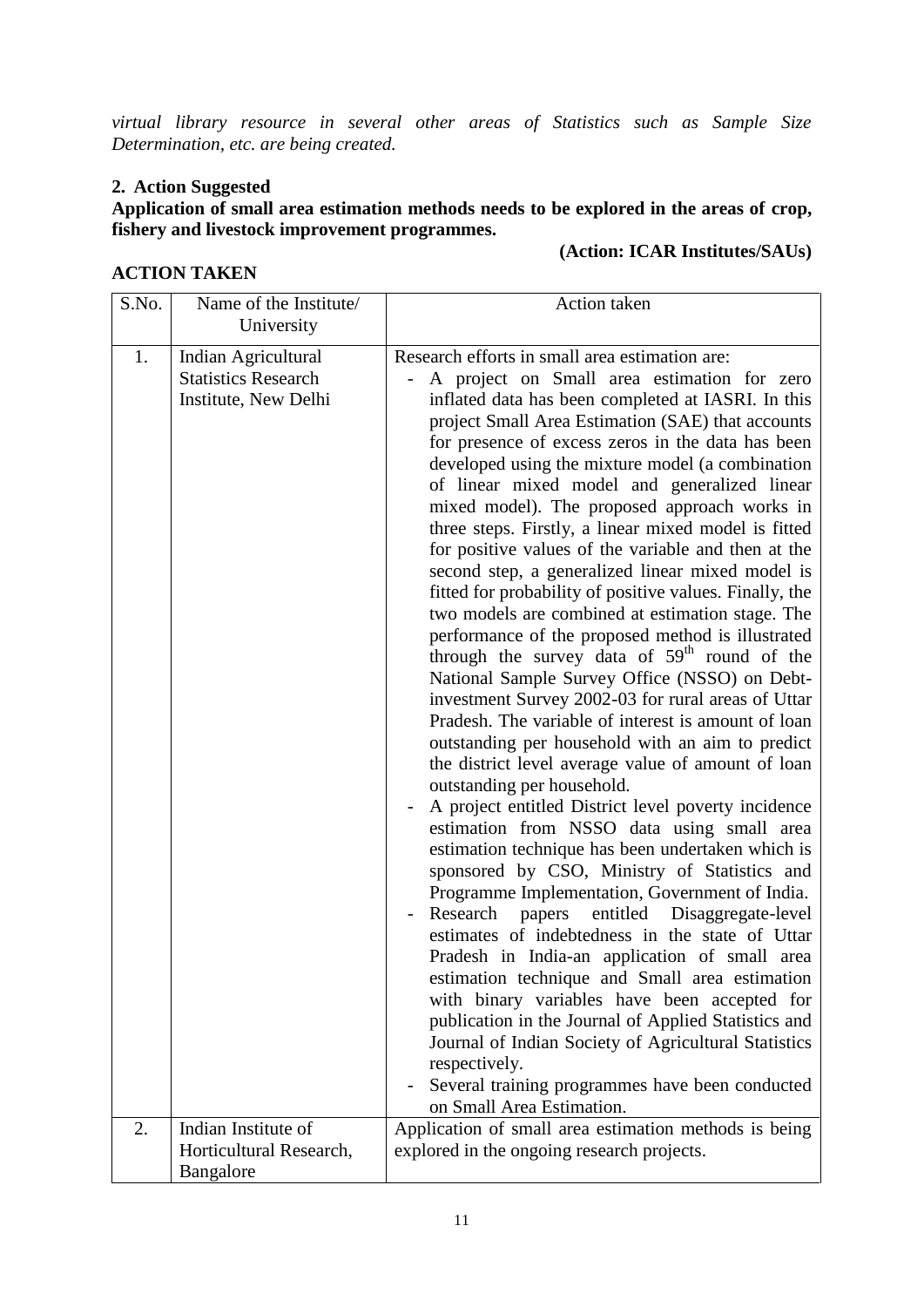| 3.  | Central Institute of                                                                            | Exploration of small area estimation methods is being                                                                                                                                                                                                                                                                                                                         |
|-----|-------------------------------------------------------------------------------------------------|-------------------------------------------------------------------------------------------------------------------------------------------------------------------------------------------------------------------------------------------------------------------------------------------------------------------------------------------------------------------------------|
|     | Temperate Horticulture,                                                                         | taken care of.                                                                                                                                                                                                                                                                                                                                                                |
|     | Srinagar                                                                                        |                                                                                                                                                                                                                                                                                                                                                                               |
| 4.  | University of Agricultural<br>Sciences, Dharwad                                                 | Problems on this topic are allotted to Masters degree<br>students.                                                                                                                                                                                                                                                                                                            |
| 5.  | Indian Agricultural<br>Research Institute, New<br>Delhi                                         | The recommendation has been noted for exploring<br>small area estimation in case of crops.                                                                                                                                                                                                                                                                                    |
| 6.  | College of Basic<br>Sciences & Humanities,<br>PAU, Ludhiana                                     | One research project entitled, "Estimation of multi-<br>characteristics in agricultural and social sciences"<br>funded by the University Grants Commission is taken<br>up by the scientists.                                                                                                                                                                                  |
| 7.  | Dr. Balasaheb Sawant<br>Konkan Krishi<br>Vidyapeeth, Dapoli                                     | Noted for further programme.                                                                                                                                                                                                                                                                                                                                                  |
| 8.  | Indian Institute of<br>Vegetable Research,<br>Varanasi                                          | As no scientist in the discipline of Agricultural<br>Statistics is posted in the Institute, hence, we are not<br>able to initiate action.                                                                                                                                                                                                                                     |
| 9.  | Sher-e-Kashmir<br>University of<br>Agricultural Sciences &<br>Technology-Jammu,<br>Jammu        | Statisticians of the Division of Agricultural Economics<br>& Statistics are planning to submit research proposal on<br>this aspect in near future.                                                                                                                                                                                                                            |
| 10. | Sher-e-Kashmir<br>University of<br>Agricultural Science &<br>Technology of Kashmir,<br>Srinagar | The Division of Agricultural Statistics is exploring the<br>possibility of using small area estimation methodology<br>in two research studies in respect of crop production<br>estimates and a livestock survey this year.                                                                                                                                                    |
| 11. | Dr. Y.S. Parmar<br>University of Horticulture<br>and Forestry, Nauni,<br>Solan                  | IASRI, New Delhi is already involved in theoretical<br>work on topic (Small area estimation methods) and its<br>applied aspects. It would be appropriate if the statistics<br>faculty in the Department of Basic Sciences of this<br>University is trained at IASRI for the purpose so that<br>methods be explored for its application in horticulture<br>and forestry crops. |
| 12. | Rajasthan College of<br>Agriculture, Udaipur                                                    | Efforts are being made to explore the application of<br>small area estimation methods in the areas of crop,<br>fishery and livestock improvement programmes.                                                                                                                                                                                                                  |
| 13. | Navsari Agricultural<br>University,<br>Navsari (Gujarat)                                        | Due to lack of qualified faculties particularly in this<br>branch of statistics, it is difficult to implement this<br>recommendation at present.                                                                                                                                                                                                                              |

*The research studies on application of small area estimation methods have been undertaken. Application of small area estimation techniques in the areas of crop, fishery and livestock improvement programmes need further exploration.*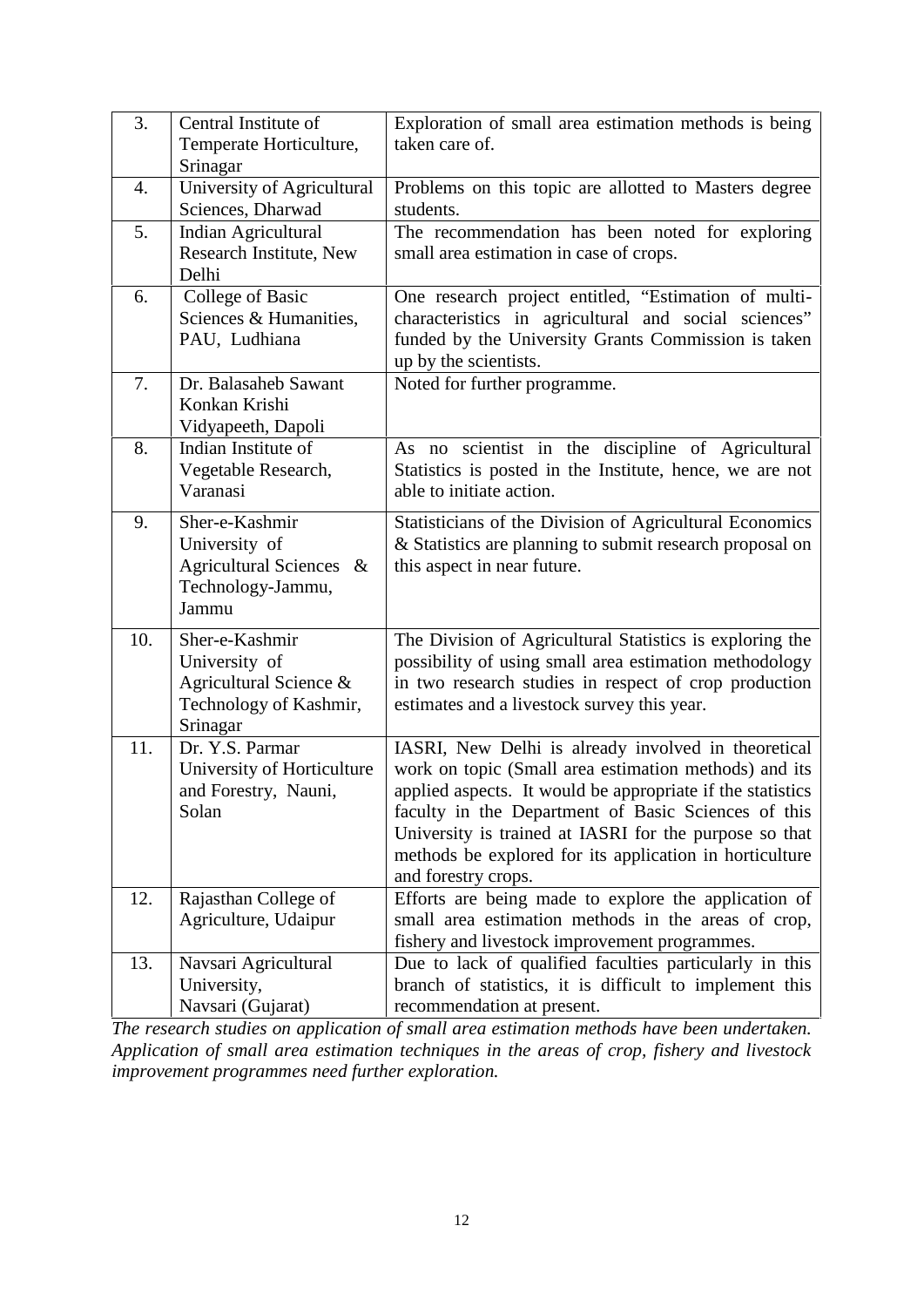#### **3. Action Suggested**

**Development of indigenous web enabled statistical packages (software) should be taken up for the improvement of agricultural research output as well as for the teaching programmes.**

#### **(Action: ICAR Institutes/SAUs)**

| <b>ACTION TAKEN</b> |  |
|---------------------|--|
|---------------------|--|

| S.No. | Name of the<br>Institute/<br>University                                            | <b>Action taken</b>                                                                                                                                                                                                                                                                                                                                                                                                                                                                                                                                                                                                                                                                                                                                                                                                                                                                                                                                                                                                                                                                                                                                                                                                                                                                                                                                                                                                                                                                                                                                                                                                                                                                                                                                                                                                                                                                                                                                                                                                                                                                                                                                                                                                                                                                                                                                                                                 |
|-------|------------------------------------------------------------------------------------|-----------------------------------------------------------------------------------------------------------------------------------------------------------------------------------------------------------------------------------------------------------------------------------------------------------------------------------------------------------------------------------------------------------------------------------------------------------------------------------------------------------------------------------------------------------------------------------------------------------------------------------------------------------------------------------------------------------------------------------------------------------------------------------------------------------------------------------------------------------------------------------------------------------------------------------------------------------------------------------------------------------------------------------------------------------------------------------------------------------------------------------------------------------------------------------------------------------------------------------------------------------------------------------------------------------------------------------------------------------------------------------------------------------------------------------------------------------------------------------------------------------------------------------------------------------------------------------------------------------------------------------------------------------------------------------------------------------------------------------------------------------------------------------------------------------------------------------------------------------------------------------------------------------------------------------------------------------------------------------------------------------------------------------------------------------------------------------------------------------------------------------------------------------------------------------------------------------------------------------------------------------------------------------------------------------------------------------------------------------------------------------------------------|
| 1.    | Indian<br>Agricultural<br><b>Statistics</b><br>Research<br>Institute, New<br>Delhi | Development of following web enabled modules/ packages is<br>$\bullet$<br>being taken up:<br>Online generation of randomized layout of Basic Designs<br>$\qquad \qquad -$<br>such as completely randomized design and randomized<br>complete block design both for single factor and multifactor<br>experiments and Latin square designs for single factor<br>experiments. The field book can be created as a .csv file or a<br>text file. This is available at www.iasri.res.in/design/Basic<br>Designs/generate_designs.htm.<br>Online generation of randomized layout of an augmented<br>$\overline{\phantom{a}}$<br>randomized complete block design for given number of test<br>treatments, control treatments and number of blocks with<br>given block sizes, not necessarily equal, is developed and is<br>available at www.iasri.res.in/design/Augmented Designs/<br>home.htm.<br>Online generation of simplex centroid designs is available at<br>$\overline{\phantom{a}}$<br>http://www.iasri.res.in/mixture/mixtures.aspx.<br>Online generation of complete set of mutually orthogonal<br>Latin squares of order s, s being a prime or prime power less<br>than 1000. One can also generate an orthogonal array with<br>parameters $(s^{s+1}, s^2, s, 2)$ by choosing the output option as<br>The<br>URL of<br>this<br>link<br>orthogonal<br>is<br>arrays.<br>www.iasri.res.in/WebHadamard/mols.htm.<br>Online layout of block designs with factorial treatment<br>and<br>supersaturated<br>designs<br>available<br>structure<br>at<br>www.iasri.res.in/design/factorial/factorial.htm<br>and<br>www.iasri.res.in/design/Supersaturated_Design/Supersaturate<br>d.html respectively.<br>Online analysis of data generated from augmented<br>randomized<br>block<br>designs. This<br>available<br>$\overline{1}S$<br>at<br>www.iasri.res.in/spadweb/index.htm.<br>Online analysis of data generated from complete/ incomplete<br>$\overline{\phantom{a}}$<br>block designs having equal/unequal replications as well as<br>block sizes have been developed and is available at<br>www.iasri.res.in/WebAnalysis/index.aspx.<br>Statistical Package for Agricultural Research SPAR 3.0<br>$\overline{\phantom{a}}$<br>Software for Survey Data Analysis (SSDA 2.0)<br>Web Solutions for Partially Balanced Incomplete Block<br>Designs<br>Besides the development of indigenous web enabled |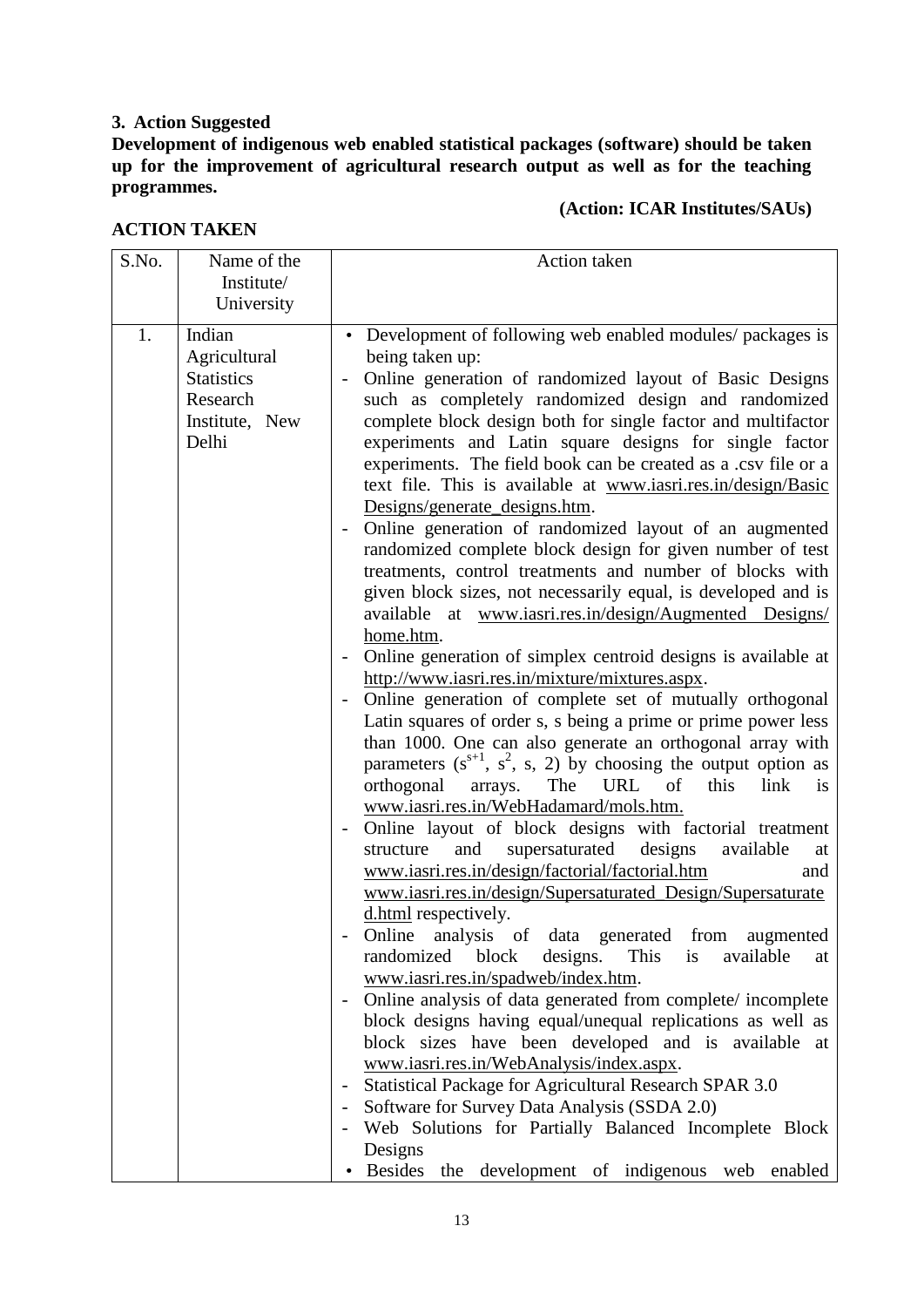|    |                                                                       | statistical packages/ modules discussed above, a general<br>purpose high end statistical package SAS/JMP/JMP<br>Genomics has been procured with 151 licenses for perpetual<br>use with three years updates and upgrades to provide<br>enabling statistical computing facilities to the researchers of<br>NARS under the NAIP Consortium on Strengthening<br><b>Statistical Computing for NARS.</b><br>The package can be installed on multiple official machines<br>both in stand-alone as well as intranet mode. The availability<br>of SAS/JMP/JMP Genomics has enabled the researchers to<br>undertake probing, in-depth, appropriate, intractable analysis<br>of data generated from agricultural research including those in<br>advanced research areas like biotechnology, genomics, micro-<br>arrays, forecasting, agricultural field experiments, surveys,<br>microarrays, massive data sets such as climate change,<br>biodiversity, market intelligence, etc. |
|----|-----------------------------------------------------------------------|-------------------------------------------------------------------------------------------------------------------------------------------------------------------------------------------------------------------------------------------------------------------------------------------------------------------------------------------------------------------------------------------------------------------------------------------------------------------------------------------------------------------------------------------------------------------------------------------------------------------------------------------------------------------------------------------------------------------------------------------------------------------------------------------------------------------------------------------------------------------------------------------------------------------------------------------------------------------------|
| 2. | Indian Institute of<br>Horticultural<br>Research,<br>Bangalore        | Web based SAS software provided under NAIP is used in the<br>ongoing research projects for data analysis.                                                                                                                                                                                                                                                                                                                                                                                                                                                                                                                                                                                                                                                                                                                                                                                                                                                               |
| 3. | <b>Central Institute</b><br>of Temperate<br>Horticulture,<br>Srinagar | Web enabled software and latest software like SAS have already<br>been installed for the improvement of agricultural research out<br>put.                                                                                                                                                                                                                                                                                                                                                                                                                                                                                                                                                                                                                                                                                                                                                                                                                               |
| 4. | University of<br>Agricultural<br>Sciences,<br>Dharwad                 | Statistical packages have been developed by the Department of<br>Agricultural Statistics for improvement of agricultural research<br>output as well as for the teaching programme.                                                                                                                                                                                                                                                                                                                                                                                                                                                                                                                                                                                                                                                                                                                                                                                      |
| 5. | Indian<br>Agricultural<br>Research<br>Institute, New<br>Delhi         | Statistical data analyses software supplied by IASRI under NAIP<br>sub-project such as SAS is being used for teaching and research<br>purpose.                                                                                                                                                                                                                                                                                                                                                                                                                                                                                                                                                                                                                                                                                                                                                                                                                          |
| 6. | Punjab<br>Agricultural<br>University,<br>Ludhiana                     | The statistical packages like CPCS and GSTAT which cover<br>basic, applied and various designs of experiments have been<br>developed and are installed in the computer laboratory of the<br>Department of Mathematics, Statistics & Physics for the use of<br>PG students for their research purposes.                                                                                                                                                                                                                                                                                                                                                                                                                                                                                                                                                                                                                                                                  |
| 7. | Dr. Balasaheb<br>Sawant Konkan<br>Krishi<br>Vidyapeeth,<br>Dapoli     | SAS software is being used for statistical analysis of research<br>data generated at this university                                                                                                                                                                                                                                                                                                                                                                                                                                                                                                                                                                                                                                                                                                                                                                                                                                                                    |
| 8. | Indian Institute of<br>Vegetable<br>Research,<br>Varanasi             | scientist<br>discipline<br>in<br>of<br>Agricultural<br>As<br>the<br>no<br>Statistics/Computer Application is posted in the Institute hence<br>we are not able to initiate action.                                                                                                                                                                                                                                                                                                                                                                                                                                                                                                                                                                                                                                                                                                                                                                                       |
| 9. | Sher-e-Kashmir<br>University of                                       | One of the statisticians from the Division of Agricultural<br>Economics & Statistics is working as Nodal Officer in NAIP-I                                                                                                                                                                                                                                                                                                                                                                                                                                                                                                                                                                                                                                                                                                                                                                                                                                              |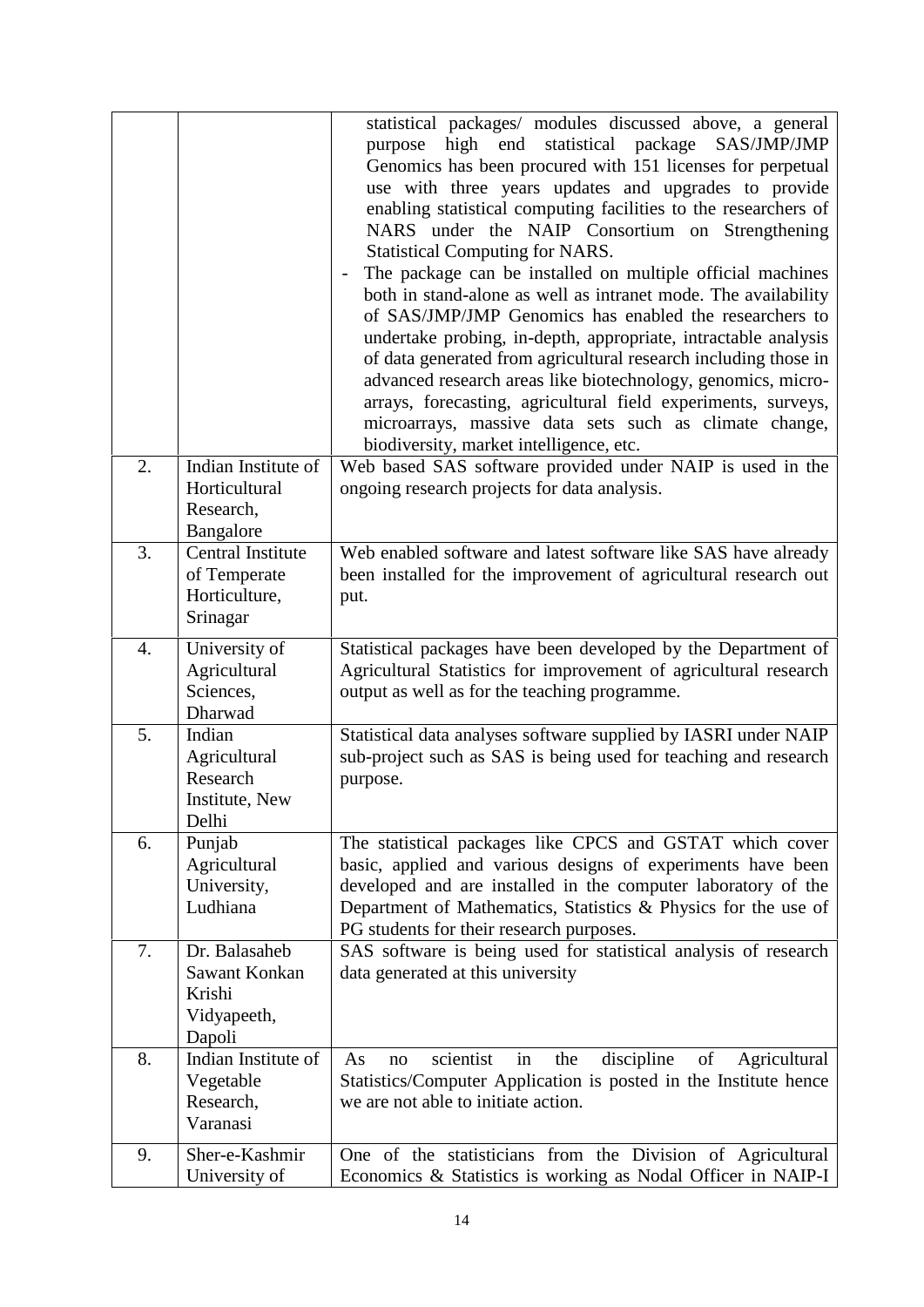|     | Agricultural<br>Sciences &<br>Technology-<br>Jammu, Jammu                                             | project entitled Strengthening Statistical Computing for NARS<br>through which improvement of agricultural research output as<br>well as its use in teaching programme, by using SAS software,<br>will positively be made in near future.                                                                                                                                                     |
|-----|-------------------------------------------------------------------------------------------------------|-----------------------------------------------------------------------------------------------------------------------------------------------------------------------------------------------------------------------------------------------------------------------------------------------------------------------------------------------------------------------------------------------|
| 10. | Sher-e-Kashmir<br>University of<br>Agricultural<br>Science &<br>Technology of<br>Kashmir,<br>Srinagar | University Research Council in its $45th$ meeting this year<br>approved a study of developing Computer Programmes for<br>Commonly used designs of field experiments based on web<br>based R-Software.                                                                                                                                                                                         |
| 11. | Dr. Y.S. Parmar<br>University of<br>Horticulture and<br>Forestry, Nauni,<br>Solan                     | SAS software provided by ICAR for statistical analysis under<br>research project on Strengthening Statistical Computing for<br>NARS under the National Agricultural Innovation Project is<br>being used for research. Training programme for the scientists of<br>this University will be conducted by NDRI, Karnal.                                                                          |
| 12. | Navsari<br>Agricultural<br>University,<br>Navsari (Gujarat)                                           | Presently the software packages developed by IASRI are being<br>used specifically for breeding experimentation data analysis. An<br>indigenous package for analyzing and predicting the future prices<br>of few crops for south Gujarat region is developed and used for<br>analysis of data. The development of indigenous web enabled<br>data analysis packages will be taken up in future. |

*Indigenous web enabled statistical packages/ modules have been developed for generation of randomized layout of designs and analysis of experimental data. Further efforts are being made to develop indigenous web enabled software for plant breeding data and survey data.*

*General purpose high end statistical packages SAS/JMP/JMP Genomics have been procured with 151 licenses for perpetual use with three years updates and upgrades to provide enabling statistical computing facilities to the researchers of NARS under the NAIP Consortium on Strengthening Statistical Computing for NARS.*

#### **4. Action Suggested**

**ACTION TAKEN**

**Information management leading to the development of knowledge based systems should be taken up in a network mode. This would require strengthening in terms of human resources and infrastructure facilities.**

#### **(Action: ICAR/SAUs)**

| S.No. | Name of the Institute<br>University                                       | Action taken                                                                                                                                                                                                                                                                                                                                                 |
|-------|---------------------------------------------------------------------------|--------------------------------------------------------------------------------------------------------------------------------------------------------------------------------------------------------------------------------------------------------------------------------------------------------------------------------------------------------------|
| 1.    | Indian Agricultural<br><b>Statistics Research</b><br>Institute, New Delhi | Following Expert Systems/ Information Systems/<br>Knowledge Management Systems have<br>been<br>developed/initiated<br>Expert System for Maize Crop initiated with<br>DMR, Delhi<br>Expert System for Seed Spices initiated in<br>collaboration with NRCSS, Ajmer<br>Expert System on Wheat Crop Management has<br>been Strengthened, Refined and Implemented |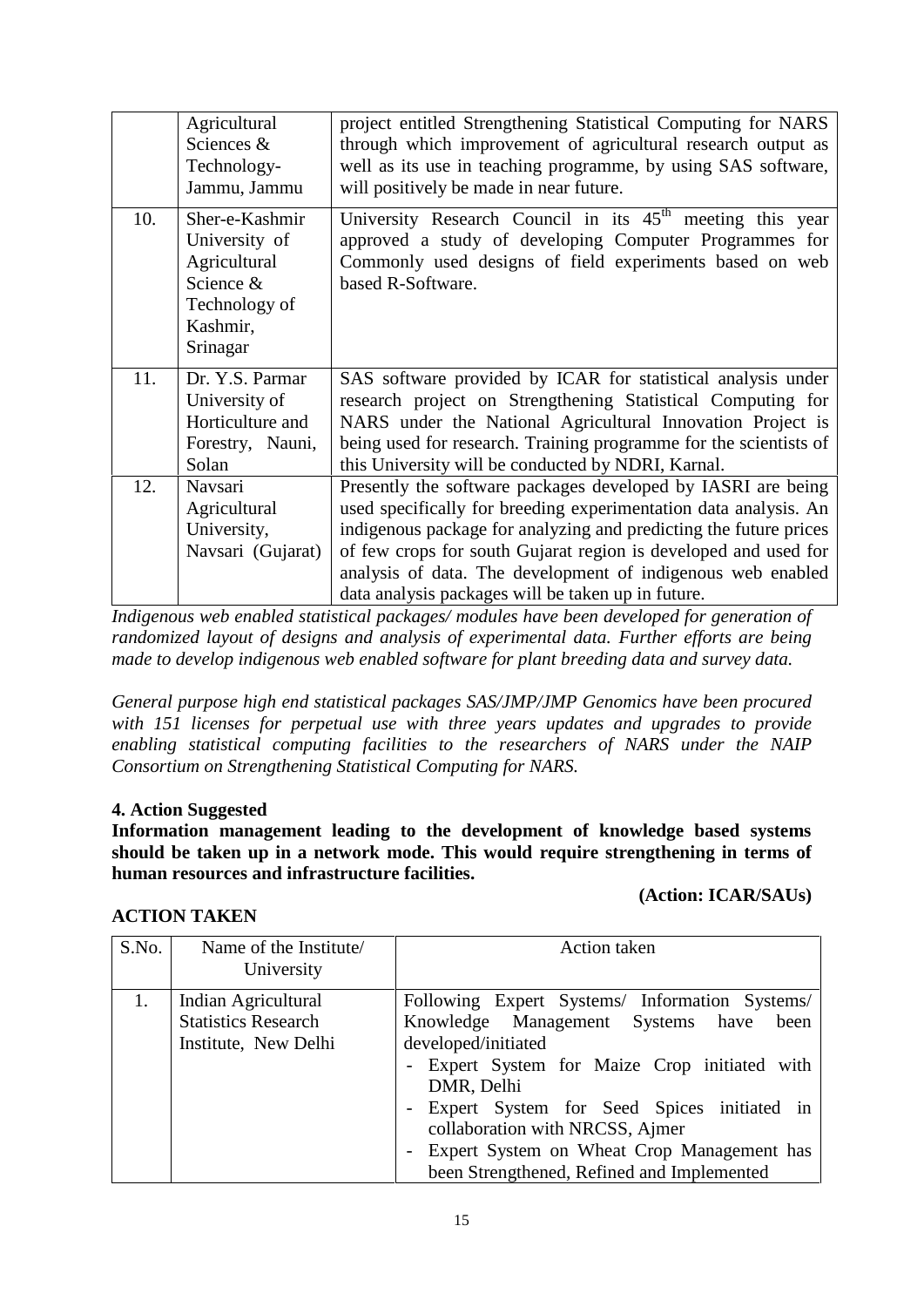|                  |                                                                                              | Project Information and Management System of<br>ICAR (PIMS-ICAR) for providing information on<br>research projects, duplication of research and<br>monitoring of research projects<br>Decision Support System for Manpower Planning:<br><b>PERMISnet II</b><br>Intranet Solutions for PG School, IARI<br>Agricultural<br>Field<br>Experiments<br>Information<br>System made online<br>Besides the above for development of knowledge<br>based systems through network mode, following<br>initiatives have been taken up at ICAR level<br>SAS BI Server procured under Strengthening<br><b>Statistical Computing for NARS</b><br><b>Establishment of National Bioinformatics Grid</b> |
|------------------|----------------------------------------------------------------------------------------------|--------------------------------------------------------------------------------------------------------------------------------------------------------------------------------------------------------------------------------------------------------------------------------------------------------------------------------------------------------------------------------------------------------------------------------------------------------------------------------------------------------------------------------------------------------------------------------------------------------------------------------------------------------------------------------------|
| 2.               | Indian Institute of<br>Horticultural Research,<br>Bangalore                                  | A research project on Developing decision support<br>system for increasing production in fruit crops is in<br>progress.                                                                                                                                                                                                                                                                                                                                                                                                                                                                                                                                                              |
| 3.               | University of Agricultural<br>Sciences, Dharwad                                              | A very good infrastructure development has been<br>made in this University for the Department of<br>Agricultural Statistics. Two class rooms equipped<br>with all audiovisual aids have been provided.<br>Separate computer laboratory having 40 computers<br>have also been developed for the Department.                                                                                                                                                                                                                                                                                                                                                                           |
| $\overline{4}$ . | Punjab Agricultural<br>University, Ludhiana                                                  | The School of Information Technology has already<br>started development of infrastructure facilities like:<br>(i) Establishment of campus wide networking (ii) One<br>GBPS bandwidth connectivity (iii) Implementation of<br>e-governance at the University.<br>New courses like MCA, PGDCA have been started for                                                                                                                                                                                                                                                                                                                                                                    |
|                  |                                                                                              | the development of human resources in IT sector.                                                                                                                                                                                                                                                                                                                                                                                                                                                                                                                                                                                                                                     |
| 5.               | Dr. Balasaheb Sawant<br>Konkan Krishi Vidyapeeth,<br>Dapoli                                  | At present there is only one computer scientist who is<br>involved in maintaining, teaching UG and PG classes.<br>The recommendation will be taken on priority basis,<br>as and when the posts will be filled.                                                                                                                                                                                                                                                                                                                                                                                                                                                                       |
| 6.               | Sher-e-Kashmir University<br>Agricultural, Science &<br>Technology-Jammu,<br>Jammu           | In this regard IASRI, being apex body, is requested to<br>take initiatives for creation of one post of Programmer<br>or IT personnel in the Department of Statistics at each<br>SAU in order to strengthen the system.                                                                                                                                                                                                                                                                                                                                                                                                                                                               |
| 7.               | Sher-e-Kashmir<br>University of Agricultural<br>Science & Technology of<br>Kashmir, Srinagar | A web based University approved<br>project<br><sub>on</sub><br>information management system of horticultural crops<br>(Apple and Pear) of Kashmir Valley has been taken up<br>with existing infrastructure from Autumn 2009.                                                                                                                                                                                                                                                                                                                                                                                                                                                        |
| 8.               | Navsari Agricultural<br>University,<br>Navsari (Gujarat)                                     | Work on information management system is initiated<br>in limited extent and it can be further extended when<br>sufficient infrastructure is available.                                                                                                                                                                                                                                                                                                                                                                                                                                                                                                                               |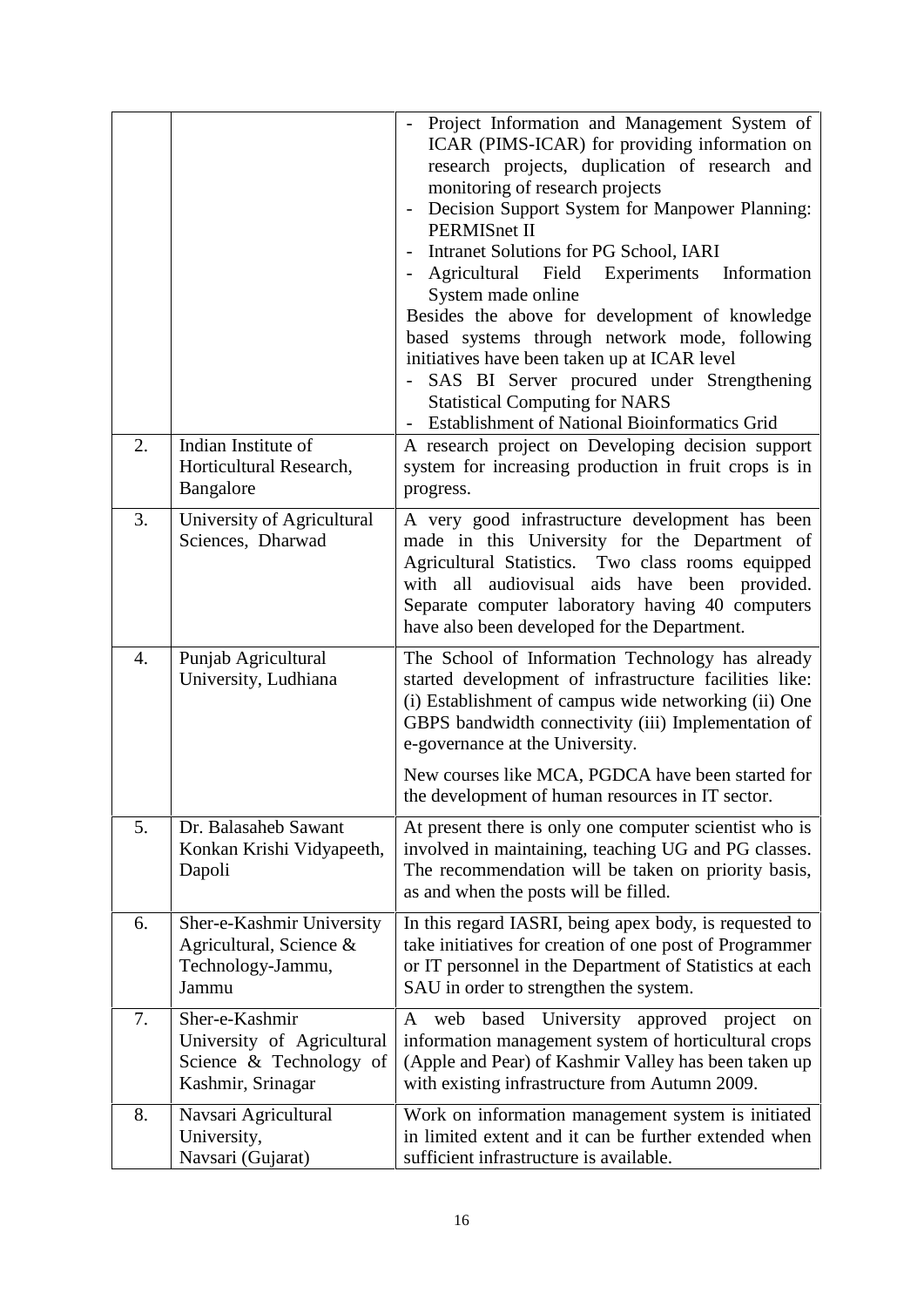*More than 63 information systems, 21 decision support systems, 22 e-advisory /e-learning resources are available in the NARS. Efforts have also been made to develop Expert Systems for various food and horticultural crops. Besides these steps in terms of procurement of SAS BI server for analysis in server-client architect mode and establishment of National Bioinformatics Grid for creation of databases and analysis in network mode have been undertaken. All these steps are towards infrastructure creation. Strengthening in terms of human resources needs to be taken up at priority.*

#### **5. Action Suggested**

#### **Development, strengthening and maintenance of data warehouse in agricultural research should be continued and data mining may also be taken up.**

#### **(Action: ICAR/ICAR Institutes/SAUs)**

#### **ACTION TAKEN**

| S.No. | Name of the Institute/<br>University                                      | Action taken                                                                                                                                                                                                                                                                                                                                                                                                                                                                                                                                                                                                                                                                       |
|-------|---------------------------------------------------------------------------|------------------------------------------------------------------------------------------------------------------------------------------------------------------------------------------------------------------------------------------------------------------------------------------------------------------------------------------------------------------------------------------------------------------------------------------------------------------------------------------------------------------------------------------------------------------------------------------------------------------------------------------------------------------------------------|
| 1.    | Indian Agricultural<br><b>Statistics Research</b><br>Institute, New Delhi | Following efforts have been made in this direction:<br>Developed<br>Knowledge<br>Data<br>Warehouse<br>for<br>Agricultural Research.<br>Applied Machine Learning Approach for Data<br>Mining from Agricultural Datasets.<br>Central Data Warehouse has been<br>has been<br>strengthened in its on-line analytical capabilities and<br>large datasets has been populated from different<br>sectors through dimensional modelling including<br>data from, population census, livestock census etc.<br>SAS E-miner has been procured along with SAS BI<br>Server under the NAIP Consortium of Strengthening<br>Statistical Computing for NARS for taking up data<br>mining activities. |
| 2.    | Indian Institute of<br>Horticultural Research,<br>Bangalore               | Data collected through primary sample surveys on<br>different aspects of perennial crops are documented as a<br>database.                                                                                                                                                                                                                                                                                                                                                                                                                                                                                                                                                          |
| 3.    | Central Institute of<br>Temperate Horticulture,<br>Srinagar               | Data warehouse is being developed and updated<br>regularly.                                                                                                                                                                                                                                                                                                                                                                                                                                                                                                                                                                                                                        |
| 4.    | University of Agricultural<br>Sciences, Dharwad                           | The database of important agricultural crops in<br>Karnataka state has been developed. Some more work<br>in this regard has been planned for future.                                                                                                                                                                                                                                                                                                                                                                                                                                                                                                                               |
| 5.    | Indian Agricultural<br>Research Institute, New<br>Delhi                   | Database development and its maintenance is a part of<br>our in-house project (2009-14). Accordingly, the final<br>report along with data will be placed on website for data<br>mining.                                                                                                                                                                                                                                                                                                                                                                                                                                                                                            |
| 6.    | Punjab Agricultural<br>University, Ludhiana                               | A data bank containing data of various parameters<br>related to agriculture, animal husbandry, poultry, etc.<br>need to be established for further general use of the<br>scientists.                                                                                                                                                                                                                                                                                                                                                                                                                                                                                               |
| 7.    | Dr. Balasaheb Sawant<br>Konkan Krishi                                     | SAS has been received by this university which will be<br>used for statistical analysis of research data generated at                                                                                                                                                                                                                                                                                                                                                                                                                                                                                                                                                              |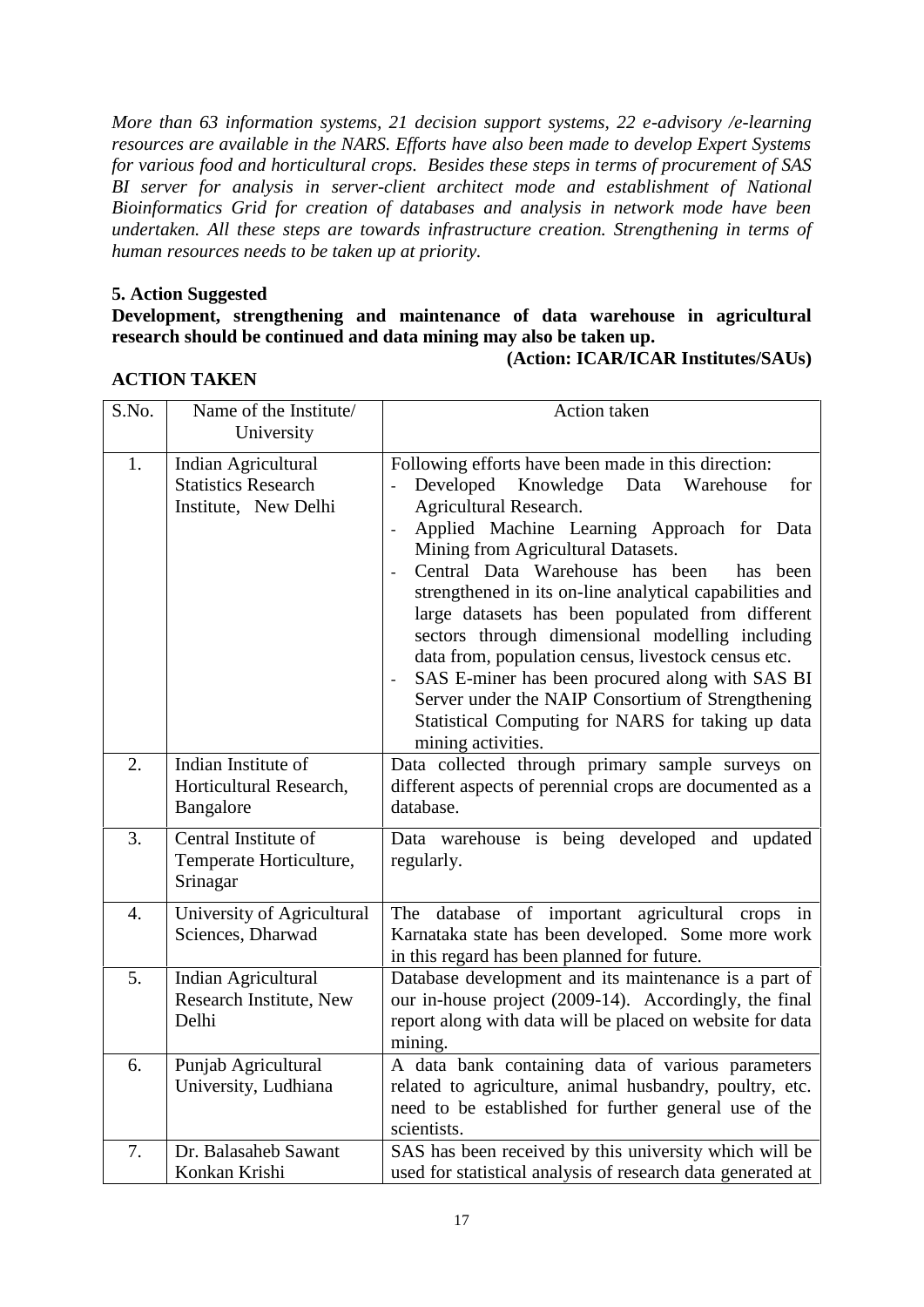|     | Vidyapeeth, Dapoli         | this University.                                          |
|-----|----------------------------|-----------------------------------------------------------|
| 8.  | Indian Institute of        | As no scientist in the discipline of Agricultural         |
|     | Vegetable Research,        | Statistics/Computer Application is posted in the          |
|     | Varanasi                   | Institute hence we are not able to initiate action.       |
| 9.  | Sher-e-Kashmir             | Metrological data, rice/wheat/apple production and        |
|     | University of Agricultural | livestock data for last 10 years in the Kashmir Valley is |
|     | Science & Technology of    | being developed and maintained in a Research Council      |
|     | Kashmir, Srinagar          | approved project from this year in collaboration with     |
|     |                            | Divisions of Pomology, Agronomy and Division of           |
|     |                            | Plant Breeding & Genetics.                                |
| 10. | Dr. Y.S. Parmar            | Presently, no work on development, strengthening and      |
|     | University of Horticulture | maintenance of data warehouse in horticultural and        |
|     | and Forestry, Nauni,       | forestry research and data mining is being done by this   |
|     | Solan                      | University and the same cannot be taken up for            |
|     |                            | requiring of high configuration server machines.          |
| 11. | Navsari Agricultural       | Point noted and being done and data are maintained.       |
|     | University, Navsari        |                                                           |
|     | (Gujarat)                  |                                                           |

*Several databases pertaining to important agricultural crops, various parameters related to agriculture, animal husbandry, poultry, development of Knowledge Data Warehouse for Agricultural Research, metrological data etc. are being developed/ strengthened. Data mining work has been undertaken through development of Knowledge Data Warehouse for Agricultural Research and Machine Learning Approach for Data Mining from Agricultural Datasets. Potential of SAS E-miner would be exploited for future data mining activities.*

#### **6. Action Suggested**

**Joint collaboration of agricultural statisticians, computer scientists, biotechnologists and molecular biologists is needed to initiate research programmes in the area of bioinformatics and genomics useful for Indian agriculture.**

#### **ACTION TAKEN**

**(Action: ICAR Institutes/SAUs)**

| S.No. | Name of the Institute<br>University                                       | Action taken                                                                                                                                                                                                                                                                                                                                                                                                                                                                                                                                                                                                                            |
|-------|---------------------------------------------------------------------------|-----------------------------------------------------------------------------------------------------------------------------------------------------------------------------------------------------------------------------------------------------------------------------------------------------------------------------------------------------------------------------------------------------------------------------------------------------------------------------------------------------------------------------------------------------------------------------------------------------------------------------------------|
| 1.    | Indian Agricultural<br><b>Statistics Research</b><br>Institute, New Delhi | Sub-program under NAIP Component-I<br>$\bullet$ A<br>Establishment of<br>National<br>Agricultural<br>Bioinformatics Grids in ICAR has been taken up<br>in collaboration of five domain institutions <i>i.e</i><br>NBPGR New Delhi, NBAGR Karnal, NBFGR<br>Lucknow, NBAIM, Mau and NBAII Bangalore.<br>This is a joint collaboration of agricultural<br>statisticians, computer scientists, biotechnologists<br>and molecular biologists. In this programme,<br>infrastructure related to high end supercomputing<br>facility and advance training in taking up research<br>in agricultural bioinformatics will be taken up for<br>NARS. |
|       |                                                                           | • Other projects that have been undertaken in the<br>area of Statistical Genomics/ Bioinformatics in                                                                                                                                                                                                                                                                                                                                                                                                                                                                                                                                    |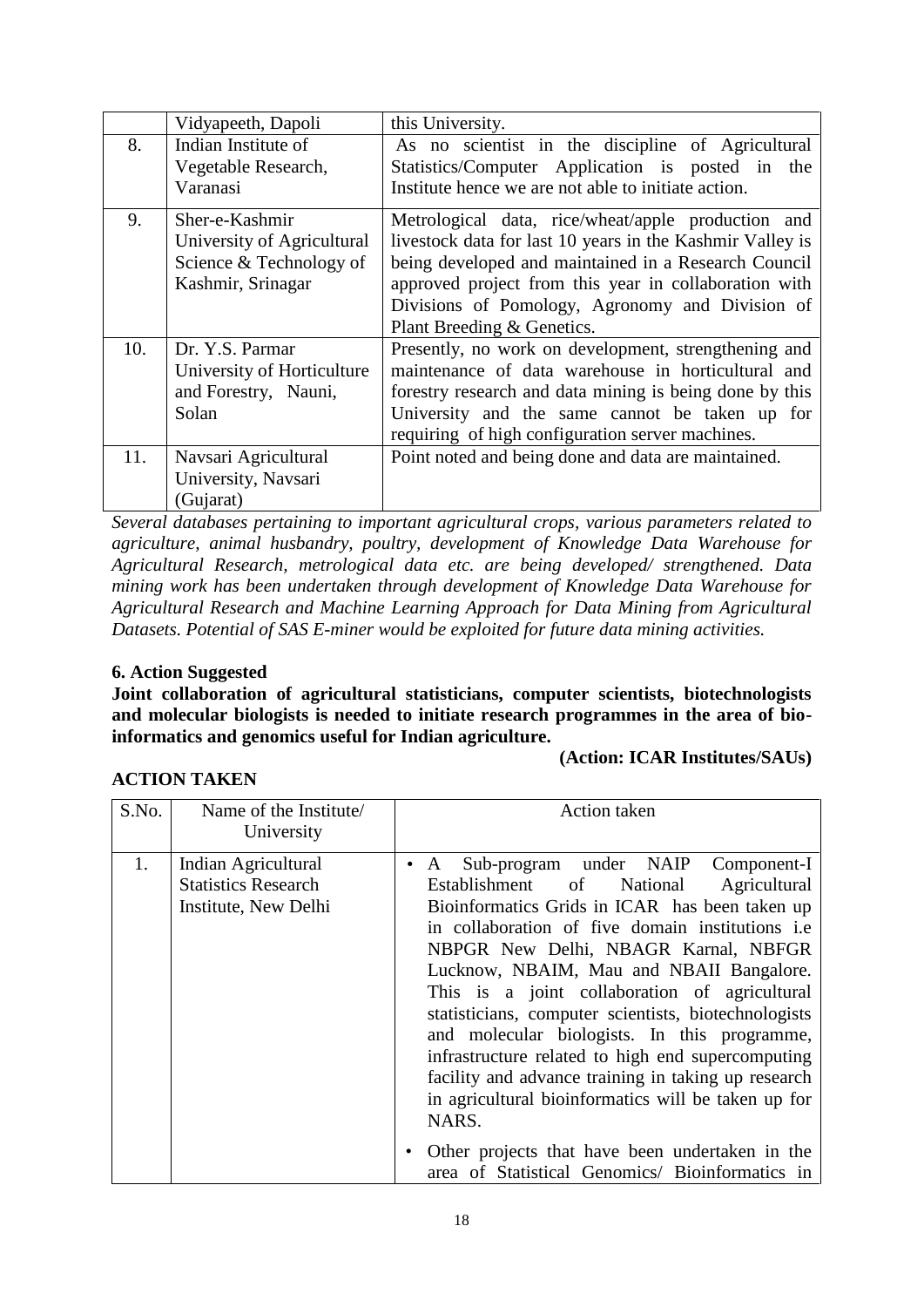|    |                                                                          | collaboration with other institutions are<br>Computational analysis of SNPs at functional<br>elements of rice areas<br>Genomics and molecular markers in crop plants (in<br>$\overline{\phantom{a}}$<br>collaboration with NRCPB, New Delhi)<br>Bio-prospecting of genes and allele mining for<br>abiotic stress tolerance (NAIP Component IV:<br><b>Consortium Partner)</b><br>Agricultural<br><b>Bioinformatics</b><br>lab<br>$\bullet$<br>has<br>been<br>established.                                                                                  |
|----|--------------------------------------------------------------------------|-----------------------------------------------------------------------------------------------------------------------------------------------------------------------------------------------------------------------------------------------------------------------------------------------------------------------------------------------------------------------------------------------------------------------------------------------------------------------------------------------------------------------------------------------------------|
| 2. | Indian Institute of<br>Horticultural Research,<br>Bangalore              | Agricultural<br>statisticians,<br>computer<br>scientists,<br>biotechnologists are jointly involved from IIHR, in a<br>recently initiated IASRI network project on National<br>Agricultural Bioinformatics Grid.                                                                                                                                                                                                                                                                                                                                           |
| 3. | Central Institute of<br>Temperate Horticulture,<br>Srinagar              | Multidisciplinary work has been<br>initiated<br>in<br>bioinformatics particularly in the area of disease<br>diagnostics in temperate fruit crops.                                                                                                                                                                                                                                                                                                                                                                                                         |
| 4. | University of Agricultural<br>Sciences, Dharwad                          | Efforts are being made to initiate the interdisciplinary<br>activities.                                                                                                                                                                                                                                                                                                                                                                                                                                                                                   |
| 5. | Indian Agricultural<br>Research Institute, New<br>Delhi                  | USI is already working in a joint collaboration mode<br>of<br>statisticians,<br>scientists<br>computer<br>and<br>biotechnologists in our Bio-informatics project<br>sponsored by the Department of Biotechnology,<br>Government of India.                                                                                                                                                                                                                                                                                                                 |
| 6. | Punjab Agricultural<br>University, Ludhiana                              | • The proposals namely Making bio-diesel from<br>Algae and Bio-fortification in pulses are made in<br>collaboration with the Department of Microbiology<br>and School of Agricultural Biotechnology. The<br>work has already been initiated on gene expression<br>in wheat and maize. Some projects have been<br>submitted to DBT and DST. Efforts are also in<br>progress to initiate the research projects in the areas<br>of bio-informatics and genomics by involving the<br>statistics faculty.<br>• Joint collaborative research programme with the |
|    |                                                                          | Departments of Biotechnology, Plant Pathology and<br>Agrometeorology has been initiated.                                                                                                                                                                                                                                                                                                                                                                                                                                                                  |
| 7. | Indian Institute of<br>Vegetable Research,<br>Varanasi                   | Establishment of ICAR funded National Agricultural<br>Bio-informatics Grid is in progress in collaboration<br>with IASRI, NBPGR and IIHR, where IIVR is one of<br>the nodal centre.                                                                                                                                                                                                                                                                                                                                                                       |
| 8. | Sher-e-Kashmir<br>University of Sciences &<br>Technology-Jammu,<br>Jammu | university<br>has<br>started<br>present<br>degree<br>At<br>our<br>programme in Biotechnology at UG level only. So<br>there is scope to start collaborative research work in<br>future.                                                                                                                                                                                                                                                                                                                                                                    |
| 9. | Sher-e-Kashmir<br>University of Agricultural                             | Though no formal collaboration exists with molecular<br>biologists,<br>software<br>however<br>statistical<br>and                                                                                                                                                                                                                                                                                                                                                                                                                                          |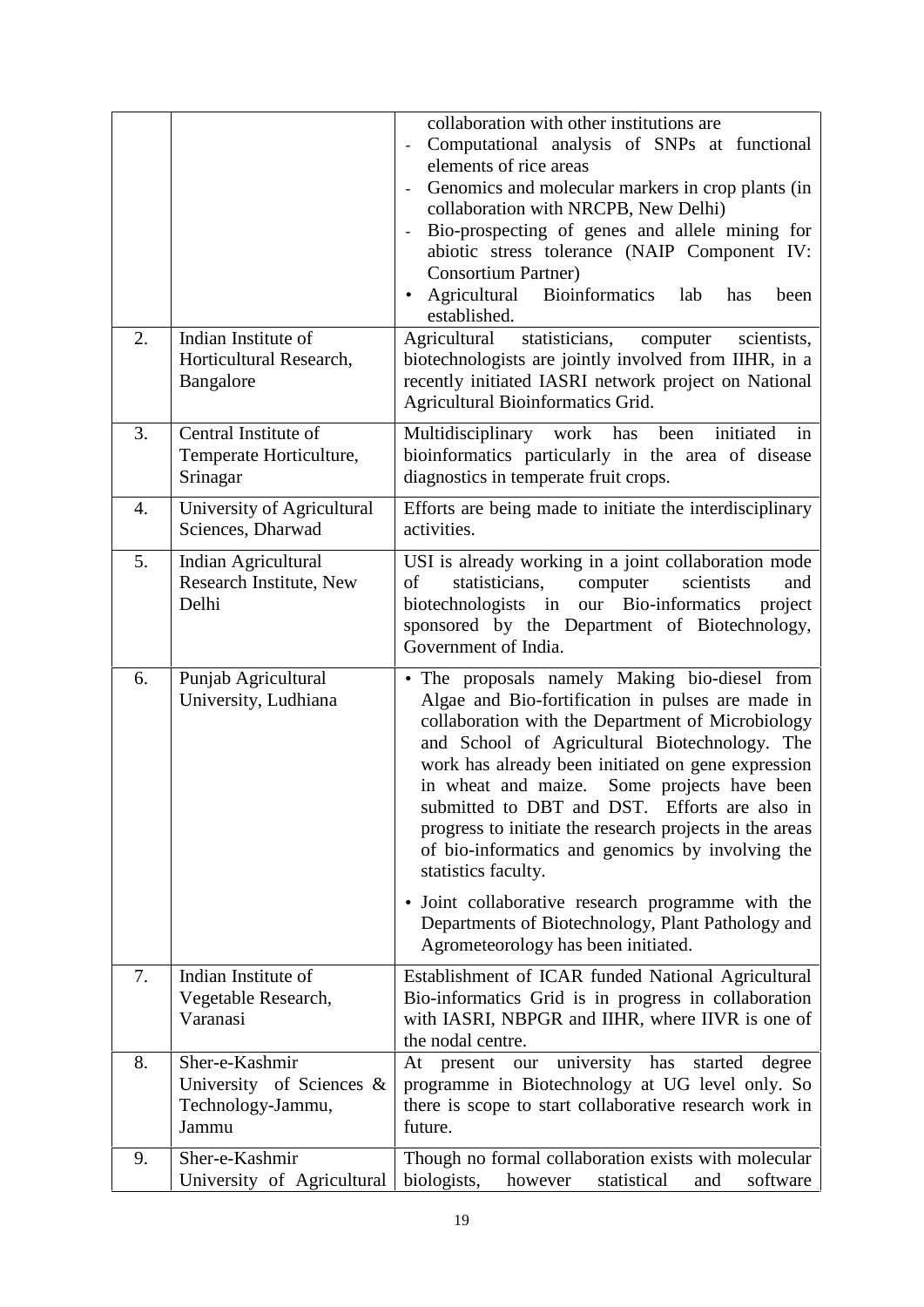|     | Science & Technology of $\vert$<br>Kashmir, Srinagar                        | collaboration has taken place with Divisions of<br>Animal Breeding & Genetics and assistance is<br>provided to Bioinformatics Wing in Faculty of<br>Veterinary Sciences.                |
|-----|-----------------------------------------------------------------------------|-----------------------------------------------------------------------------------------------------------------------------------------------------------------------------------------|
| 10. | Dr. Y.S. Parmar University<br>of Horticulture and<br>Forestry, Nauni, Solan | The Statistics Faculty as well as Department of<br>Biotechnology are already involved in various PG<br>research and other research projects pertaining to<br>areas under consideration. |
| 11. | Rajasthan College of<br>Agriculture, Udaipur                                | This issue has been taken up in the Research Review<br>Committee meeting held on $17th$ June, 2010 under the<br>Chairmanship of Honorable Vice Chancellor,<br>MPUAT, Udaipur.           |
| 12. | Navsari Agricultural<br>University, Navsari<br>(Gujarat)                    | Point noted and necessary program will be initiated in<br>this area in near future.                                                                                                     |

*An initiative of Establishing a National Bioinformatics Grid has been undertaken under NAIP Component-I in which agricultural statisticians, computer scientists, biotechnologists and molecular biologists are collaborating. Several other projects have also been undertaken in which agricultural statisticians, computer scientists, biotechnologists and molecular biologists are partners.*

#### **7. Action Suggested**

**Academic opportunities should be increased for the discipline of computer application by bringing out special issue of the Journal of Indian Society of Agricultural Statistics or a new journal, organizing exclusive conferences and advanced trainings in computer application.**

#### **(Action: IASRI/ISAS)**

A special issue of Journal of the Indian Society of Agricultural Statistics (JISAS) has been proposed on Applications of Artificial Intelligence in Agriculture. A section on Computer Applications for publishing the research papers on informatics has also been created in JISAS.

#### **8. Action Suggested**

**There is an acute shortage of trained human resources for the development, deployment and maintenance activities relating to Information Technology. Strengthening of human resource must be done on priority basis in discipline of Agricultural Statistics and Computer Application through fresh recruitment.**

#### **ACTION TAKEN**

**(Action: ICAR/SAUs)**

| S.No. | Name of the Institute/<br>University                                      | Action taken                                                                                                                           |
|-------|---------------------------------------------------------------------------|----------------------------------------------------------------------------------------------------------------------------------------|
|       | Indian Agricultural<br><b>Statistics Research</b><br>Institute, New Delhi | The Council has been requested filling up the vacant<br>scientific positions at IASRI.                                                 |
| 2.    | Indian Institute of<br>Horticultural Research,<br>Bangalore               | As there is only one statistician working at IIHR,<br>Bangalore it is requested to post at least two more<br>statisticians though ARS. |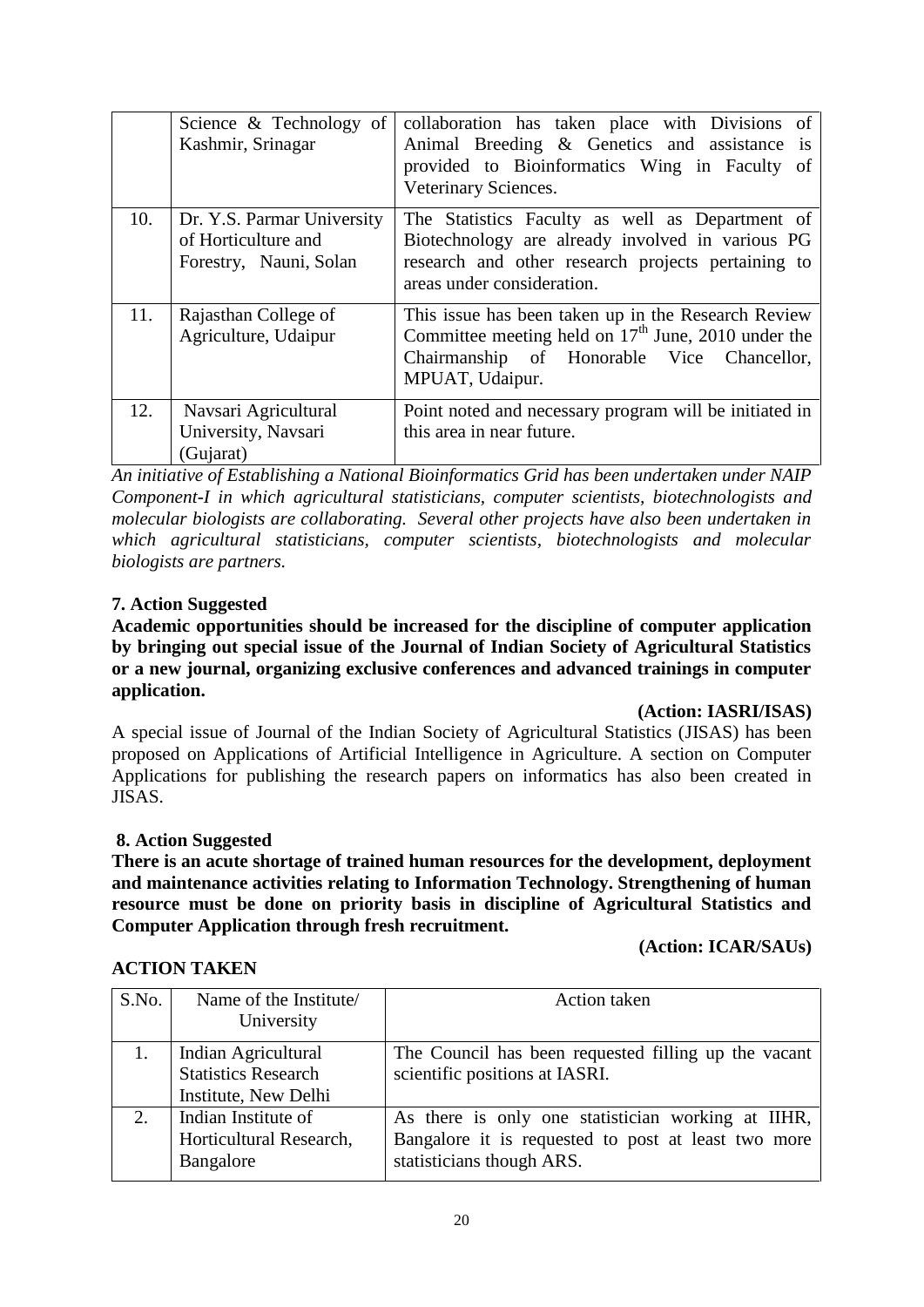| 3. | Punjab Agricultural<br>University, Ludhiana                                                  | In order to address the shortage of trained human<br>resources in IT sector, new teaching programmes, i.e.<br>MCA and PGDCA have been initiated from the<br>academic session, 2009-10. Also M.Sc. Biotechnology,<br>M.Sc. 5-year Integrated Programme and new streams in<br>B.Sc. Hons (Agri.) and B.Sc. Hons (Home Science)<br>have been introduced. Some of the Statistics courses<br>are mandatory for these degrees. So more faculty in<br>Statistics is required and accordingly fresh recruitments<br>need to be made. |  |
|----|----------------------------------------------------------------------------------------------|------------------------------------------------------------------------------------------------------------------------------------------------------------------------------------------------------------------------------------------------------------------------------------------------------------------------------------------------------------------------------------------------------------------------------------------------------------------------------------------------------------------------------|--|
| 4. | CCS Haryana<br>Agricultural University,<br>Hisar                                             | Faculty trainings are being conducted by the Director of<br>Research in collaboration with the AAREM, CCS<br>HAU, Hisar.                                                                                                                                                                                                                                                                                                                                                                                                     |  |
| 5. | Sher-e-Kashmir<br>University of Science &<br>Technology-Jammu,<br>Jammu                      | There is need of creation of more posts in the discipline<br>of Agricultural Statistics in our university as well as at<br>present man power in the discipline of statistics is<br>insufficient.                                                                                                                                                                                                                                                                                                                             |  |
| 6. | Sher-e-Kashmir<br>University of Agricultural<br>Science & Technology of<br>Kashmir, Srinagar | In view of its tremendous importance in agricultural<br>research, strengthening of human resource in the<br>disciplines of Agricultural Statistics and Computer<br>Applications in SAU's is possible only if a directive in<br>this regard is issued by ICAR to Vice Chancellors of<br>SAU's.                                                                                                                                                                                                                                |  |
| 7. | Dr. Y.S. Parmar<br>University of Horticulture<br>and Forestry, Nauni,<br>Solan               | The issue needs to be taken up on priority at university<br>level for fresh recruitments in the discipline of<br>agricultural statistics with specialization in information<br>technology/computing mathematics.                                                                                                                                                                                                                                                                                                             |  |
| 8. | Rajasthan College of<br>Agriculture, Udaipur                                                 | Recommendation has been made to fill up the vacant<br>posts in the Department.                                                                                                                                                                                                                                                                                                                                                                                                                                               |  |
| 9. | Navsari Agricultural<br>University, Navsari<br>(Gujarat)                                     | Point noted and scientists are deputed for short/medium<br>term training program for capacity building in<br>respective areas; but there is acute shortage of qualified<br>and trained person/ scientist. This demands creation of<br>new positions.                                                                                                                                                                                                                                                                         |  |

*Several positions of Agricultural Statisticians and Computer Application scientists are vacant. The Council/ SAUs have been requested to fill up these positions on priority basis.*

#### **9. Action Suggested**

**The M.Sc. and Ph.D. course curricula should be dynamic and must be revised from time to time to include latest developments. If required, new courses may be added. (Action: IASRI/IVRI/SAUs)**

#### **ACTION TAKEN**

| S.No. | Name of the Institute/<br>University | Action taken                                          |
|-------|--------------------------------------|-------------------------------------------------------|
|       | Indian Agricultural                  | • The course curricula has been revised for the M.Sc. |
|       | <b>Statistics Research</b>           | and Ph.D. Programmes in Agricultural Statistics       |
|       | Institute, New Delhi                 | and M.Sc. programme in Computer Application of        |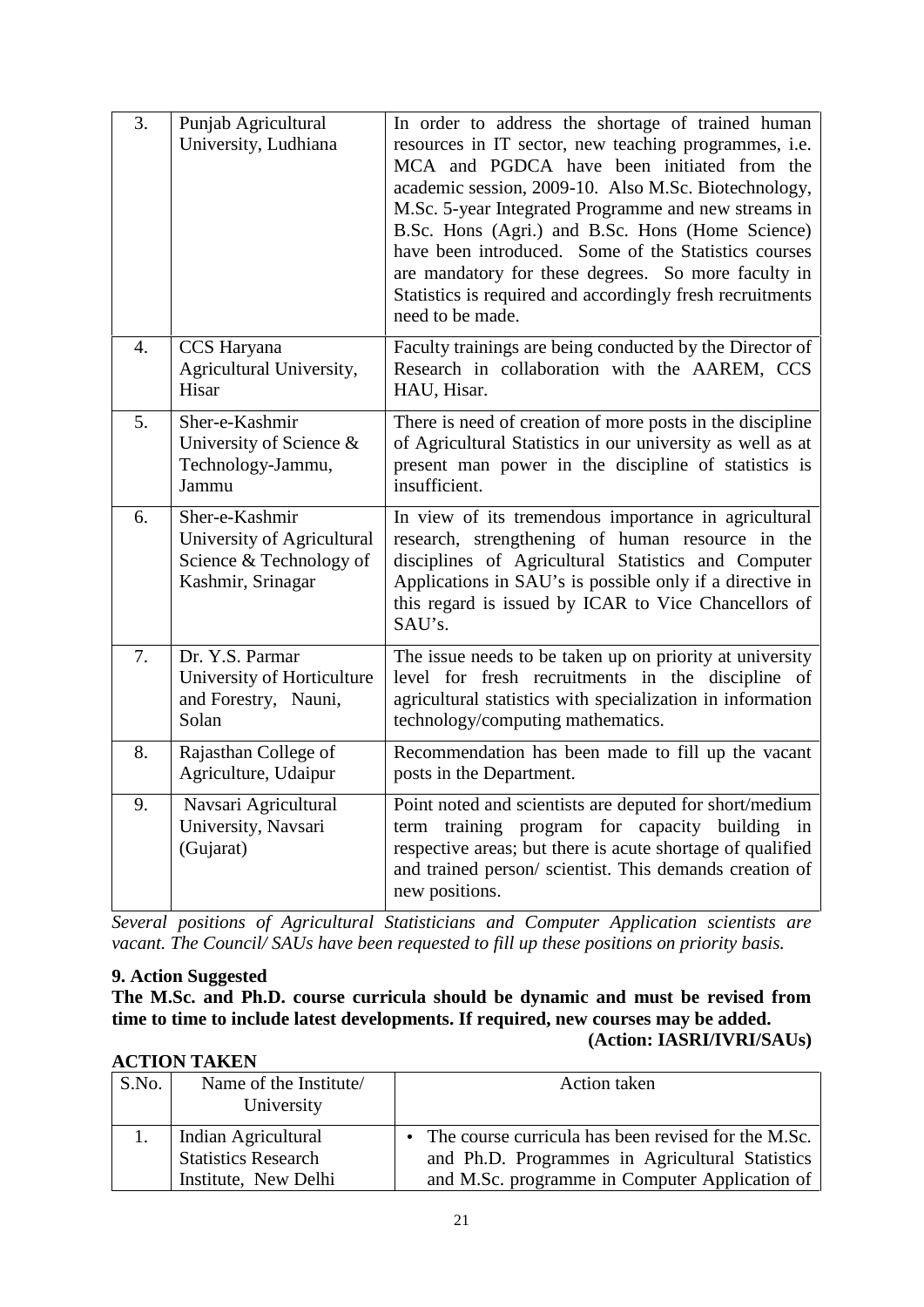|    |                                                                                              | PG School, IARI, New Delhi from the Academic<br>Year 2010-11. The revision included introduction<br>of new courses, refinement and addition of new<br>topics in each course. Courses on Bioinformatics<br>were also introduced for M.Sc. Programme in<br><b>Agricultural Statistics.</b><br>Course curriculum of M.Sc. in Bioinformatics has<br>been prepared. |
|----|----------------------------------------------------------------------------------------------|----------------------------------------------------------------------------------------------------------------------------------------------------------------------------------------------------------------------------------------------------------------------------------------------------------------------------------------------------------------|
| 2. | University of Agricultural<br>Sciences, Dharwad                                              | Curricula and Syllabi have been revised from the<br>Academic year 2009-10 as per the recommendations<br>of Broad Subject Matter Area Committee of ICAR.                                                                                                                                                                                                        |
| 3. | Dr. Balasaheb Sawant<br>Konkan Krishi Vidyapeeth,<br>Dapoli                                  | New syllabus developed by the IV Dean's Committee<br>appointed by the ICAR is being implemented to M.Sc.<br>and Ph.D. classes from academic year 2009-10.                                                                                                                                                                                                      |
| 4. | CCS Haryana Agricultural<br>University, Hisar                                                | The new course curricular proposed by ICAR (for PG<br>classes) is in the process of implementation from the<br>incoming session 2010-11 after minor modification.                                                                                                                                                                                              |
| 5. | Sher-e-Kashmir University<br>of Agricultural Science &<br>Technology-Jammu,<br>Jammu         | Our university has already adopted the course<br>curricula at UG as well as at PG levels strictly in<br>accordance with the Fourth Dean's Committee<br>recommendations.                                                                                                                                                                                        |
| 6. | Sher-e-Kashmir<br>University of Agricultural<br>Science & Technology of<br>Kashmir, Srinagar | New and the restructured Syllabus for M.Sc./ Ph.D.<br>programmes as proposed by ICAR, Education<br>Division in April, 2009 may be implemented by all<br>SAU's to include the recent developments in the<br>discipline and to ensure uniformity in resident<br>instruction programmes in NARS.                                                                  |
| 7. | Dr. Y.S. Parmar University<br>of Horticulture and<br>Forestry, Nauni, Solan                  | The university has already adopted the newly<br>suggested course curriculum of the ICAR.                                                                                                                                                                                                                                                                       |
| 8. | Rajasthan College of<br>Agriculture, Udaipur                                                 | No action can be taken as M.Sc. (Agricultural<br>Statistics) and Ph.D. (Agricultural Statistics) are not<br>running in this Department.                                                                                                                                                                                                                        |
| 9. | Navsari Agricultural<br>University, Navsari<br>(Gujarat)                                     | Noted<br>being<br>done.<br><b>New</b><br>PG<br>and<br>program<br>recommended by ICAR is being implemented. Also<br>necessary changes are made as and when required in<br>curricula.                                                                                                                                                                            |

*The M.Sc. and Ph.D. course curricula have been revised as per recommendations of IV Dean's Committee appointed by the ICAR. Course curriculum for initiating a new course on M.Sc. in Bioinformatics has been prepared.*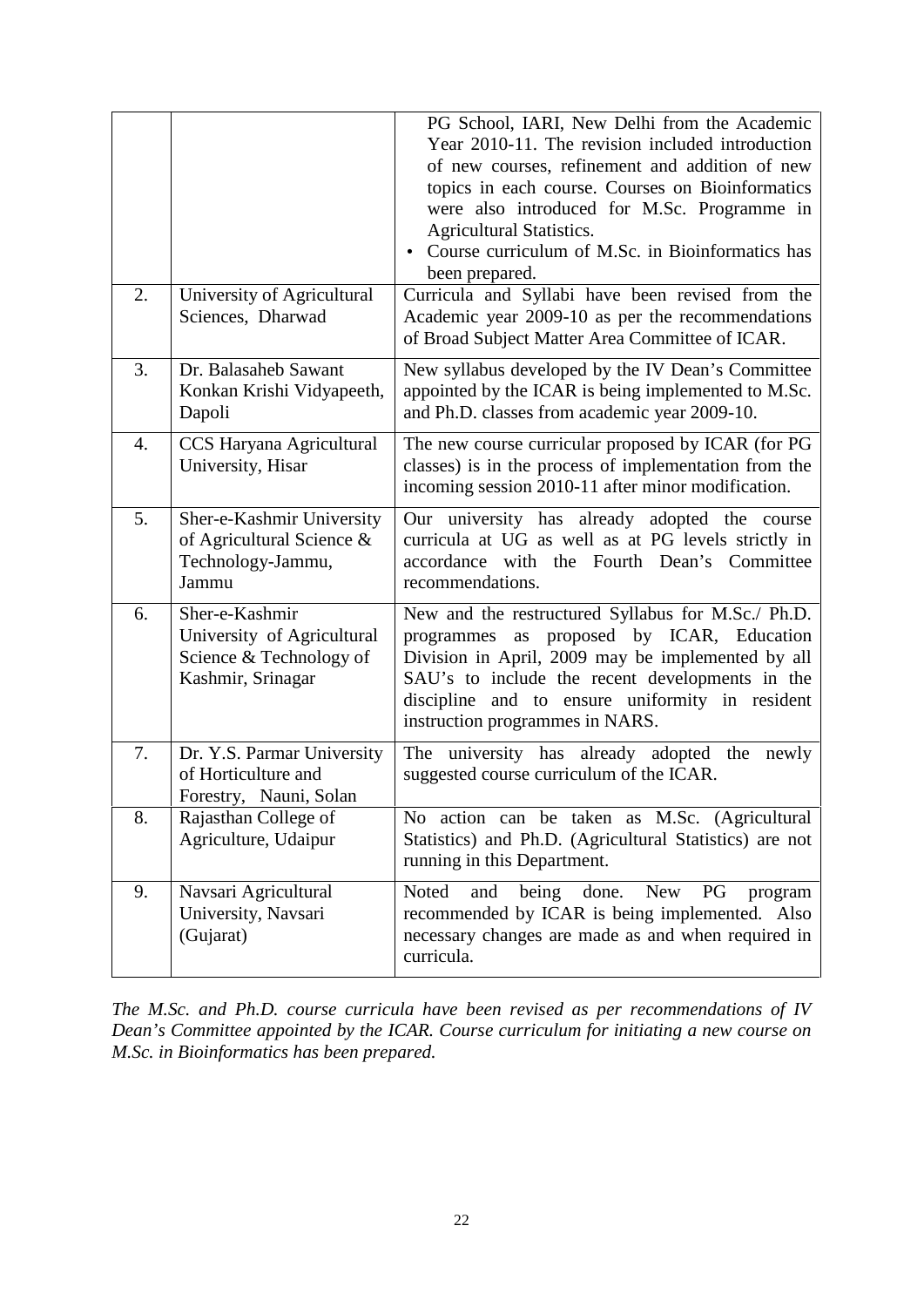#### **10. Action Suggested**

**There should be uniformity in admission criteria, evaluation system. Some of the topics such as soil science, agronomy, genetics etc. must be taken as remedial courses. Adequate mathematical background must be made compulsory for admission to M.Sc. (Agricultural Statistics).**

#### **ACTION TAKEN**

#### **(Action: ICAR Deemed Universities/SAUs)**

| S.No. | Name of the Institute/                                                    | Action taken                                                                                                                                                                                                                                                                                                                                                                                                                                                                                                                                                                                                                                                                            |
|-------|---------------------------------------------------------------------------|-----------------------------------------------------------------------------------------------------------------------------------------------------------------------------------------------------------------------------------------------------------------------------------------------------------------------------------------------------------------------------------------------------------------------------------------------------------------------------------------------------------------------------------------------------------------------------------------------------------------------------------------------------------------------------------------|
|       | University                                                                |                                                                                                                                                                                                                                                                                                                                                                                                                                                                                                                                                                                                                                                                                         |
| 1.    | Indian Agricultural<br><b>Statistics Research</b><br>Institute, New Delhi | The request that the students with B.Sc. in Statistics/<br>Mathematics/ Computer Applications should be able to<br>complete their M.Sc. degree in two years and the<br>remedial courses in agriculture may be offered in early<br>or late hours has been sent to IARI for consideration.                                                                                                                                                                                                                                                                                                                                                                                                |
| 2.    | University of Agricultural<br>Sciences, Dharwad                           | Considered as and when necessary                                                                                                                                                                                                                                                                                                                                                                                                                                                                                                                                                                                                                                                        |
| 3.    | Indian Agricultural<br>Research Institute, New<br>Delhi                   | • At IARI, there is uniformity in admission criteria<br>and evaluation system.<br>The candidates, who have not been exposed to<br>agricultural science discipline in their Bachelor<br>Degree programme and are admitted at IARI, New<br>Delhi, will have to take remedial courses of 37<br>credits during the first three trimesters.<br>These<br>courses shall be over and above the prescribed credit<br>load for the M.Sc. / Ph.D. degree and will be graded<br>and counted for calculating OGPA like regular<br>courses.<br>Candidates with B.Sc. in mathematical stream are<br>also eligible for admission to M.Sc. in Agricultural<br><b>Statistics and Computer Application</b> |
| 4.    | Punjab Agricultural<br>University, Ludhiana                               | The issue is already being dealt with at the University<br>Graduation with Mathematics is an essential<br>level.<br>condition for admission to M.Sc. (Statistics) at Punjab<br>Agricultural University. During M.Sc. (Statistics),<br>courses in Mathematics constitute as "Supporting<br>Courses" and Genetics, Plant Breeding and other<br>Agricultural Sciences as "Minor Subject(s)".                                                                                                                                                                                                                                                                                               |
| 5.    | Dr. Balasaheb Sawant<br>Konkan Krishi<br>Vidyapeeth, Dapoli               | Not applicable as there is no M.Sc. and Ph.D.<br>programme in Agricultural Statistics.                                                                                                                                                                                                                                                                                                                                                                                                                                                                                                                                                                                                  |
| 6.    | CCS Haryana<br>Agricultural University,<br>Hisar                          | Computer<br>Science<br>Agricultural<br>Genetics,<br>and<br>Economics are being taken as minor subjects. By and<br>large, students with adequate mathematical background<br>are admitted in M.Sc. Further, mathematics is also<br>taken as a supporting subject in M.Sc. and Ph.D.<br>irrespective of their background at UG level.                                                                                                                                                                                                                                                                                                                                                      |
| 7.    | Sher-e-Kashmir<br>University of Science $\&$                              | Our university has already been considering the criteria<br>regarding uniformity in admission as well as evaluation                                                                                                                                                                                                                                                                                                                                                                                                                                                                                                                                                                     |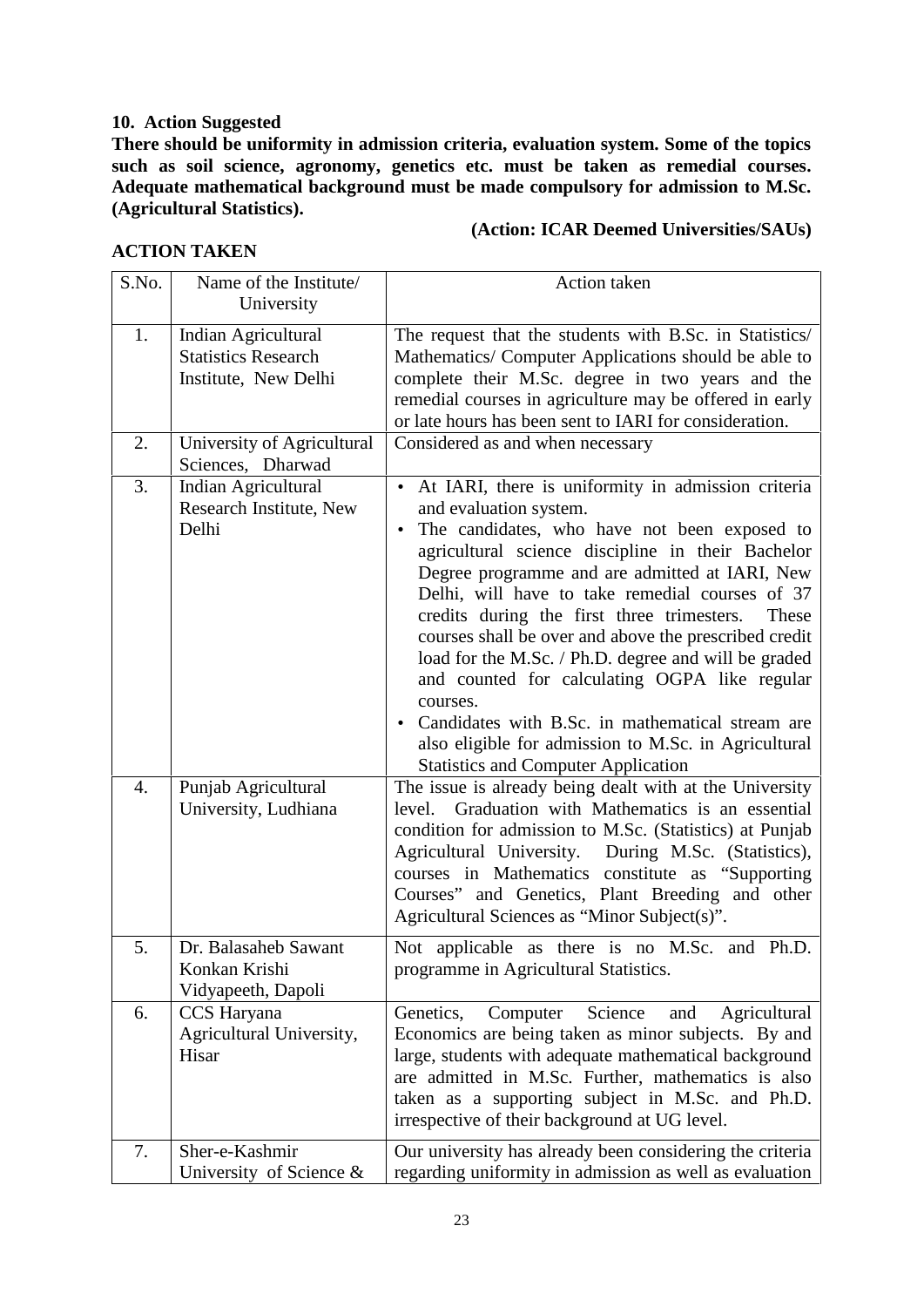|     | Technology-Jammu,<br>Jammu                                                                      | criteria as per ICAR. So far as mathematical<br>background at PG level is concerned, there is urgent<br>need to include at least one remedial course, especially<br>for those students who are coming without mathematics<br>background at 10+2 level, in mathematics entitled<br>"Elementary Algebra and Calculus" or "Elementary<br>Mathematics" of $3(3+0)$ credit hours at B.Sc. (Ag.)<br>level at all SAUs uniformly, as at present only two<br>courses entitled "Statistics" of $2(1+1)$ credits and<br>"Introduction to Computer and Applications" of<br>$2(1+1)$ credit have been recommended by Fourth<br>Dean's Committee |
|-----|-------------------------------------------------------------------------------------------------|-------------------------------------------------------------------------------------------------------------------------------------------------------------------------------------------------------------------------------------------------------------------------------------------------------------------------------------------------------------------------------------------------------------------------------------------------------------------------------------------------------------------------------------------------------------------------------------------------------------------------------------|
| 8.  | Sher-e-Kashmir<br>University of<br>Agricultural Science &<br>Technology of Kashmir,<br>Srinagar | The new restructured ICAR proposed syllabus if<br>implemented simultaneously in all SAU's shall take<br>care of the recommendation.                                                                                                                                                                                                                                                                                                                                                                                                                                                                                                 |
| 9.  | Dr. Y.S. Parmar<br>University of Horticulture<br>and Forestry, Nauni,<br>Solan                  | This point has already been considered in new course<br>curricula suggested by the ICAR.                                                                                                                                                                                                                                                                                                                                                                                                                                                                                                                                            |
| 10. | Rajasthan<br>College of Agriculture,<br>Udaipur                                                 | No action can be taken as M.Sc. (Agricultural<br>Statistics) and Ph.D. (Agricultural Statistics) are not<br>running in this Department.                                                                                                                                                                                                                                                                                                                                                                                                                                                                                             |
| 11. | Navsari Agricultural<br>University, Navsari<br>(Gujarat)                                        | With implementation of new PG program of ICAR,<br>such norms are common throughout country.<br>These remedial courses like soil science, agronomy,<br>genetics etc are really useful and these courses are<br>included as courses of PG degree program of<br><b>Agricultural Statistics.</b>                                                                                                                                                                                                                                                                                                                                        |

*Uniformity in admission criteria and evaluation system are being followed. Students are encouraged to take soil science, agronomy, genetics, etc. as minors. The request that the students with B.Sc. in Statistics/ Mathematics/ Computer Applications should be able to complete their M.Sc. degree in two years and the remedial courses in agriculture may be offered in early or late hours has been sent to IARI for consideration.*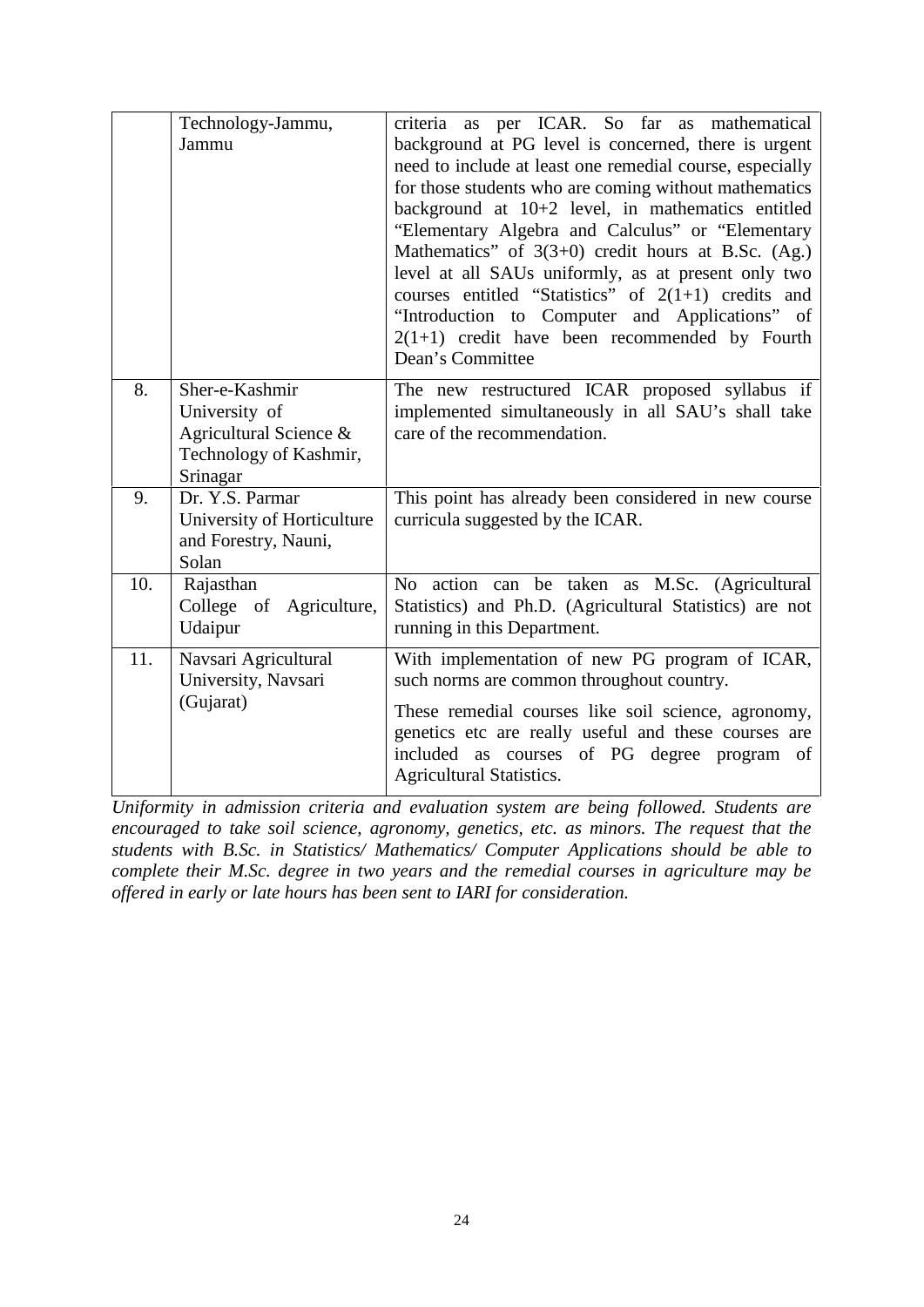## **TECHNICAL SESSION - II Priorities for Research in Agricultural Statistics: Current Status and Future Challenges**

| <b>Chairman</b>    | ۰ | Dr. Aloke Dey                                |
|--------------------|---|----------------------------------------------|
|                    |   | Senior Scientist, INSA,                      |
|                    |   | ISI Delhi Centre,                            |
|                    |   | New Delhi                                    |
| <b>Convener</b>    |   | 1. Dr. UC Sud,                               |
|                    |   | HD (SS), IASRI, New Delhi                    |
|                    |   | 2. Dr. A Dhandapani,                         |
|                    |   | Principal Scientist, NAARM, Hyderabad        |
| <b>Speakers</b>    |   | 1. Dr. Prajneshu, IASRI, New Delhi           |
|                    |   | 2. Dr. Pranesh Kumar, University of Northern |
|                    |   | Columbia, Canada                             |
|                    |   | Sh. AK Srivastava, FOD, Faridabad<br>3.      |
|                    |   | Dr .TR Sharma, NRC PB, New Delhi<br>4.       |
|                    |   | Dr. Tauqueer Ahmad, IASRI, New Delhi<br>5.   |
|                    |   | 6. Dr. J Jayasankar, CMFRI, Cochin           |
|                    |   | 7. Dr. K Muralidharan, CPCRI, Kasargod       |
| <b>Discussant</b>  |   | Dr. KP Suresh, NIANP, Bangalore              |
|                    |   | Dr. Rajender Prasad, IASRI, New Delhi<br>2.  |
| <b>Discussions</b> | ٠ | All Participants                             |

**December 23, 2010 (Thursday) ( 14.15 P.M. to 16.30 P.M. )**

The following papers were presented during the session:

- 1. Priorities of Research in Statistical Modelling: Current Status and Future Challenges - *Prajneshu and Himadri Ghosh, IASRI, New Delhi*
- 2. Copula Based Information Measures to Characterize Uncertainty: Applications of the Marshall-Olkin Copulas
	- *Pranesh Kumar, Department of Mathematics and Statistics, University of Northern British Columbia, Prince George, BC V2N 4Z9, Canada*
- 3. Crop Yield Estimation Under Changing Cropping System Need for Methodological Improvement
	- *AK Srivastava, NSSO (FOD), Faridabad*
- 4. Agricultural Bioinformatics: Current Status & Future Needs - *TR Sharma, National Research Centre on Plant Biotechnology, IARI, New Delhi*
- 5. Agricultural Statistics Research with special emphasis on Sample Survey: Status and Challenges
	- *Tauqueer Ahmad, IASRI, New Delhi*
- 6. Challenges and Opportunities in Fisheries Information Analysis- A Agri-statistician's perspective

- *J Jayasankar, CMFRI, Kochi*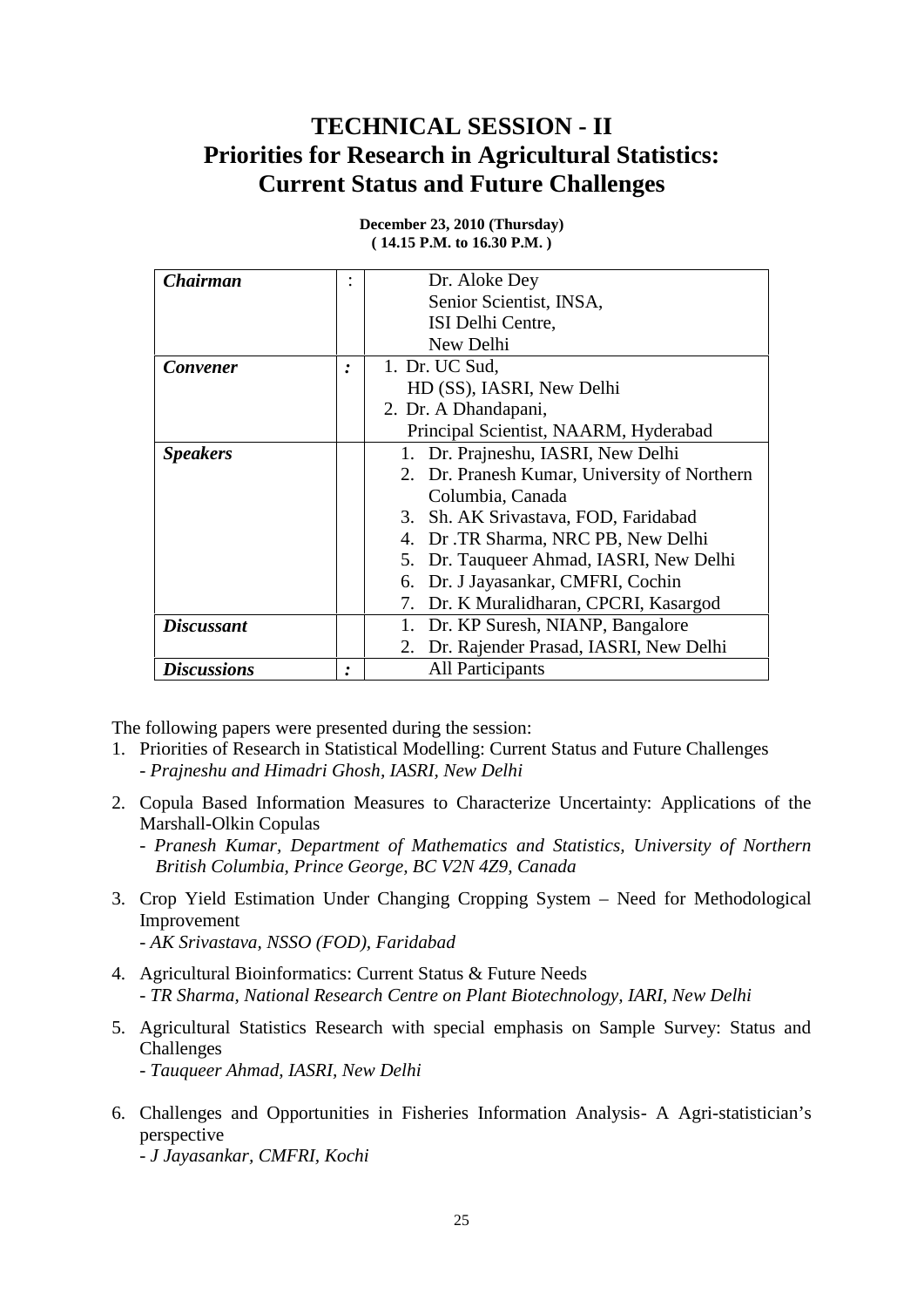7. Plantation Crops' Research Statistics: An Action Plan for the Next Decade - *K Muralidharan, CPCRI, Kasaragod*

#### **Discussants:**

1. Meta-Analysis in Animal Nutrition and Physiology: Synthesizing Research Results (New Application of Statistical Tools in Animal sciences)

- *KP Suresh, Ragavendra Bhatta, S Mondal, S Nandi and KT Sampath, National Institute of Animal Nutrition and Physiology, Bangalore*

**The discussion was followed up by a presentation on Strengthening Statistical Computing for NARS by Rajender Parsad, IASRI, New Delhi and A Dhandapani, NAARM, Hyderabad.**

The recommendations made during the session were given in the Plenary Session.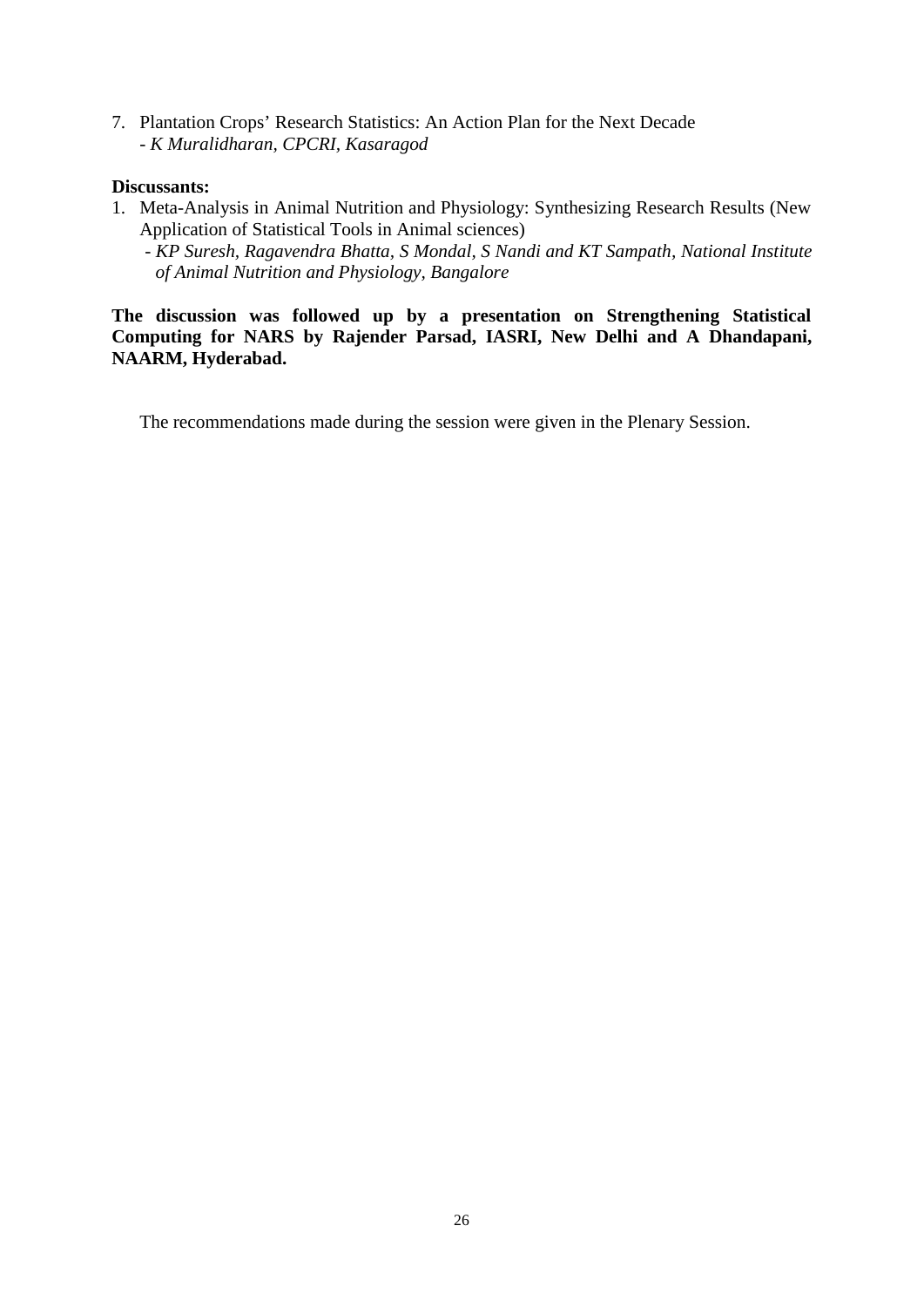## **TECHNICAL SESSION - III**

## **Priorities for ICT in Agriculture**

| <b>Chairman</b>    |           | Dr. SK Raheja                              |
|--------------------|-----------|--------------------------------------------|
|                    |           | Former Director,                           |
|                    |           | IASRI, New Delhi                           |
| <b>Conveners</b>   | $\bullet$ | 1. Dr. RC Goyal,                           |
|                    |           | Principal Scientist, IASRI, New Delhi      |
|                    |           | 2. Dr. RC Agrawal                          |
|                    |           | Principal Scientist, NBPGR, New Delhi      |
| <b>Speakers</b>    |           | 1. Dr. Rajni Jain, NCAP, New Delhi         |
|                    |           | 2. Sh. Himanshu, KAB-II, ICAR, New Delhi   |
|                    |           | 3. Dr TS Anurag, Media Lab Asia, New Delhi |
|                    |           | 4. Dr. Avnish K Bhatia, NBAGR, Karnal      |
| <b>Discussant</b>  |           | 1. Dr. Sudeep, IASRI, New Delhi            |
|                    |           | 2. Dr. PS Pandey, IARI, New Delhi          |
|                    |           | 3. Dr. Anil Rai, IASRI, New Delhi          |
| <b>Discussions</b> |           | <b>All Participants</b>                    |

**December 24, 2010 (Friday) ( 09.30 A.M. to 11.15 A.M. )**

The following papers were presented during the session:

- 1. ICT and Research Priorities in NARS - *Rajni Jain, NCAP, New Delhi*
- 2. E-Publishing and Knowledge Systems in Agricultural Research - *Himanshu, KAB-II, ICAR, New Delhi*
- 3. Media Lab Asia's Experience in the Area of ICT in Agriculture - *TS Anurag, Media Lab Asia, New Delhi*
- 4. Learning Algorithms for Agricultural Computing - *Avnish K Bhatia, NBAGR, Karnal*

#### **Discussants:**

- 1. Knowledge Systems in Agricultural Research & Extension Opportunities & Challenges - *Sudeep, IASRI, New Delhi*
- 2. Priorities of the Development of Infrastructure for Agricultural Bio-informatics - *Anil Rai, IASRI, New Delhi*
- 3. ICT in Agriculture - *A. Dandhapani, NAARM, Hyderabad*

The recommendations made during the session were given in the Plenary Session.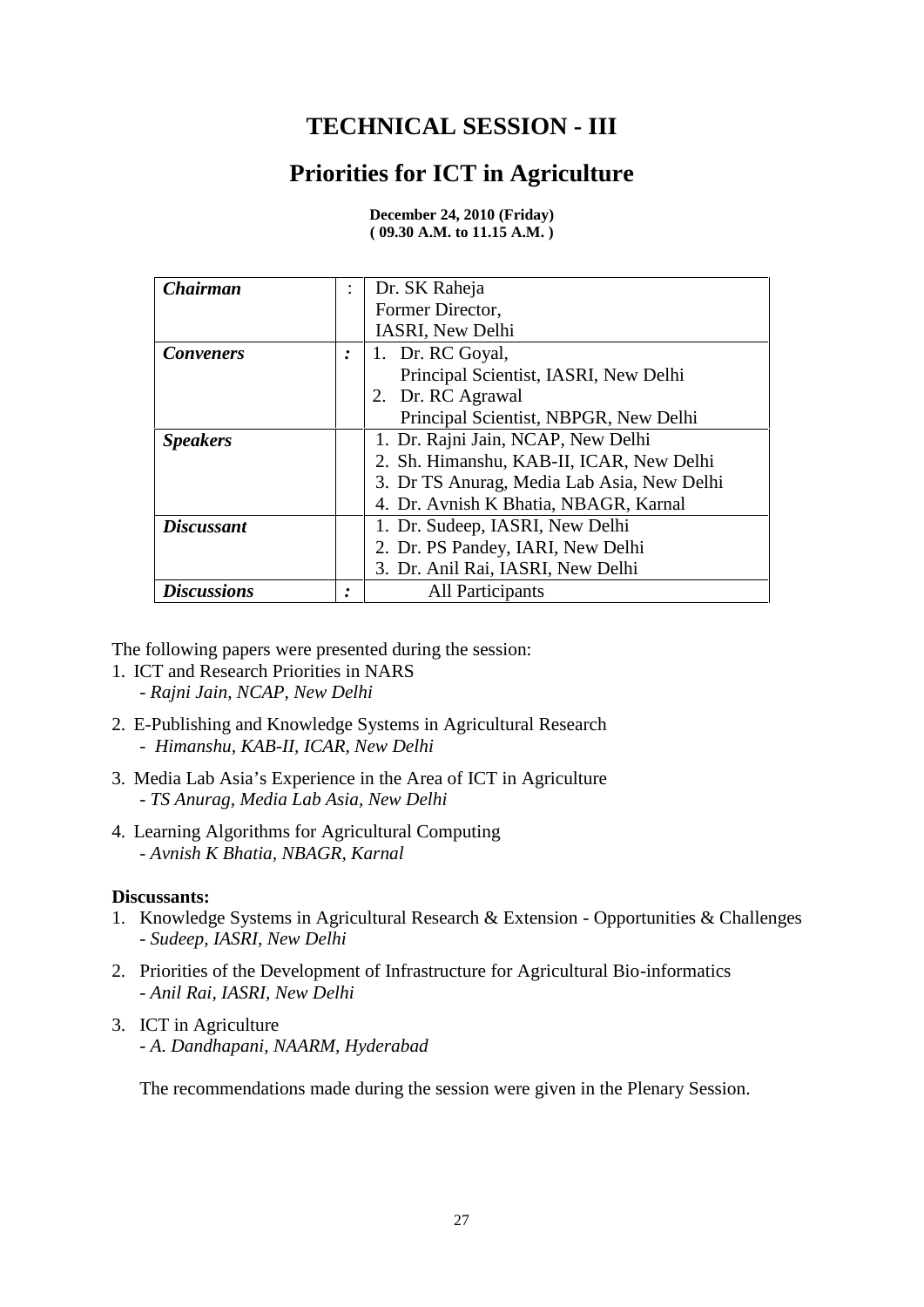## **TECHNICAL SESSION - IV**

## **Priorities for Human Resource Development in Agricultural Statistics and Computer Applications**

#### **December 24, 2010 (Friday)**

#### **( 11.30 A.M. to 13.15 P.M. )**

| Chairman           | $\bullet$      | Dr. Bal BPS Goel                                    |
|--------------------|----------------|-----------------------------------------------------|
|                    |                | Former Director,                                    |
|                    |                | IASRI, New Delhi                                    |
| <b>Convener</b>    | ٠              | 1. Dr. Krishan Lal                                  |
|                    |                | Principal Scientist, IASRI, New Delhi               |
|                    |                | 2. Dr. B. Singh                                     |
|                    |                | Principal Scientist, IVRI, Izatnagar                |
| <b>Speakers</b>    | ٠              | 1. Dr. Vijayaraghava Kumar, KAU, Thiruvananthapuram |
|                    |                | 2. Dr. Seema Jaggi, IASRI, New Delhi                |
|                    |                | 3. Dr. Alka Arora, IASRI, New Delhi                 |
| <b>Discussant</b>  | ٠<br>$\bullet$ | Dr. Med Ram Verma, IVRI, Izatnagar                  |
|                    |                | 2. Dr. Showkat Maqbool, SKUA&T, Srinagar            |
|                    |                | 3. Dr. Shashi Dahiya, IASRI, New Delhi              |
| <b>Discussions</b> | ٠              | <b>All Participants</b>                             |

The following papers were presented during the session:

- 1. Post Graduate Courses in Agricultural Statistics- Some Management Issues - *Vijayaraghava Kumar, KAU, College of Agriculture, Vellayani, Thiruvananthapuram*
- 2. Priorities for Human Resource Development in Agricultural Statistics - *Seema Jaggi and VK Bhatia, IASRI, New Delhi*
- 3. Priorities for Human Resource Development in Computer Applications - *Alka Arora, IASRI, New Delhi*

#### **Discussants:**

1. Priorities for Human Resource Development in Biostatistics and Computer Applications at IVRI

- *Med Ram Verma and B. Singh, Division of Livestock Economics, Statistics and Information Technology, IVRI, Izatnagar*

- 2. Priorities and Impact of Technology in Changing the Teaching and Learning Agricultural Statistics in SAU's
	- *S. Maqbool, A.H.Mir and Nageena Nazir, Division of Agricultural Statistics, SKUAS and T, Shalimar, Srinagar*
- 3. An Elearning System for Agricultural Education - *Shashi Dahiya, IASRI, New Delhi*

The recommendations made during the session were given in the Plenary Session.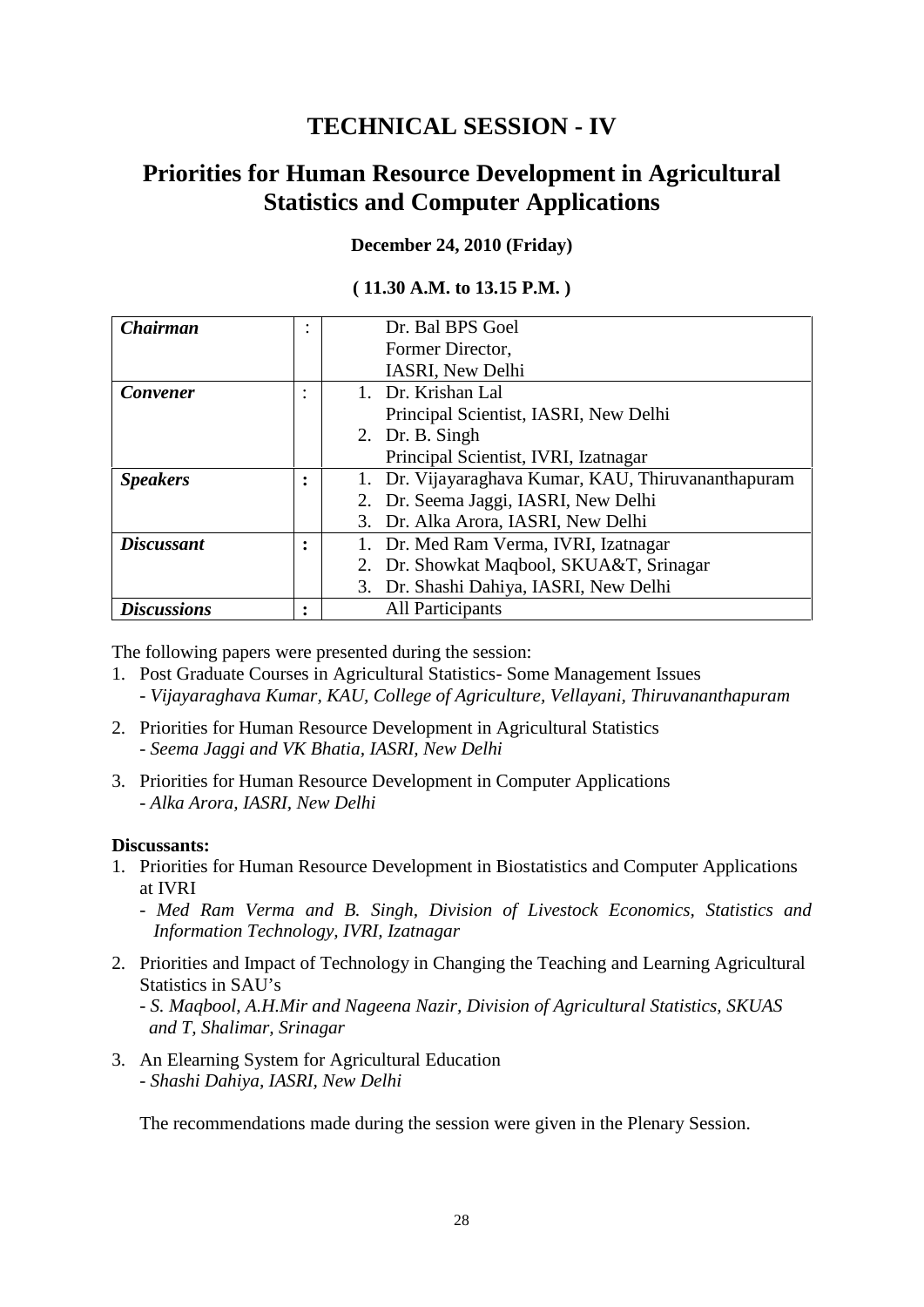## **Open House Discussion**

#### **December 24, 2010 (Friday)**

#### **( 02.15 P.M. to 03.15 P.M. )**

| <b>Chairman</b>   | : $\vert$ Dr VK Gupta       |
|-------------------|-----------------------------|
|                   | National Professor,         |
|                   | ICAR, New Delhi             |
| <b>Convener</b>   | Dr Rajender Parsad          |
|                   | Head, Design of Experiments |
|                   | IASRI, New Delhi            |
| <b>Discussion</b> | All the Participants        |

## **Issues Raised**

- Attract students in Post Graduate Programme in Agricultural Statistics/ Biostatistics/ Computer Applications
- $\triangleright$  Filling up of vacant positions upto sanctioned strength / increasing number of vacancies?
	- Direct recruitment at entry level
	- For Lateral entry recruitment, ASRB may be requested to modify the guidelines to attract candidates from outside the system.
- $\triangleright$  Mitigation of dwindling manpower?
	- Synergy and strong interactions among the statisticians/ Computer application in **NARS**
	- Creating provision of visiting faculty, consultants, with proper remuneration and local hospitality
	- Creating provision of PDF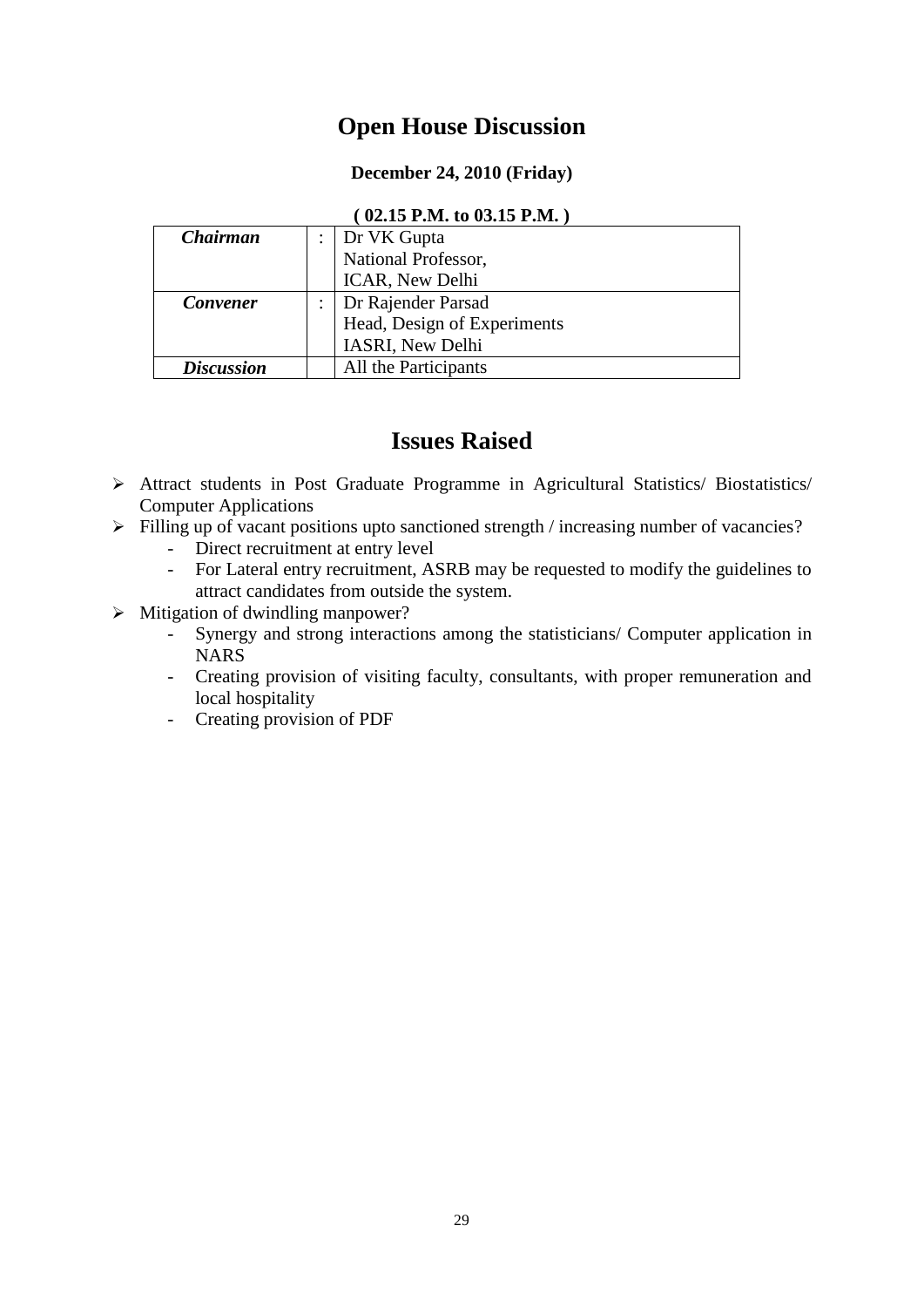## **PLENARY SESSION**

#### **Welcome** : Dr. VK Bhatia **Director** IASRI, New Delhi **Presentation of reports by**  $\cdot$ **Conveners and summary of recommendations** : Conveners of Respective Sessions **Remarks** : Dr. VK Gupta ICAR National Professor New Delhi<br>Prof. TCA Anant **Valedictory Address** : Chief Statistician of India New Delhi **Vote of Thanks** : Dr. Rajender Parsad, Organizing Secretary IASRI, New Delhi

#### **December 24, 2010 (Friday) (03.30 P.M. to 04.30 P.M. )**

The Dr. VK Bhatia, Director of the Institute welcomed Chief Guest, Prof. TCA Anant, Chief Statistician of India, New Delhi and all the delegates present at the concluding session. At the outset, Chairman complemented the discussions openers for initiating discussions on the research activities in different fields of Agricultural Statistics and Computer Application in the deliberations during two days of the Conference. Thereafter, the Chairman highlighted some of the areas identified by various discussion openers meriting attention of the Scientists in the next years. He requested the Conveners of various Sessions to present their reports which *inter-alia* included recommendations emerging from the respective sessions.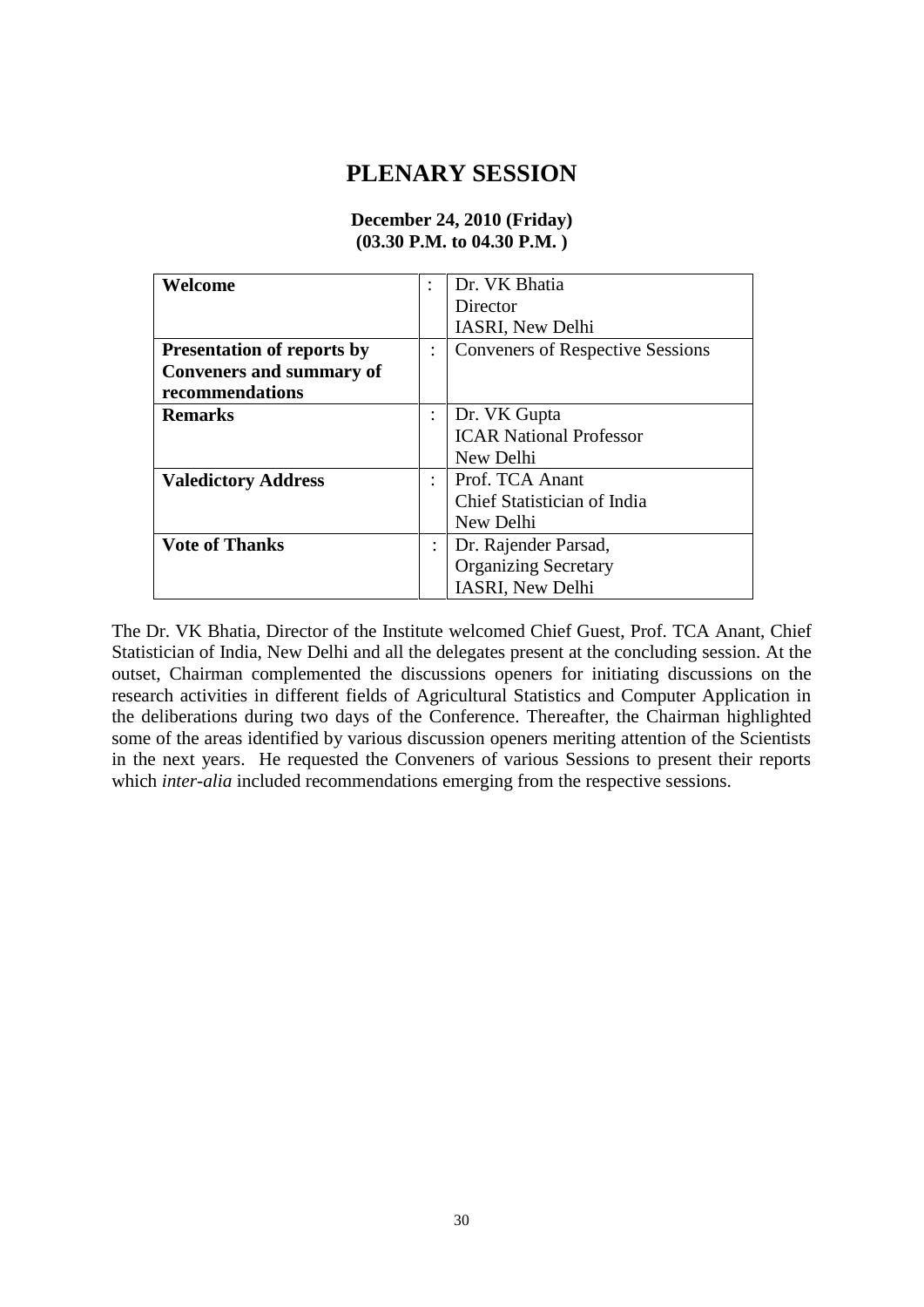#### **RECOMMENDATIONS**

The recommendations based on the deliberations of different Technical Sessions were presented by their respective conveners. After prolonged deliberations the recommendations finally emerged are as follows:

1. With the advent of informatics, the shape of research has changed. The basic research efforts and innovative applications need to be focused on (i) Analysis of massive data sets; (ii) Designs for scarce experimental resources and applications of supersaturated designs in massive data sets; (iii) Stochastic differential methodology and its applications in growth models; non-linear univariate and multivariate time series models, etc.

(Action: ICAR Institutes/SAUs)

2. Methodological studies need to be undertaken for reappraisal and refinement of existing methodologies and development of new methodologies for agricultural systems. Small area estimation techniques need to be applied rigorously for estimation of important agricultural parameters of interest at smaller area level and application of remote sensing and Geographical Information System needs to be explored further in different areas of sample surveys.

(Action: ICAR Institutes/SAUs)

3. The sampling methodologies and estimation procedures in the Fisheries domain need to be strengthened with the objectives of increasing the precision and timely dissemination of estimates for which collaborative efforts with SMD Institutes concerned may be initiated by IASRI.

(Action: ICAR Institutes/SAUs)

4. Appropriate methods for robust estimation of central values, spatial analysis, efficient designs and analytical techniques of data for the experimental situations where the experimental units are long lived may be developed.

(Action: ICAR Institutes/SAUs)

5. The Design Resources Server is helpful for the agricultural researchers and statisticians across NARS for e-learning and e-advisory. Web resources on design of experiments should be further strengthened. For dissemination of statistical techniques and identification of statistical researchable issues efforts, like Design Resources Server may be replicated in areas of Sample Surveys, Statistical Modelling, Statistical Genetics, etc.

(Action: IASRI)

6. A high end statistical computing environment has been created in NARS. Efforts may be made to develop a system so as to provide some analysis modules at BI server in such a way researchers across NARS users may not have any statistical computational difficulty at their end.

(Action: IASRI)

7. Development of Infrastructure for Agricultural Bio-informatics must be taken up by related institutions on priority. Research in bioinformatics, genomics, computational biology in network mode would need attention. It has to be a multi-disciplinary approach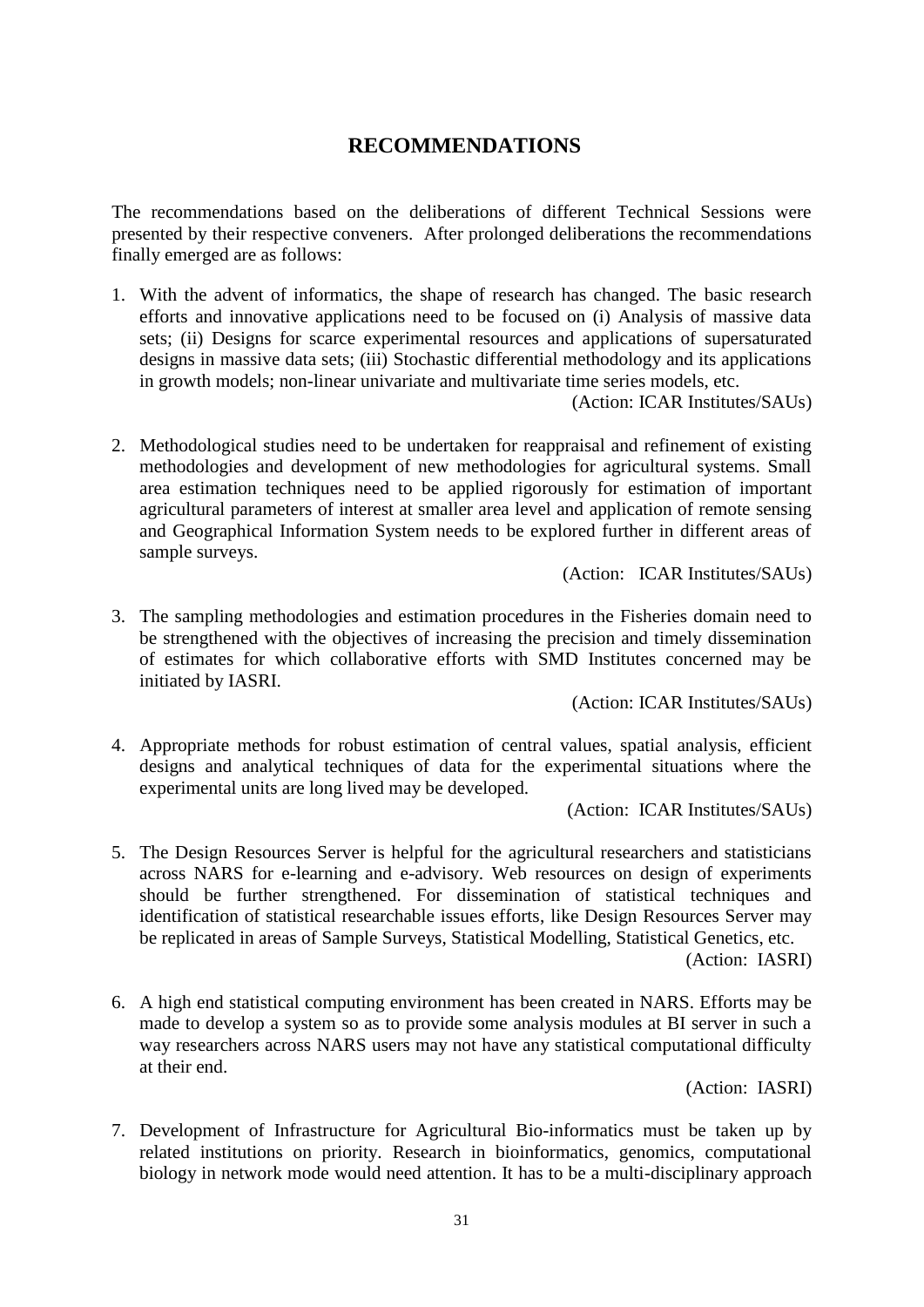and biologists, statisticians, computer scientists, mathematicians, etc. need to work together as a team.

(Action: ICAR Institutes/SAUs)

8. Knowledge based systems must be developed to improve the performance of farmers and farming technologies. The development of GIS/RS based systems for strengthening the Decision Support Systems may also be taken up.

(Action: ICAR Institutes/SAUs)

9. The basic qualification prescribed for M.Sc./ M.V.Sc. courses in Statistical Sciences must be uniform at all Deemed universities and at SAUs. The students getting admission in PG Programme must have sound background of Mathematics/ Statistics. It was recommended that the students having B.Sc. with Statistics/ Mathematics as one of the subjects should also be eligible for M.Sc. in Statistical Sciences. Further, the degree name should be M.Sc. (Statistics) / M.Sc. (Computer Applications) to help the students to compete with the M.Sc. students of the traditional universities in the job market.

(Action: Education Division ICAR/ Deemed Universities/SAUs)

10. The students of Masters' degree programme in Statistical Sciences possessing B.Sc. in Statistics/ Mathematics (from Non-agricultural stream) may be given the option to offer remedial courses as extra credit hours in each trimester so that they can complete their degree requirements without spending one extra year.

(Action: Education Division ICAR/ Deemed Universities/SAUs)

- 11. A separate course in M.Sc. (Bio-informatics) must be started at IASRI, New Delhi. (Action: ICAR Institutes)
- 12. There is an acute shortage of trained faculty of Statistics/ Computer Applications at Deemed University/ SAUs. To strengthen the human resource deployment, more recruitment of Scientists/ Assistant Professors should be done. The recruitment of Scientist (CA) at entry level must be revived in ARS.

(Action: ICAR/ ICAR Institutes/SAUs)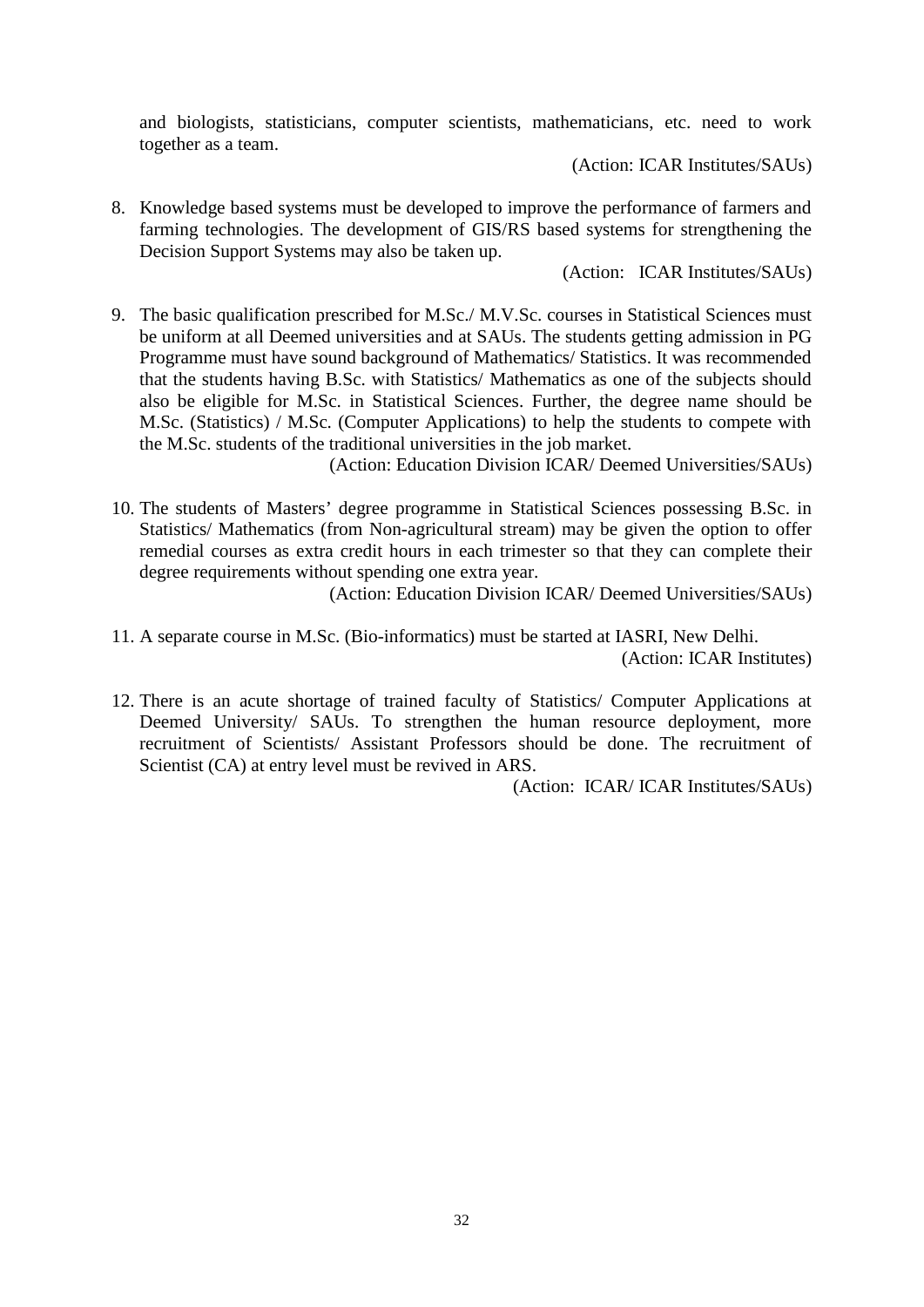#### **List of Participants of XVI National Conference of Agricultural Research Statisticians at IASRI, New Delhi during 23-24 December 2010**

| Sr. No.          | Participants Name and Address                                      |
|------------------|--------------------------------------------------------------------|
| Foreign          |                                                                    |
| 1.               | Dr. Pranesh Kumar                                                  |
|                  | Professor                                                          |
|                  | Department of Mathematics and Statistics                           |
|                  | University of Northern British Columbia                            |
|                  | Prince George, BC V2N 4Z9, Canada                                  |
| <b>India</b>     |                                                                    |
|                  | <b>ANDHRA PRADESH</b>                                              |
| 2.               | Dr. S. Ravichandran,                                               |
|                  | Senior Scientist,                                                  |
|                  | Directorate of Rice Research (DRR, ICAR),                          |
|                  | Rajendranagar, Hyderabad -500020 (AP)                              |
| 3.               | Dr. A. Dhandapani,                                                 |
|                  | Principal Scientist,                                               |
|                  | NAARM, Hyderabad                                                   |
| <b>JHARKHAND</b> |                                                                    |
| 4.               | Suresh Rai, Scientist 'C' (Stat.)                                  |
|                  | Department of Computer and Statistics,                             |
|                  | Central Tasar Research and Training Institute,                     |
|                  | Govt. of India, Nagri,                                             |
|                  | Ranchi 835303                                                      |
| <b>GUJARAT</b>   |                                                                    |
| 5.               | Dr. A.P. Mishra                                                    |
|                  | Directorate of Groundnut Research                                  |
|                  | Ivnagar Road, Junagadh-362001                                      |
| <b>HARYANA</b>   | Gujarat                                                            |
| 6.               | Dr. Avnish K. Bhatia,                                              |
|                  | National Bureau of Animal Genetics Research,                       |
|                  | Karnal                                                             |
| 7.               | Dr. SB Agrawal,                                                    |
|                  | Emeritus Scientist,                                                |
|                  | NDRI, Karnal                                                       |
| 8.               | Dr. A.K. Srivastava,                                               |
|                  | Deputy Director General,                                           |
|                  | FOD, Faridabad                                                     |
|                  | <b>JAMMU &amp; KASHMIR</b>                                         |
| 9.               | Dr. Showkat Maqbool,                                               |
|                  | <b>Assistant Professor (Statistics),</b>                           |
|                  | Division of Agricultural Statistics,                               |
|                  | SKUAST – Kashmir,                                                  |
|                  | Shalimar, Kashmir - J&K                                            |
| 10.              | Dr. S.E.H. Rizvi,                                                  |
|                  | Professor & Head,                                                  |
|                  | Division of Agril. Economics & Statistics, Faculty of Agriculture, |
|                  | SKUAST-J, Main Campus, Chatha-180009, Jammu (J&K)                  |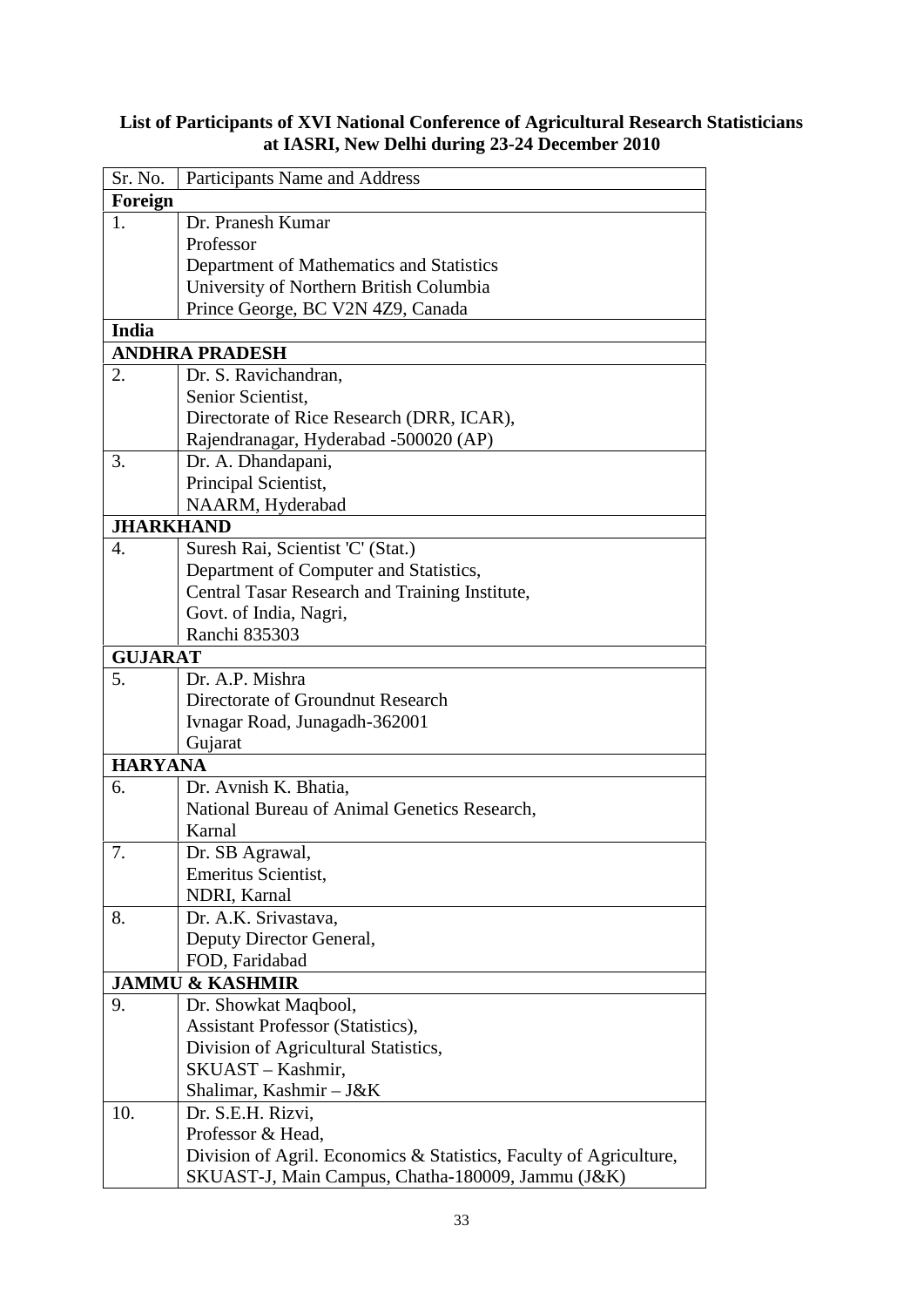| <b>KARNATAKA</b> |                                                              |
|------------------|--------------------------------------------------------------|
| 11.              | Dr. K.P. Suresh, Ph.D (Biostatistics)                        |
|                  | Scientist (SS),                                              |
|                  | National Institute of Animal Nutrition & Physiology (NIANP), |
|                  | Adugodi, Bangalore                                           |
| <b>KERALA</b>    |                                                              |
| 12.              | Shri Manoj Kumar,                                            |
|                  | Scientist,                                                   |
|                  | Extension, Information and Statistics Division,              |
|                  | CIFT, Matsyapuri P.O., Cochin - 682 029                      |
| 13.              | Dr. Vijayaraghava Kumar,                                     |
|                  | Professor & Head,                                            |
|                  | Deptt. of Agricultural Statistics,                           |
|                  | College of Agriculture,                                      |
|                  | Velloyani P.O. Trivandrum-695522                             |
| 14.              | Dr. J. Jayasankar,                                           |
|                  | Sr. Scientist,                                               |
|                  | CMFRI, Cochin                                                |
| 15.              | Dr. K. Muralidharan,                                         |
|                  | Head,                                                        |
|                  | Social Sciences,                                             |
|                  | CPCRI, Kasaragod                                             |
| <b>NEW DELHI</b> |                                                              |
| 16.              | Prof. TCA Anant                                              |
|                  | Chief Statistician of India and Secretary                    |
|                  | Ministry of Programme Implementation,                        |
| 17.              | Sardar Patel Bhawan, New Delhi-110001<br>Dr. VK Bhatia       |
|                  | Director                                                     |
|                  | IASRI, New Delhi                                             |
| 18.              | Dr. SK Raheja                                                |
|                  | Former Director IASRI,                                       |
|                  | B-21, Naraina Vihar,                                         |
|                  | IASRI, New Delhi-110028                                      |
| 19.              | Dr. Bal BPS Goel                                             |
|                  | Former Director IASRI,                                       |
|                  | B-77, Naraina Vihar,                                         |
|                  | New Delhi - 110028                                           |
| 20.              | Dr. Aloke Dey                                                |
|                  | Senior Scientist, INSA,                                      |
|                  | ISI Delhi Centre,                                            |
|                  | 7 SJS Sansanwal Marg,                                        |
|                  | New Delhi -110016                                            |
| 21.              | Dr VK Gupta                                                  |
|                  | National Professor ICAR,                                     |
|                  | <b>IASRI, New Delhi</b>                                      |
| 22.              | Dr. P. K. Malhotra                                           |
|                  | HD(CA),                                                      |
|                  | IASRI, New Delhi                                             |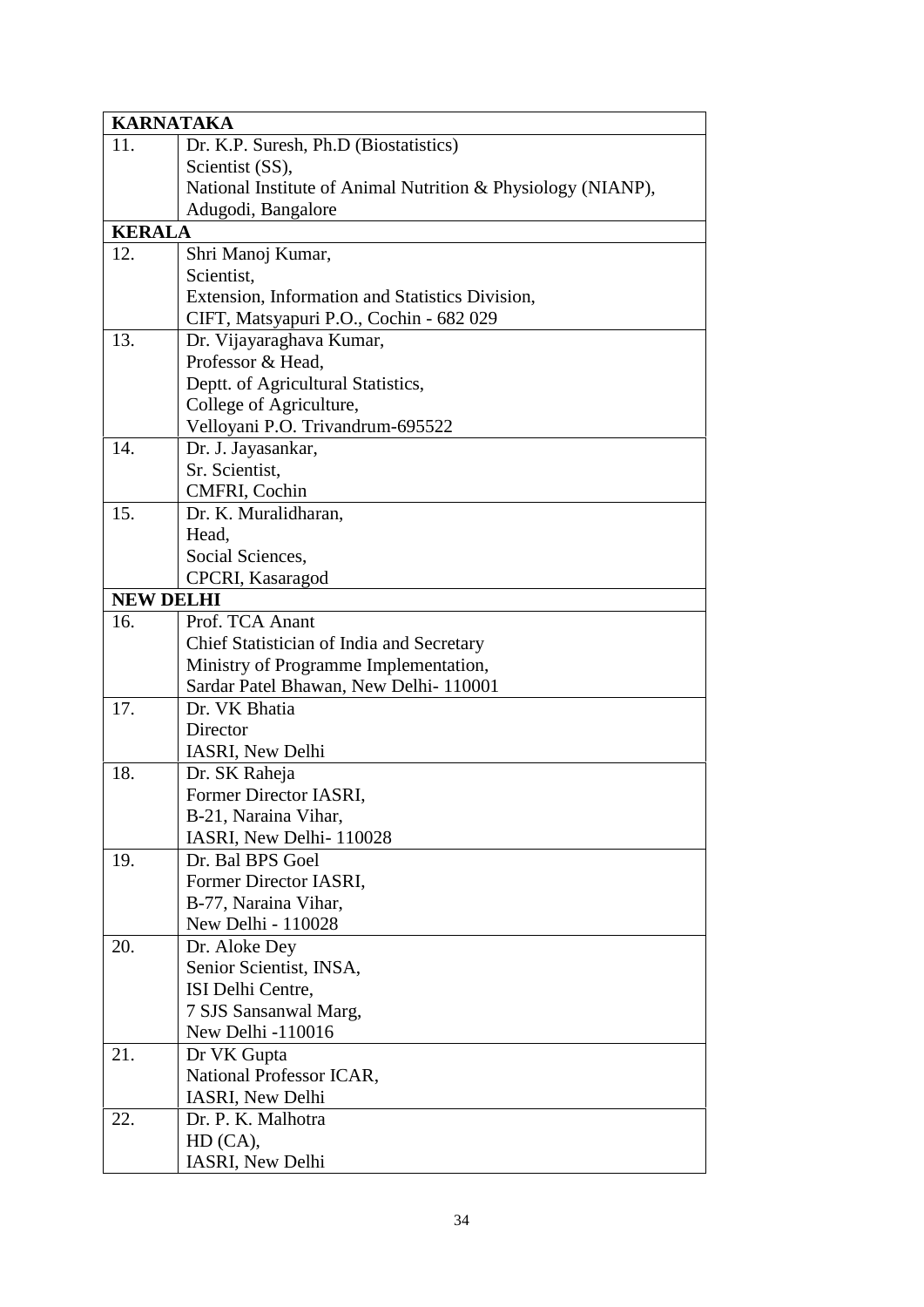| 23. | Dr. Rajender Parsad                      |
|-----|------------------------------------------|
|     | HD (DE) and Organizing Secretary         |
|     | IASRI, New Delhi                         |
| 24. | Dr. Prajneshu                            |
|     | HD (Biometrics),                         |
|     | IASRI, New Delhi                         |
| 25. | Dr. (Smt.) Ranjana Agarwal               |
|     | HD (FT),                                 |
|     | IASRI, New Delhi                         |
| 26. | Dr. U. C. Sud                            |
|     | HD (SSM)                                 |
|     | IASRI, New Delhi                         |
| 27. | Dr. S. P. Bhardwaj                       |
|     | Acting HD (Econometrics)                 |
|     | IASRI, New Delhi                         |
| 28. | Dr. Chandrahas                           |
|     | Principal Scientist,                     |
|     | IASRI, New Delhi                         |
| 29. | Dr. V. K. Mahajan                        |
|     | Principal Scientist,                     |
|     | IASRI, New Delhi                         |
| 30. | Dr, RC Goyal                             |
|     | Principal Scientist,                     |
|     | IASRI, New Delhi                         |
| 31. | Dr. K. K. Tyagi                          |
|     | Principal Scientist,                     |
|     | IASRI, New Delhi                         |
| 32. | Dr. Anil Rai                             |
|     | Principal Scientist,                     |
|     | IASRI, New Delhi                         |
| 33. | Dr. P. K. Batra                          |
|     | Principal Scientist,                     |
|     | IASRI, New Delhi<br>Dr. Krishan Lal      |
| 34. |                                          |
|     | Principal Scientist,<br>IASRI, New Delhi |
| 35. | Sh. SD Wahi                              |
|     | Principal Scientist,                     |
|     | IASRI, New Delhi                         |
| 36. | Dr. Prawin Arya                          |
|     | Senior Scientist,                        |
|     | IASRI, New Delhi                         |
|     |                                          |
| 37. | Dr. Ramasubramanian V.                   |
|     | Senior Scientist,                        |
|     | IASRI, New Delhi                         |
| 38. | Dr. Sudeep                               |
|     | Senior Scientist,                        |
|     | IASRI, New Delhi                         |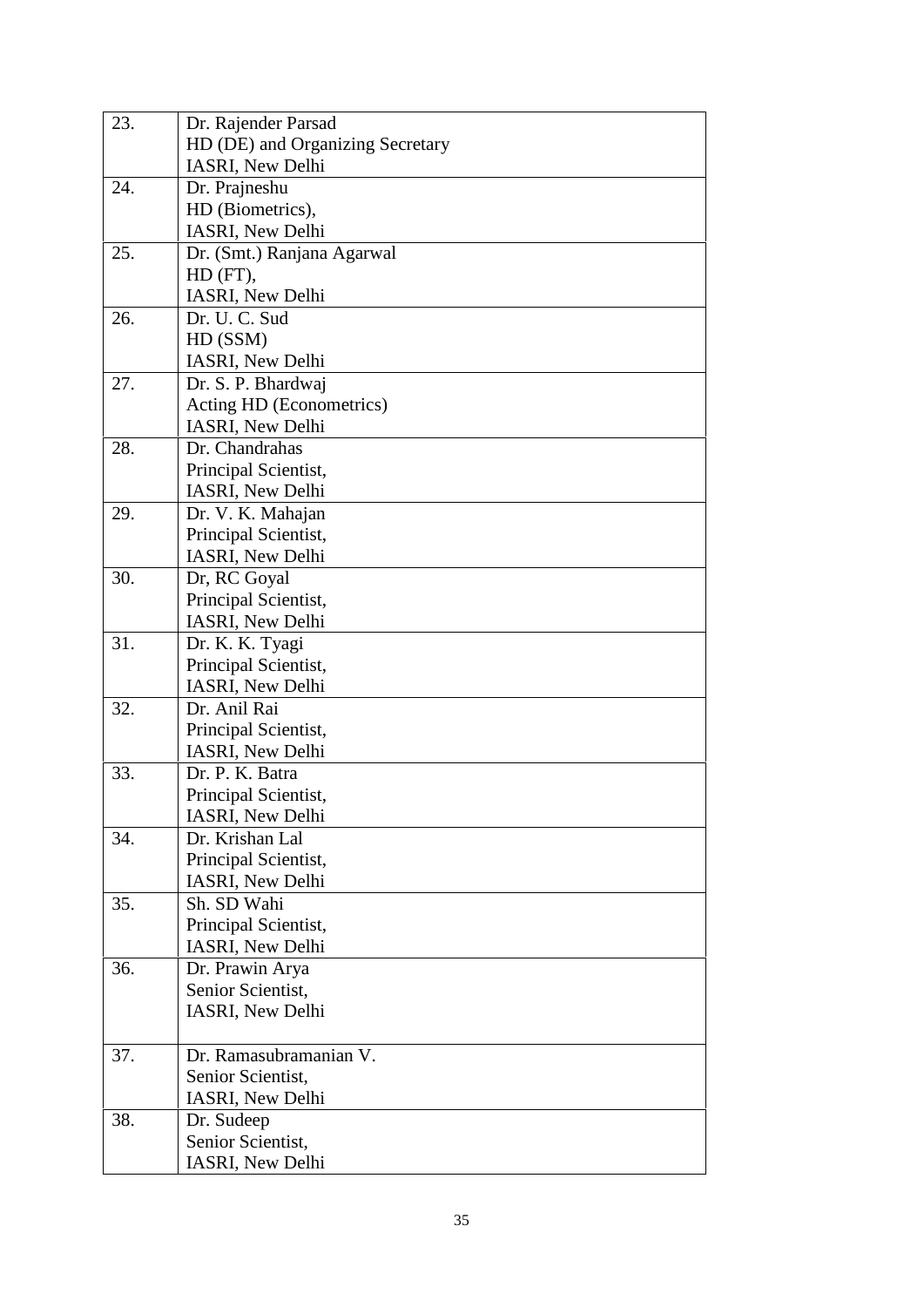| 39. | Dr. Himadri Ghosh               |  |  |  |
|-----|---------------------------------|--|--|--|
|     | Senior Scientist,               |  |  |  |
|     | <b>IASRI, New Delhi</b>         |  |  |  |
| 40. | Dr. Amrit Kumar Paul            |  |  |  |
|     | Senior Scientist,               |  |  |  |
|     | <b>IASRI, New Delhi</b>         |  |  |  |
| 41. | Dr. A. Ramakrishna Rao          |  |  |  |
|     | Senior Scientist,               |  |  |  |
|     | <b>IASRI, New Delhi</b>         |  |  |  |
| 42. | Dr. (Smt.) Seema Jaggi          |  |  |  |
|     | Senior Scientist,               |  |  |  |
|     | <b>IASRI, New Delhi</b>         |  |  |  |
| 43. | Dr. (Smt.) Cini Varghese        |  |  |  |
|     | Senior Scientist,               |  |  |  |
|     | IASRI, New Delhi                |  |  |  |
| 44. | Dr. Anil Kumar                  |  |  |  |
|     | Senior Scientist,               |  |  |  |
|     | IASRI, New Delhi                |  |  |  |
| 45. | Dr. Ashok Kumar Gupta           |  |  |  |
|     | Senior Scientist,               |  |  |  |
|     | IASRI, New Delhi                |  |  |  |
| 46. | Dr. Tauqueer Ahmad              |  |  |  |
|     | Senior Scientist,               |  |  |  |
|     | IASRI, New Delhi                |  |  |  |
| 47. | Dr. Lal Mohan Bhar (Ag. Stat.)  |  |  |  |
|     | Senior Scientist,               |  |  |  |
|     | IASRI, New Delhi                |  |  |  |
| 48. | Dr. (Smt.) Sushila Kaul (Econ.) |  |  |  |
|     | Senior Scientist,               |  |  |  |
|     | NASM,                           |  |  |  |
|     | IASRI, New Delhi                |  |  |  |
| 49. | Dr. (Smt.) Alka Arora           |  |  |  |
|     | Scientist (Selection Grade),    |  |  |  |
|     | IASRI, New Delhi                |  |  |  |
| 50. | Sh. HS Sikarwar                 |  |  |  |
|     | Scientist (Selection Grade),    |  |  |  |
|     | IASRI, New Delhi                |  |  |  |
| 51. | Sh. Satya Pal                   |  |  |  |
|     | Scientist (Selection Grade),    |  |  |  |
|     | IASRI, New Delhi                |  |  |  |
| 52. | Sh. SC Mehta                    |  |  |  |
|     | Scientist (Selection Grade),    |  |  |  |
|     | IASRI, New Delhi                |  |  |  |
| 53. | Sh. N. K. Sharma                |  |  |  |
|     | Scientist (Selection Grade),    |  |  |  |
|     | IASRI, New Delhi                |  |  |  |
| 54. | Sh. D. K. Sehgal                |  |  |  |
|     | Scientist (Selection Grade),    |  |  |  |
|     | IASRI, New Delhi                |  |  |  |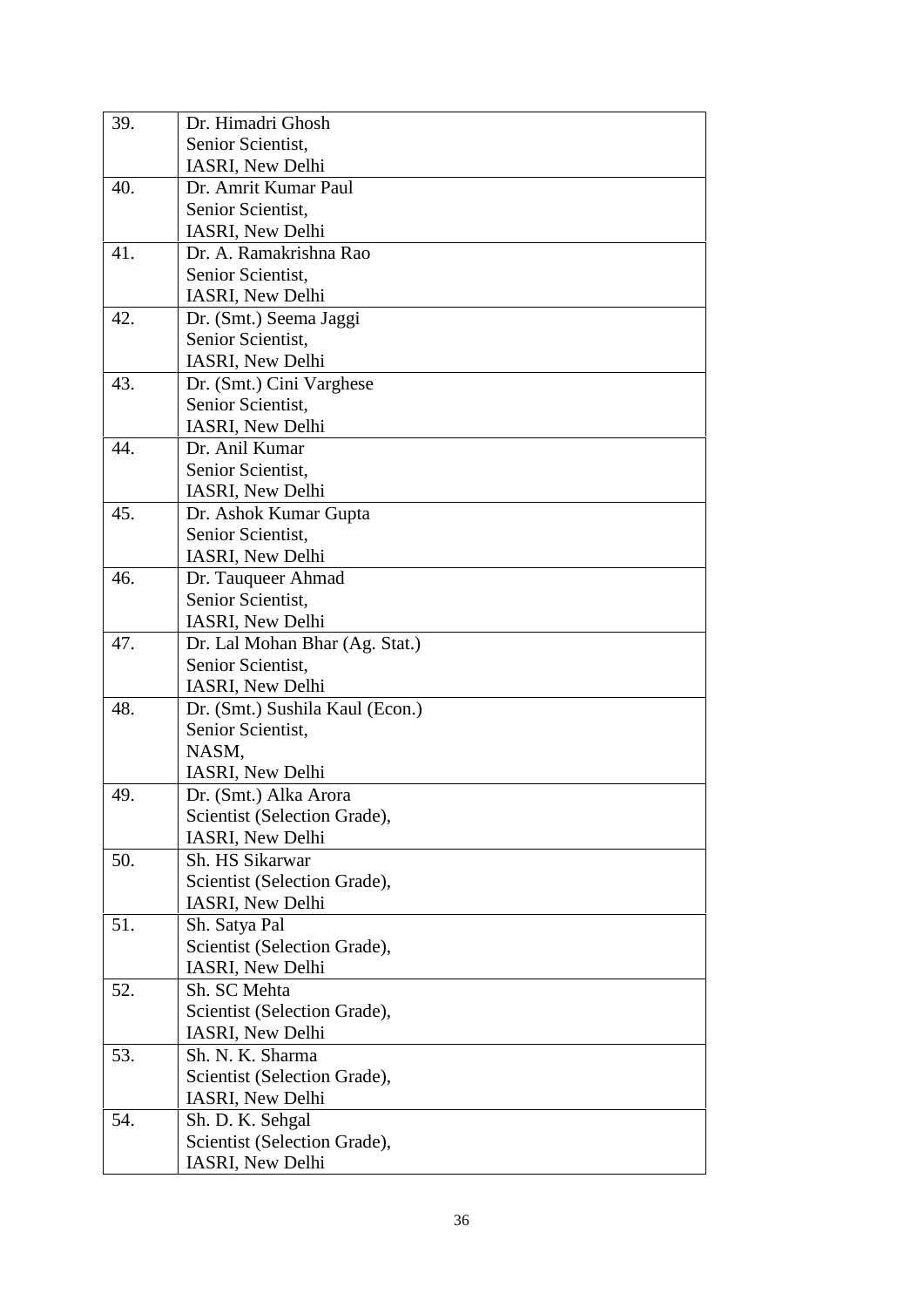| 55. | Sh. O. P. Khandoori                                |
|-----|----------------------------------------------------|
|     | Scientist (Selection Grade),                       |
|     | IASRI, New Delhi                                   |
| 56. | Sh. V. K. Jain                                     |
|     | Scientist (Selection Grade),                       |
|     | IASRI, New Delhi                                   |
| 57. | Dr. Dharam Raj Singh                               |
|     | Scientist Senior Scale,                            |
|     | IASRI, New Delhi                                   |
| 58. | Sh. S. B. Lal                                      |
|     | Scientist Senior Scale,                            |
|     | IASRI, New Delhi                                   |
| 59. | Smt. Anshu Dixit Bhardwarj                         |
|     | Scientist Senior Scale,                            |
|     | IASRI, New Delhi                                   |
| 60. | Smt. Sangeeta Ahuja                                |
|     | Scientist Senior Scale,                            |
|     | IASRI, New Delhi                                   |
| 61. | Smt. Shashi Dahiya                                 |
|     | Scientist Senior Scale,                            |
|     | IASRI, New Delhi                                   |
| 62. | Smt. Anu Sharma                                    |
|     | Scientist Senior Scale,                            |
|     | IASRI, New Delhi                                   |
| 63. | Md. S. N. Islam                                    |
|     | Scientist Senior Scale,                            |
|     | IASRI, New Delhi                                   |
| 64. | Sh. Pal Singh                                      |
|     | Scientist Senior Scale,                            |
|     | IASRI, New Delhi                                   |
| 65. | Sh. Amrender Kumar                                 |
|     | Scientist Senior Scale,                            |
|     | IASRI, New Delhi                                   |
| 66. | Md. Wasi Alam                                      |
|     | Scientist Senior Scale,                            |
|     | IASRI, New Delhi                                   |
| 67. | Md. Samir Farooqui                                 |
|     | Scientist Senior Scale,<br><b>IASRI, New Delhi</b> |
| 68. | Dr. Sinaramane N                                   |
|     | Scientist Senior Scale,                            |
|     | IASRI, New Delhi                                   |
| 69. | Dr. Sanjeev Panwar,                                |
|     | <b>Scientist (Selection Scale)</b>                 |
|     | <b>IASRI, New Delhi</b>                            |
| 70. | Sh. Soumen Paul                                    |
|     | Scientist, IASRI, New Delhi                        |
| 71. | Sh. Eldho Varghese                                 |
|     | Scientist, IASRI, New Delhi                        |
|     |                                                    |